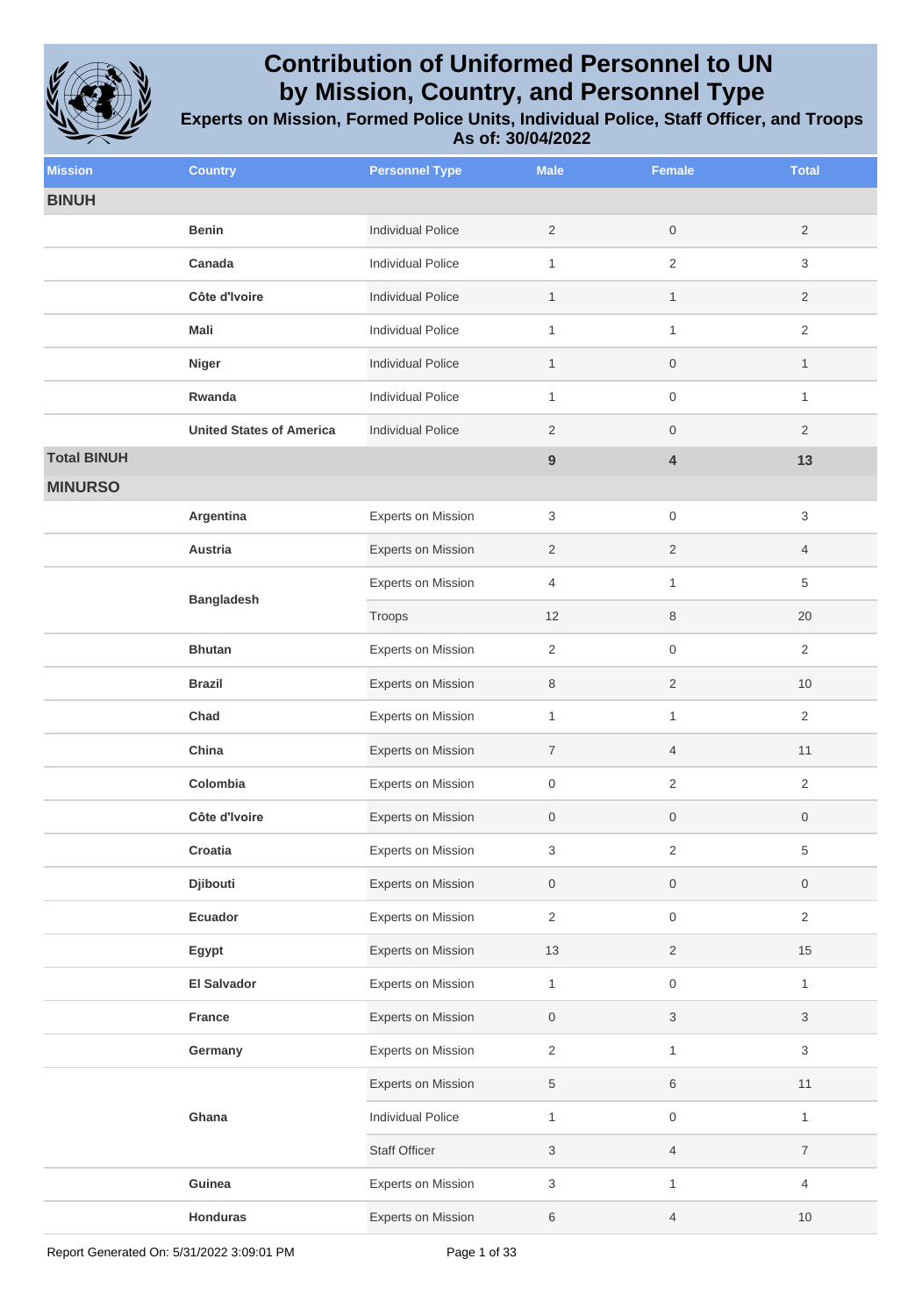

| <b>Mission</b>       | <b>Country</b>            | <b>Personnel Type</b>     | <b>Male</b>         | <b>Female</b>       | <b>Total</b>     |
|----------------------|---------------------------|---------------------------|---------------------|---------------------|------------------|
|                      | Hungary                   | <b>Experts on Mission</b> | 3                   | 3                   | 6                |
|                      | India                     | Experts on Mission        | 3                   | $\mathsf{O}\xspace$ | 3                |
|                      | Indonesia                 | Experts on Mission        | 0                   | 3                   | 3                |
|                      | Ireland                   | Experts on Mission        | $\mathsf{O}\xspace$ | $\mathsf{O}\xspace$ | 0                |
|                      | Italy                     | Experts on Mission        | $\mathbf{1}$        | $\mathbf{1}$        | 2                |
|                      | Jordan                    | Experts on Mission        | $\boldsymbol{0}$    | $\boldsymbol{0}$    | 0                |
|                      | <b>Kazakhstan</b>         | Experts on Mission        | 6                   | $\mathbf{2}$        | 8                |
|                      | Kenya                     | <b>Individual Police</b>  | $\mathbf{1}$        | $\boldsymbol{0}$    | $\mathbf{1}$     |
|                      | <b>Malawi</b>             | Experts on Mission        | $\mathbf{1}$        | 3                   | 4                |
|                      | <b>Malaysia</b>           | Experts on Mission        | 6                   | 3                   | 9                |
|                      | <b>Mexico</b>             | Experts on Mission        | $\overline{2}$      | $\overline{2}$      | 4                |
|                      | Mongolia                  | Experts on Mission        | $\mathsf{O}\xspace$ | 3                   | 3                |
|                      | Montenegro                | Experts on Mission        | 0                   | 0                   | $\boldsymbol{0}$ |
|                      | Nepal                     | Experts on Mission        | 5                   | $\sqrt{2}$          | $\boldsymbol{7}$ |
|                      | Nigeria                   | Experts on Mission        | 5                   | 3                   | 8                |
|                      | Pakistan                  | Experts on Mission        | 10                  | $\overline{2}$      | 12               |
|                      | Poland                    | <b>Experts on Mission</b> | $\mathbf{1}$        | $\mathsf{O}\xspace$ | $\mathbf{1}$     |
|                      | <b>Republic of Korea</b>  | <b>Experts on Mission</b> | $\overline{2}$      | $\mathbf{1}$        | 3                |
|                      | <b>Russian Federation</b> | Experts on Mission        | 9                   | $\sqrt{2}$          | 11               |
|                      | Sri Lanka                 | <b>Experts on Mission</b> | $\mathbf{1}$        | $\overline{c}$      | 3                |
|                      | Sweden                    | <b>Experts on Mission</b> | $\overline{2}$      | $\mathsf{O}\xspace$ | $\overline{2}$   |
|                      | Switzerland               | Experts on Mission        | $\overline{2}$      | $\mathsf{O}\xspace$ | $\overline{2}$   |
|                      | <b>Togo</b>               | Experts on Mission        | $\overline{2}$      | $\mathbf{1}$        | 3                |
| <b>Total MINURSO</b> |                           |                           | 140                 | 76                  | 216              |
| <b>MINUSCA</b>       |                           |                           |                     |                     |                  |
|                      | Argentina                 | Staff Officer             | $\overline{2}$      | $\,0\,$             | $\overline{2}$   |
|                      |                           | Experts on Mission        | 11                  | $\mathsf{O}\xspace$ | 11               |
|                      | <b>Bangladesh</b>         | <b>Individual Police</b>  | $\overline{2}$      | $\mathsf{O}\xspace$ | $\overline{2}$   |
|                      |                           | Staff Officer             | 28                  | 8                   | 36               |
|                      |                           | Troops                    | 1237                | 96                  | 1333             |
|                      |                           | Experts on Mission        | $\mathbf{1}$        | $\,$ 3 $\,$         | 4                |
|                      | <b>Benin</b>              | <b>Individual Police</b>  | 38                  | 5                   | 43               |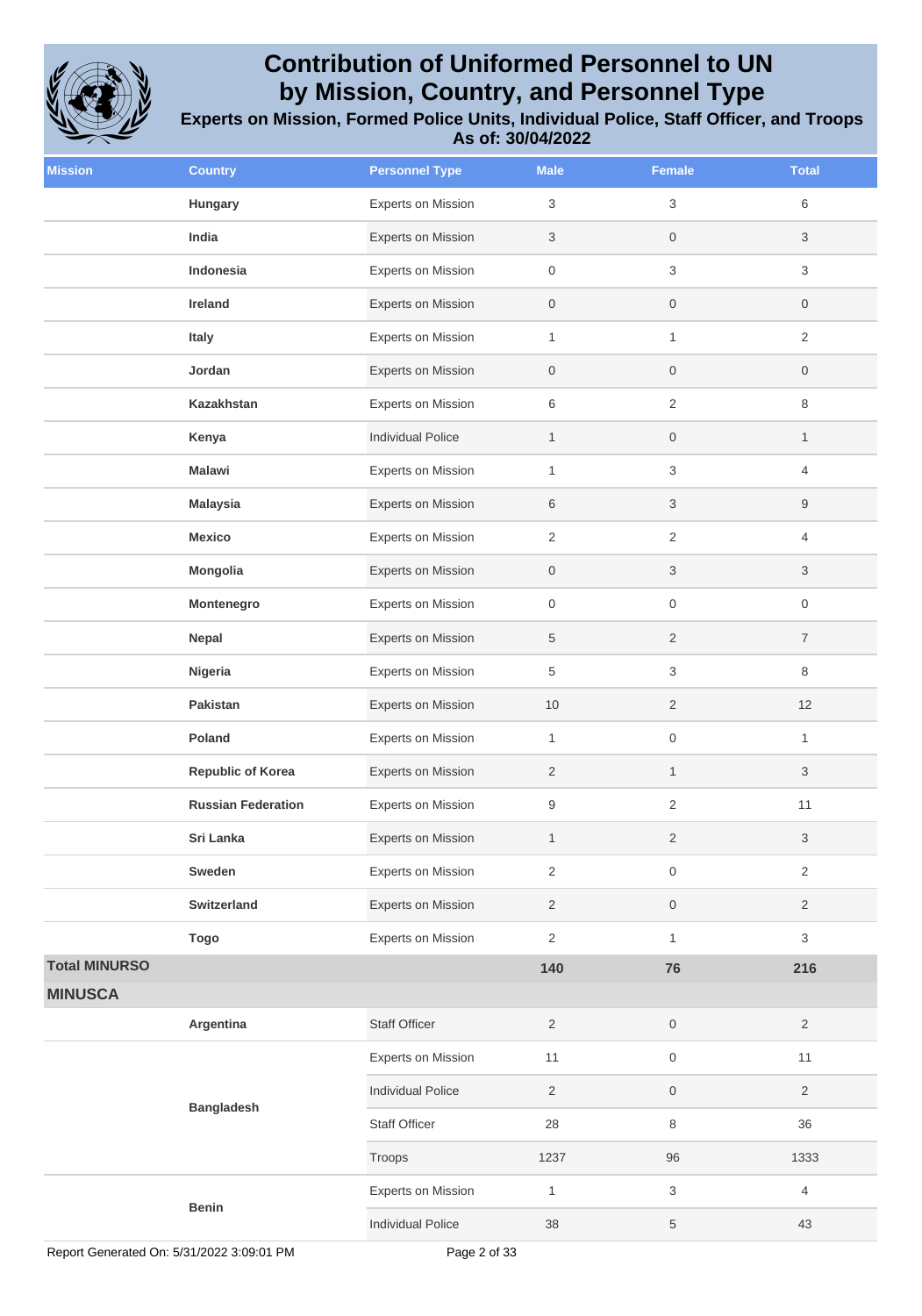

| <b>Mission</b> | <b>Country</b>        | <b>Personnel Type</b>      | <b>Male</b>         | Female              | <b>Total</b>              |
|----------------|-----------------------|----------------------------|---------------------|---------------------|---------------------------|
|                | <b>Benin</b>          | Staff Officer              | $\overline{2}$      | $\mathsf{O}\xspace$ | $\overline{2}$            |
|                | <b>Bhutan</b>         | Experts on Mission         | $\overline{2}$      | $\mathsf{O}$        | $\overline{2}$            |
|                |                       | <b>Staff Officer</b>       | 4                   | $\mathsf{O}\xspace$ | 4                         |
|                | <b>Bolivia</b>        | Experts on Mission         | $\overline{2}$      | $\mathbf{1}$        | $\sqrt{3}$                |
|                |                       | Staff Officer              | 3                   | $\mathbf{1}$        | 4                         |
|                |                       | Experts on Mission         | $\mathbf{2}$        | $\mathbf{1}$        | 3                         |
|                | <b>Brazil</b>         | <b>Individual Police</b>   | $\mathsf{O}\xspace$ | $\mathbf{1}$        | $\mathbf{1}$              |
|                |                       | <b>Staff Officer</b>       | $\overline{4}$      | $\sqrt{3}$          | $\overline{7}$            |
|                | <b>Burkina Faso</b>   | <b>Individual Police</b>   | 29                  | 18                  | 47                        |
|                |                       | <b>Staff Officer</b>       | 10                  | $\mathbf{1}$        | 11                        |
|                |                       | Experts on Mission         | 6                   | $\overline{2}$      | 8                         |
|                | <b>Burundi</b>        | <b>Staff Officer</b>       | 9                   | $\sqrt{2}$          | 11                        |
|                |                       | Troops                     | 696                 | 50                  | 746                       |
|                | Cambodia              | Experts on Mission         | $\overline{4}$      | $\mathsf{O}\xspace$ | $\overline{4}$            |
|                |                       | <b>Staff Officer</b>       | 6                   | $\mathsf{O}\xspace$ | $\,6\,$                   |
|                |                       | Troops                     | 191                 | 24                  | 215                       |
|                |                       | Experts on Mission         | $\overline{2}$      | $\mathbf{1}$        | 3                         |
|                |                       | <b>Formed Police Units</b> | 284                 | 36                  | 320                       |
|                | Cameroon              | <b>Individual Police</b>   | 11                  | 11                  | 22                        |
|                |                       | <b>Staff Officer</b>       | 6                   | $\,0\,$             | 6                         |
|                |                       | Troops                     | 670                 | 80                  | 750                       |
|                | Colombia              | Experts on Mission         | $\mathbf{1}$        | $\mathbf{1}$        | $\overline{2}$            |
|                |                       | <b>Experts on Mission</b>  | $\overline{2}$      | $\mathbf{1}$        | $\ensuremath{\mathsf{3}}$ |
|                | Congo                 | <b>Formed Police Units</b> | 158                 | 21                  | 179                       |
|                |                       | <b>Individual Police</b>   | $\mathsf{O}\xspace$ | $\sqrt{2}$          | $\overline{2}$            |
|                |                       | <b>Staff Officer</b>       | $\overline{4}$      | $\sqrt{3}$          | $\overline{7}$            |
|                | Côte d'Ivoire         | Individual Police          | 45                  | $13$                | 58                        |
|                |                       | Staff Officer              | $\mathbf{1}$        | $\mathbf{1}$        | $\overline{2}$            |
|                | <b>Czech Republic</b> | Experts on Mission         | $\overline{2}$      | $\mathbf{1}$        | $\ensuremath{\mathsf{3}}$ |
|                | Djibouti              | <b>Individual Police</b>   | $\boldsymbol{7}$    | $\overline{2}$      | $\boldsymbol{9}$          |
|                | Ecuador               | <b>Staff Officer</b>       | 0                   | $\sqrt{2}$          | $\sqrt{2}$                |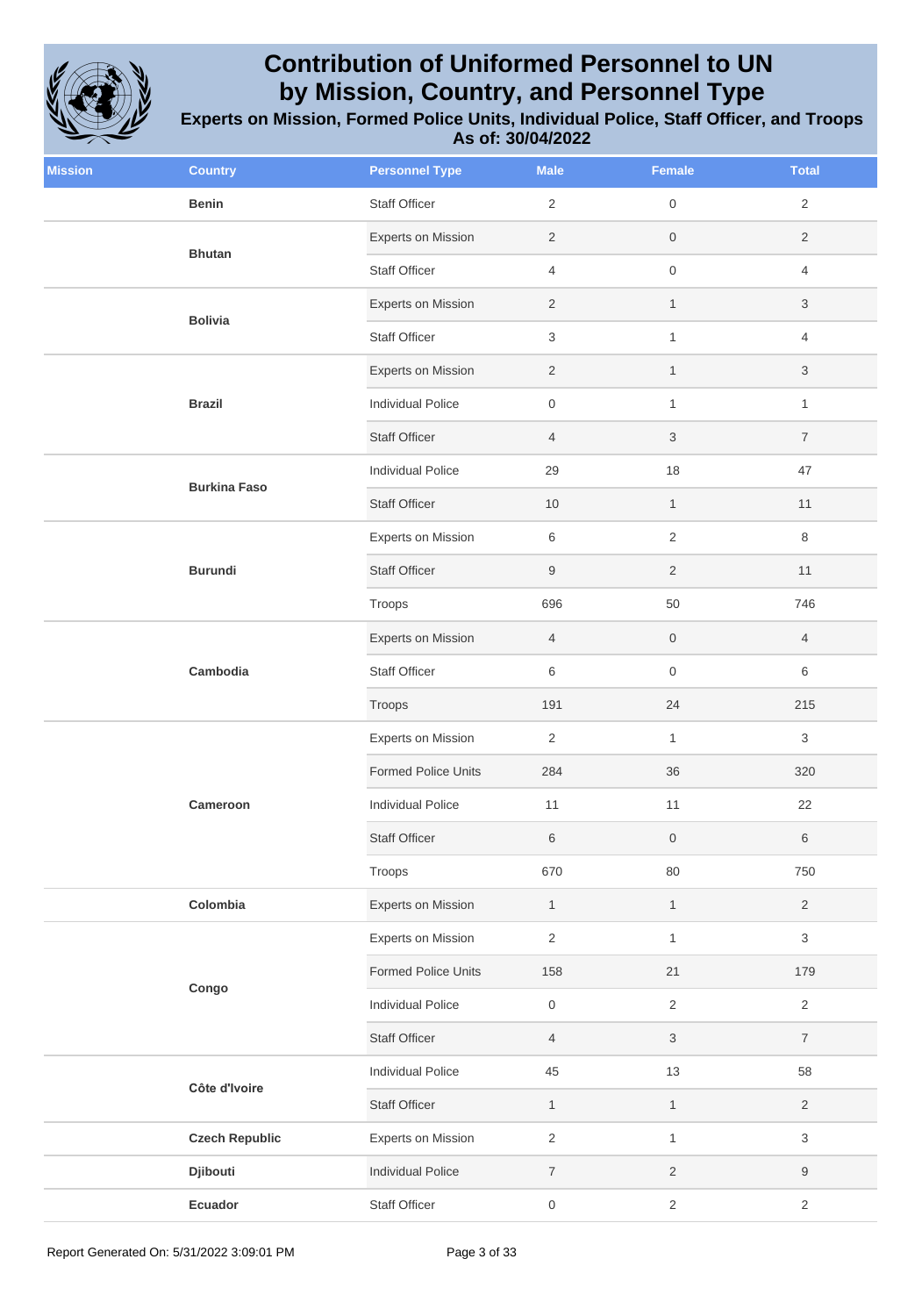

| <b>Mission</b> | <b>Country</b>    | <b>Personnel Type</b>      | <b>Male</b>               | <b>Female</b>             | <b>Total</b>     |
|----------------|-------------------|----------------------------|---------------------------|---------------------------|------------------|
|                |                   | Experts on Mission         | $\,8\,$                   | $\mathsf{O}\xspace$       | 8                |
|                | Egypt             | <b>Formed Police Units</b> | 123                       | 13                        | 136              |
|                |                   | <b>Individual Police</b>   | 11                        | $\,0\,$                   | 11               |
|                |                   | <b>Staff Officer</b>       | 11                        | 14                        | 25               |
|                |                   | Troops                     | 989                       | $\,0\,$                   | 989              |
|                | <b>France</b>     | Individual Police          | 6                         | $\mathsf{O}\xspace$       | 6                |
|                |                   | <b>Staff Officer</b>       | $\,8\,$                   | $\mathbf{1}$              | $\boldsymbol{9}$ |
|                | Gabon             | <b>Staff Officer</b>       | $\ensuremath{\mathsf{3}}$ | $\mathbf{1}$              | 4                |
|                |                   | <b>Experts on Mission</b>  | $\mathbf{1}$              | $\sqrt{2}$                | 3                |
|                | Gambia            | <b>Individual Police</b>   | 20                        | $\sqrt{2}$                | 22               |
|                |                   | <b>Staff Officer</b>       | $\overline{4}$            | $\ensuremath{\mathsf{3}}$ | $\overline{7}$   |
|                |                   | Experts on Mission         | $\overline{4}$            | $\mathsf{O}\xspace$       | 4                |
|                | Ghana             | <b>Individual Police</b>   | $\mathbf{1}$              | $\,0\,$                   | $\mathbf{1}$     |
|                |                   | <b>Staff Officer</b>       | $\,6$                     | $\overline{4}$            | $10$             |
|                | Guatemala         | Experts on Mission         | $\mathbf{1}$              | $\,0\,$                   | $\mathbf{1}$     |
|                |                   | <b>Staff Officer</b>       | $\sqrt{2}$                | $\mathsf{O}$              | $\overline{2}$   |
|                | Guinea            | <b>Individual Police</b>   | $\boldsymbol{9}$          | $\,$ 5 $\,$               | 14               |
|                |                   | <b>Experts on Mission</b>  | 3                         | $\sqrt{2}$                | 5                |
|                |                   | Formed Police Units        | 122                       | 18                        | 140              |
|                | Indonesia         | <b>Individual Police</b>   | $\ensuremath{\mathsf{3}}$ | $\sqrt{2}$                | $\,$ 5 $\,$      |
|                |                   | <b>Staff Officer</b>       | 9                         | $\ensuremath{\mathsf{3}}$ | 12               |
|                |                   | Troops                     | 215                       | $\,0\,$                   | 215              |
|                |                   | <b>Experts on Mission</b>  | $\mathbf{1}$              | $\sqrt{2}$                | $\sqrt{3}$       |
|                | Jordan            | <b>Individual Police</b>   | 40                        | $\,0\,$                   | $40\,$           |
|                |                   | <b>Staff Officer</b>       | $\overline{7}$            | $\,0\,$                   | $\overline{7}$   |
|                |                   | <b>Experts on Mission</b>  | 4                         | $\ensuremath{\mathsf{3}}$ | $\overline{7}$   |
|                | Kenya             | Staff Officer              | $\,$ 5 $\,$               | $\ensuremath{\mathsf{3}}$ | $\,8\,$          |
|                | Mali              | Individual Police          | 23                        | $\,0\,$                   | 23               |
|                |                   | Experts on Mission         | $\,$ 6 $\,$               | $\sqrt{2}$                | $\,8\,$          |
|                | <b>Mauritania</b> | Formed Police Units        | 318                       | $\mathbf{1}$              | 319              |
|                |                   | <b>Staff Officer</b>       | $9\,$                     | $\mathsf{O}\xspace$       | $\boldsymbol{9}$ |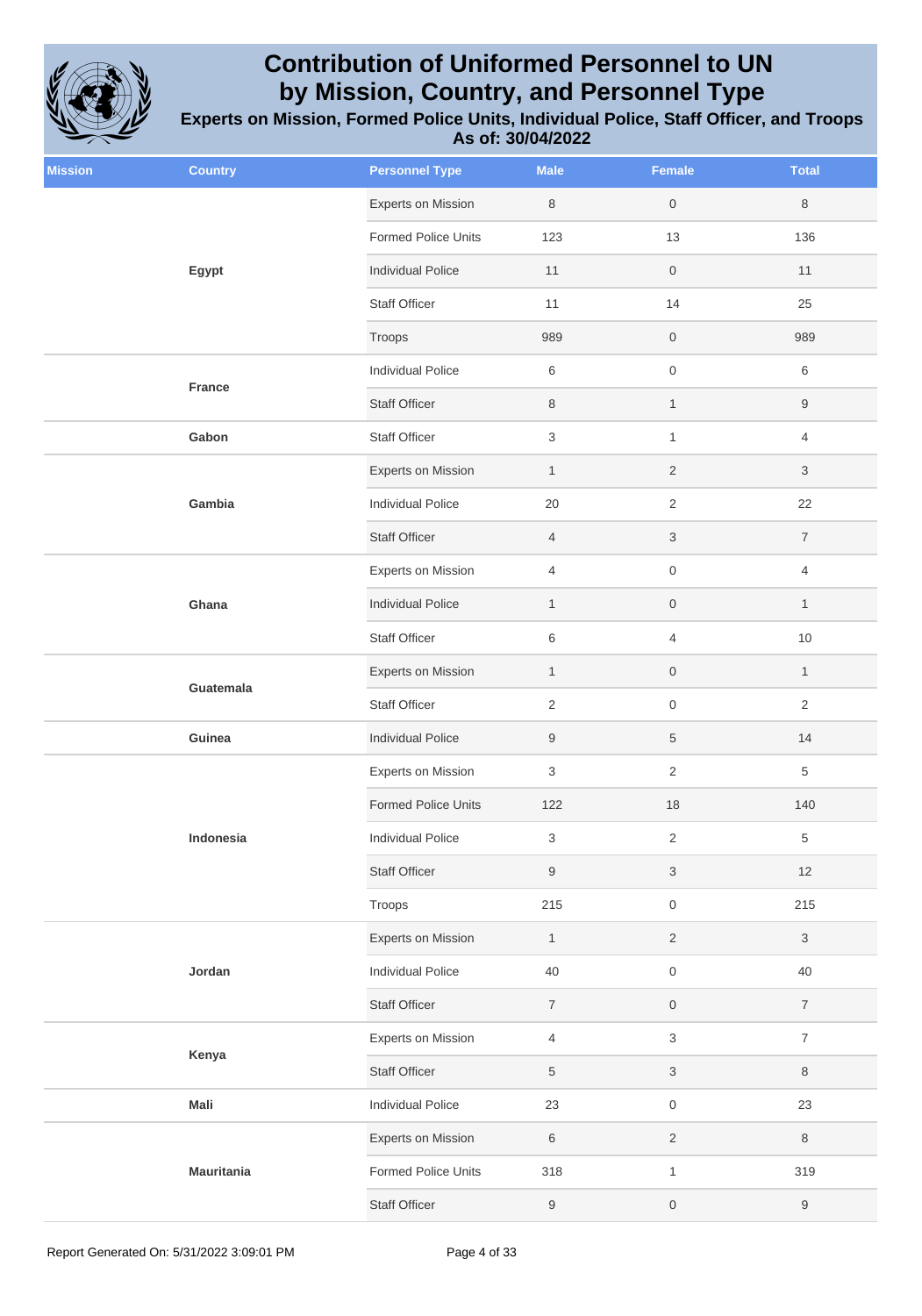

| <b>Mission</b> | <b>Country</b>             | <b>Personnel Type</b>     | <b>Male</b>               | <b>Female</b>             | <b>Total</b>              |
|----------------|----------------------------|---------------------------|---------------------------|---------------------------|---------------------------|
|                | <b>Mauritania</b>          | Troops                    | 442                       | $\,8\,$                   | 450                       |
|                | <b>Mexico</b>              | Experts on Mission        | $\mathsf{O}\xspace$       | $\mathbf{1}$              | $\mathbf{1}$              |
|                |                            | <b>Staff Officer</b>      | $\mathbf{1}$              | $\mathsf{O}\xspace$       | $\mathbf{1}$              |
|                | Morocco                    | Experts on Mission        | $\overline{2}$            | $\mathbf{1}$              | 3                         |
|                |                            | <b>Staff Officer</b>      | 18                        | 5                         | 23                        |
|                |                            | Troops                    | 745                       | $\,$ 5 $\,$               | 750                       |
|                |                            | Experts on Mission        | 3                         | $\sqrt{2}$                | 5                         |
|                | Nepal                      | <b>Staff Officer</b>      | 13                        | $\ensuremath{\mathsf{3}}$ | 16                        |
|                |                            | Troops                    | 702                       | 57                        | 759                       |
|                |                            | Experts on Mission        | $\mathbf{1}$              | $\,0\,$                   | $\mathbf{1}$              |
|                | <b>Niger</b>               | Individual Police         | 29                        | $\,6$                     | 35                        |
|                |                            | <b>Staff Officer</b>      | $\overline{4}$            | $\mathbf{1}$              | 5                         |
|                | Nigeria                    | <b>Individual Police</b>  | $\mathbf{1}$              | $\mathbf{1}$              | $\overline{2}$            |
|                |                            | <b>Staff Officer</b>      | $\overline{4}$            | $\sqrt{2}$                | 6                         |
|                | Pakistan                   | <b>Experts on Mission</b> | $\boldsymbol{9}$          | $\,0\,$                   | 9                         |
|                |                            | <b>Staff Officer</b>      | 24                        | $\,$ 5 $\,$               | 29                        |
|                |                            | Troops                    | 1259                      | 16                        | 1275                      |
|                |                            | Experts on Mission        | $\sqrt{2}$                | $\mathsf{O}\xspace$       | $\overline{2}$            |
|                | Paraguay                   | Staff Officer             | $\mathbf{2}$              | $\mathsf{O}\xspace$       | $\overline{2}$            |
|                |                            | Experts on Mission        | 3                         | $\overline{2}$            | 5                         |
|                | Peru                       | Staff Officer             | $\sqrt{2}$                | $\overline{4}$            | 6                         |
|                |                            | Troops                    | 184                       | 20                        | 204                       |
|                | <b>Philippines</b>         | Experts on Mission        | $\mathsf{O}\xspace$       | $\overline{2}$            | $\overline{2}$            |
|                |                            | <b>Staff Officer</b>      | $\mathbf{1}$              | $\mathsf{O}\xspace$       | $\mathbf{1}$              |
|                |                            | <b>Individual Police</b>  | $\hbox{9}$                | $\mathsf{O}\xspace$       | $\boldsymbol{9}$          |
|                | Portugal                   | <b>Staff Officer</b>      | $10$                      | $\overline{2}$            | 12                        |
|                |                            | Troops                    | 168                       | 12                        | 180                       |
|                |                            | Experts on Mission        | $\sqrt{2}$                | $\mathbf{1}$              | 3                         |
|                | <b>Republic of Moldova</b> | Staff Officer             | $\mathbf{1}$              | $\,0\,$                   | $\mathbf{1}$              |
|                | Romania                    | <b>Individual Police</b>  | 14                        | $\mathbf{1}$              | 15                        |
|                | <b>Russian Federation</b>  | Experts on Mission        | $\ensuremath{\mathsf{3}}$ | $\mathsf{O}\xspace$       | $\ensuremath{\mathsf{3}}$ |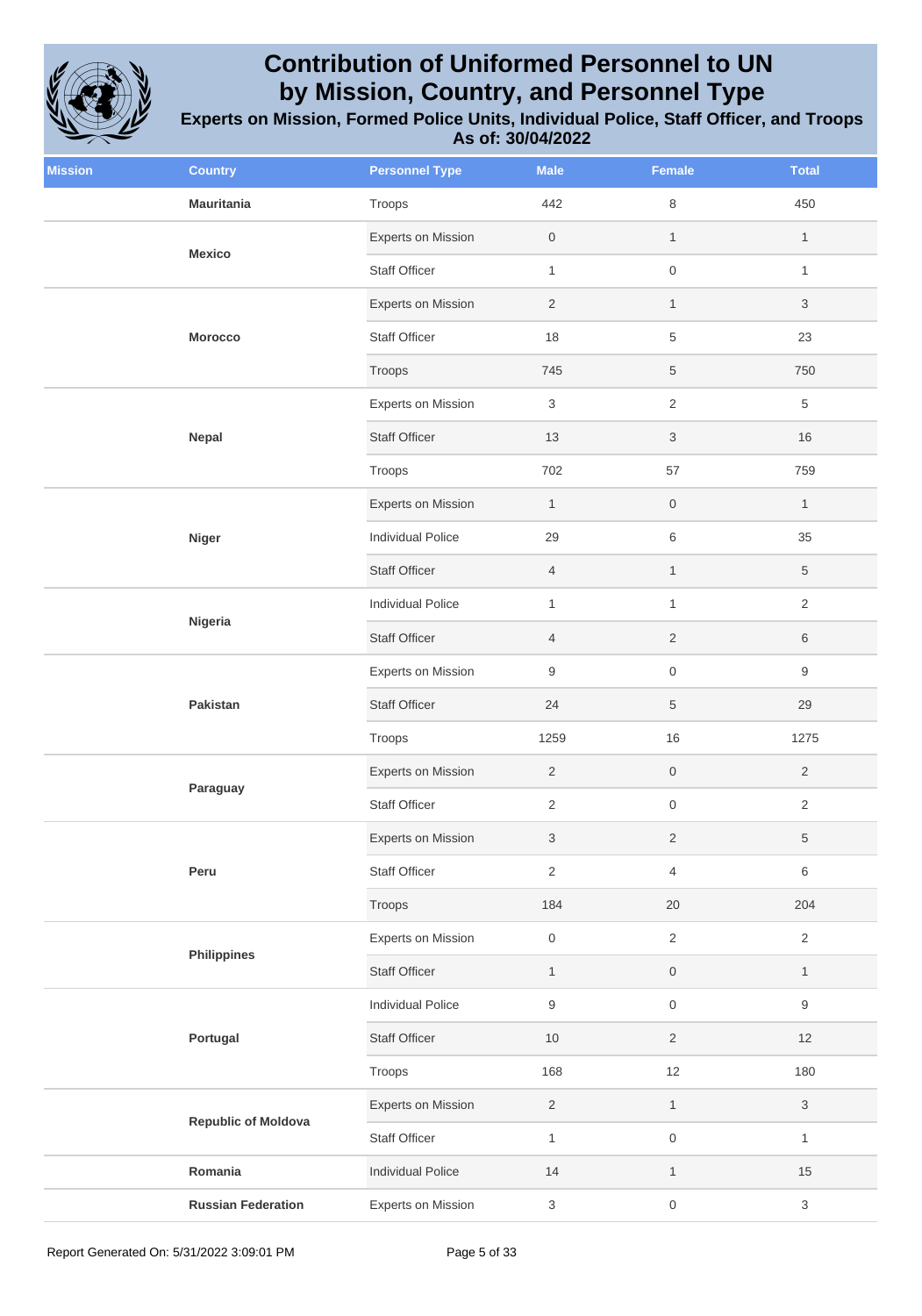

| <b>Mission</b> | <b>Country</b>                     | <b>Personnel Type</b>      | <b>Male</b>               | <b>Female</b>             | <b>Total</b>   |
|----------------|------------------------------------|----------------------------|---------------------------|---------------------------|----------------|
|                | <b>Russian Federation</b>          | <b>Staff Officer</b>       | 10                        | $\mathsf{O}\xspace$       | $10$           |
|                |                                    | Experts on Mission         | $\overline{4}$            | $\sqrt{3}$                | $\overline{7}$ |
|                |                                    | <b>Formed Police Units</b> | 410                       | 82                        | 492            |
|                | Rwanda                             | <b>Individual Police</b>   | 27                        | 14                        | 41             |
|                |                                    | <b>Staff Officer</b>       | 23                        | $\,$ 5 $\,$               | 28             |
|                |                                    | Troops                     | 1570                      | $90\,$                    | 1660           |
|                |                                    | <b>Formed Police Units</b> | 457                       | 43                        | 500            |
|                |                                    | <b>Individual Police</b>   | 14                        | $\,6\,$                   | 20             |
|                | Senegal                            | <b>Staff Officer</b>       | $\boldsymbol{7}$          | $\mathbf{1}$              | 8              |
|                |                                    | Troops                     | 164                       | 16                        | 180            |
|                |                                    | Experts on Mission         | $\overline{2}$            | $\mathsf{O}$              | $\overline{2}$ |
|                | Serbia                             | Staff Officer              | $\overline{4}$            | $\mathbf 0$               | $\overline{4}$ |
|                |                                    | Troops                     | 47                        | 24                        | 71             |
|                | Sierra Leone                       | Experts on Mission         | $\mathsf{O}\xspace$       | $\overline{4}$            | $\overline{4}$ |
|                |                                    | <b>Staff Officer</b>       | $\mathbf{1}$              | $\mathbf{1}$              | $\overline{2}$ |
|                | Spain                              | <b>Individual Police</b>   | $\mathbf{1}$              | $\sqrt{2}$                | 3              |
|                | Sri Lanka                          | <b>Staff Officer</b>       | $\ensuremath{\mathsf{3}}$ | $\mathsf{O}\xspace$       | 3              |
|                |                                    | Troops                     | 109                       | $\mathbf{1}$              | 110            |
|                | Sweden                             | <b>Individual Police</b>   | $\boldsymbol{0}$          | $\mathbf{1}$              | $\mathbf{1}$   |
|                |                                    | Experts on Mission         | $\overline{2}$            | $\sqrt{2}$                | 4              |
|                | <b>Togo</b>                        | <b>Individual Police</b>   | 16                        | $\ensuremath{\mathsf{3}}$ | 19             |
|                |                                    | Staff Officer              | $\overline{7}$            | $\mathbf 3$               | $10$           |
|                |                                    | Experts on Mission         | 3                         | $\,0\,$                   | 3              |
|                | <b>Tunisia</b>                     | <b>Individual Police</b>   | 48                        | $\overline{7}$            | 55             |
|                |                                    | <b>Staff Officer</b>       | $\,$ 5 $\,$               | $\overline{4}$            | 9              |
|                |                                    | Troops                     | 306                       | 4                         | 310            |
|                | <b>United Republic of Tanzania</b> | <b>Staff Officer</b>       | 3                         | $\overline{4}$            | $\overline{7}$ |
|                |                                    | Troops                     | 423                       | 27                        | 450            |
|                | <b>United States of America</b>    | <b>Staff Officer</b>       | 8                         | $\sqrt{2}$                | $10$           |
|                | <b>Uruguay</b>                     | Staff Officer              | $\mathfrak{S}$            | $\mathsf{O}\xspace$       | $\mathfrak{S}$ |
|                | <b>Viet Nam</b>                    | Experts on Mission         | $\mathbf{1}$              | $\boldsymbol{0}$          | $\mathbf{1}$   |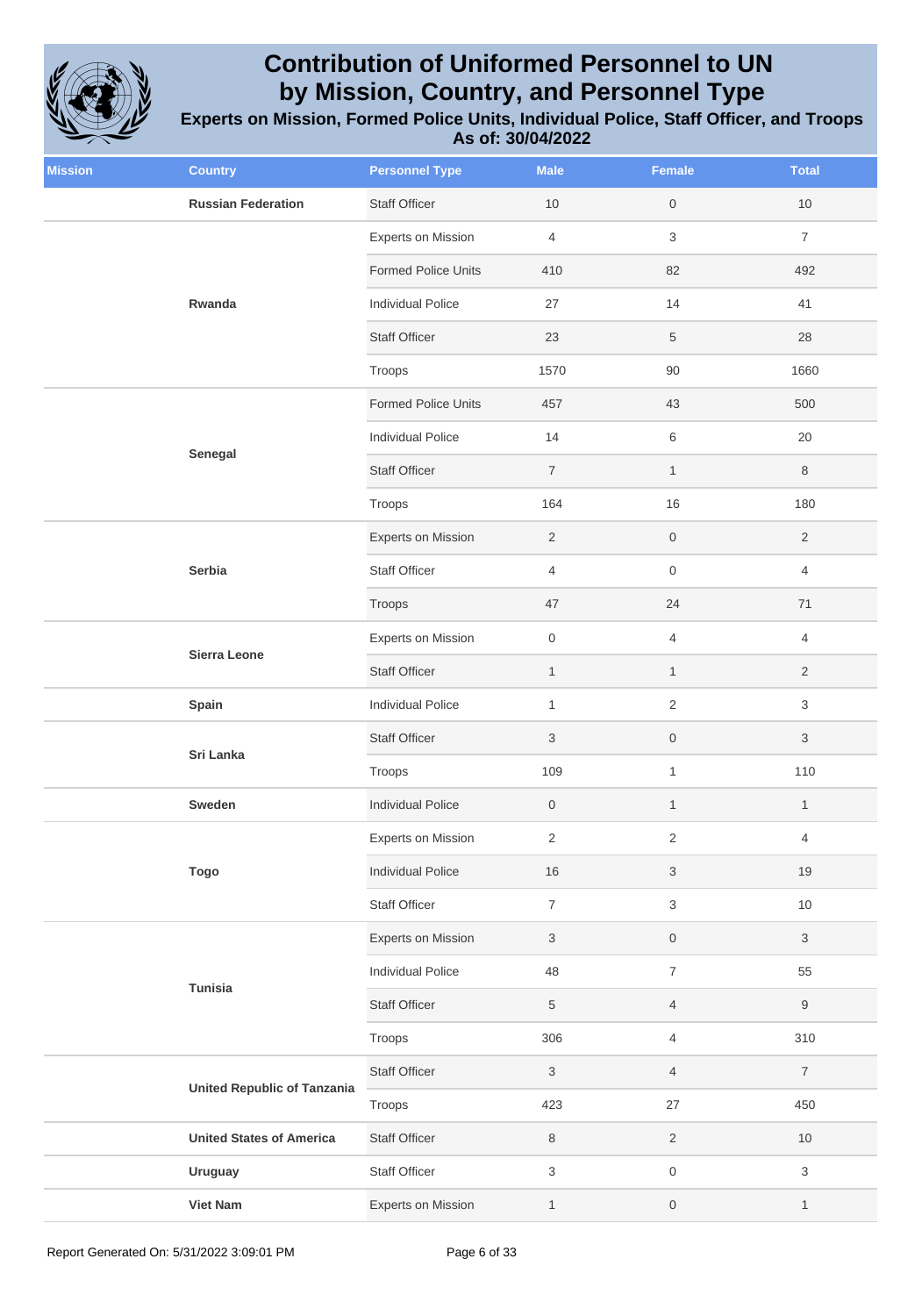

| <b>Mission</b>       | <b>Country</b>                | <b>Personnel Type</b>      | <b>Male</b>    | <b>Female</b>       | <b>Total</b>        |
|----------------------|-------------------------------|----------------------------|----------------|---------------------|---------------------|
|                      | <b>Viet Nam</b>               | <b>Staff Officer</b>       | 6              | $\overline{2}$      | 8                   |
|                      | Zambia                        | <b>Experts on Mission</b>  | $\overline{4}$ | $\sqrt{3}$          | $\overline{7}$      |
|                      |                               | <b>Staff Officer</b>       | 13             | $\overline{4}$      | 17                  |
|                      |                               | Troops                     | 743            | 167                 | 910                 |
|                      | Zimbabwe                      | <b>Experts on Mission</b>  | $\,0\,$        | $\sqrt{2}$          | $\overline{2}$      |
|                      |                               | <b>Staff Officer</b>       | $\mathbf 0$    | $\mathbf{1}$        | $\mathbf{1}$        |
| <b>Total MINUSCA</b> |                               |                            | 13556          | 1157                | 14713               |
| <b>MINUSMA</b>       |                               |                            |                |                     |                     |
|                      | Armenia                       | <b>Staff Officer</b>       | $\mathbf 0$    | $\mathsf{O}\xspace$ | $\mathsf{O}\xspace$ |
|                      | <b>Australia</b>              | <b>Staff Officer</b>       | $\mathbf{1}$   | $\mathsf{O}\xspace$ | $\mathbf{1}$        |
|                      | Austria                       | <b>Staff Officer</b>       | $\sqrt{2}$     | $\,0\,$             | $\overline{2}$      |
|                      |                               | <b>Formed Police Units</b> | 221            | 59                  | 280                 |
|                      | <b>Bangladesh</b>             | <b>Individual Police</b>   | $\mathbf{1}$   | $\mathbf{1}$        | $\overline{2}$      |
|                      |                               | <b>Staff Officer</b>       | 42             | $\overline{2}$      | 44                  |
|                      |                               | Troops                     | 1035           | 44                  | 1079                |
|                      | <b>Belgium</b>                | <b>Staff Officer</b>       | $\mathbf{3}$   | $\mathsf{O}\xspace$ | 3                   |
|                      |                               | Troops                     | 47             | $\sqrt{3}$          | 50                  |
|                      |                               | <b>Formed Police Units</b> | 125            | $\,8\,$             | 133                 |
|                      | <b>Benin</b>                  | <b>Individual Police</b>   | 26             | $\,0\,$             | 26                  |
|                      |                               | <b>Staff Officer</b>       | 6              | $\sqrt{3}$          | 9                   |
|                      |                               | Troops                     | 225            | 25                  | 250                 |
|                      | <b>Bhutan</b>                 | <b>Staff Officer</b>       | $\overline{5}$ | $\mathsf{O}\xspace$ | 5                   |
|                      | <b>Bosnia and Herzegovina</b> | <b>Staff Officer</b>       | $\,0\,$        | $\,0\,$             | $\mathsf{O}\xspace$ |
|                      |                               | Formed Police Units        | 131            | 9                   | 140                 |
|                      | <b>Burkina Faso</b>           | Individual Police          | 12             | $18\,$              | 30                  |
|                      |                               | <b>Staff Officer</b>       | $\,8\,$        | $\mathsf{O}\xspace$ | 8                   |
|                      |                               | Troops                     | 630            | 18                  | 648                 |
|                      | <b>Burundi</b>                | <b>Staff Officer</b>       | $\mathbf{1}$   | $\mathsf{O}\xspace$ | $\mathbf{1}$        |
|                      | Cambodia                      | Staff Officer              | $\mathbf{1}$   | $\mathsf{O}\xspace$ | $\mathbf{1}$        |
|                      |                               | Troops                     | 263            | $26\,$              | 289                 |
|                      |                               | Individual Police          | $\overline{7}$ | $\mathbf{1}$        | 8                   |
|                      | Cameroon                      | <b>Staff Officer</b>       | $\mathbf{1}$   | $\mathbf{1}$        | $\overline{2}$      |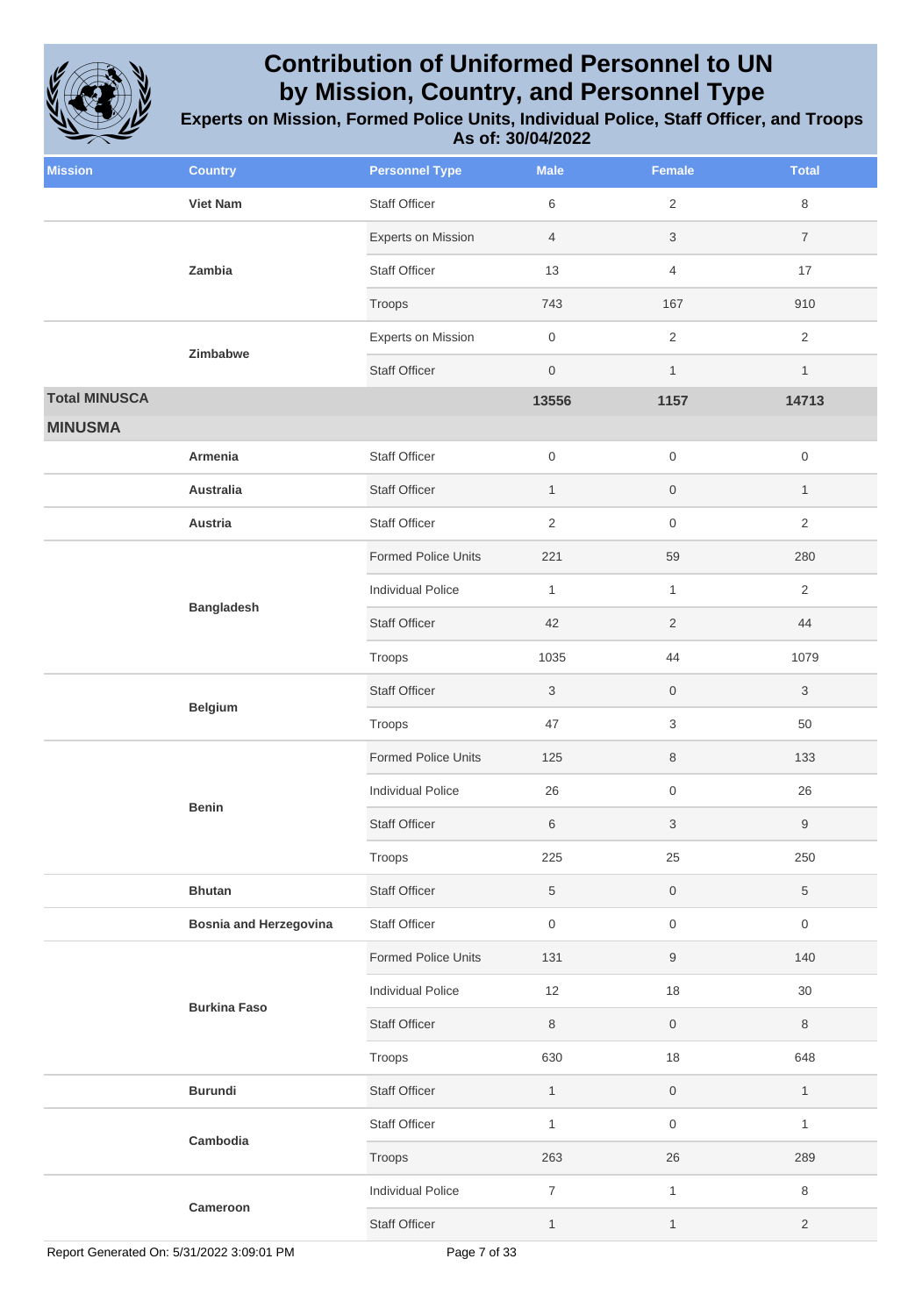

| <b>Mission</b> | <b>Country</b>        | <b>Personnel Type</b>      | <b>Male</b>      | Female              | <b>Total</b>     |
|----------------|-----------------------|----------------------------|------------------|---------------------|------------------|
|                | Canada                | <b>Individual Police</b>   | 9                | $\,8\,$             | $17$             |
|                |                       | <b>Staff Officer</b>       | 3                | $\sqrt{2}$          | $\sqrt{5}$       |
|                |                       | <b>Individual Police</b>   | 12               | $\overline{2}$      | 14               |
|                | Chad                  | <b>Staff Officer</b>       | 25               | $\mathbf{1}$        | 26               |
|                |                       | Troops                     | 1385             | 45                  | 1430             |
|                |                       | <b>Staff Officer</b>       | $\overline{7}$   | $\mathbf{1}$        | $\,8\,$          |
|                | China                 | Troops                     | 390              | 23                  | 413              |
|                |                       | <b>Individual Police</b>   | 20               | $\sqrt{2}$          | 22               |
|                | Côte d'Ivoire         | Staff Officer              | 9                | $\overline{4}$      | 13               |
|                |                       | Troops                     | 818              | 25                  | 843              |
|                | <b>Czech Republic</b> | Staff Officer              | 3                | $\mathbf{1}$        | $\overline{4}$   |
|                | <b>Denmark</b>        | <b>Staff Officer</b>       | $\overline{2}$   | $\boldsymbol{0}$    | $\overline{2}$   |
|                |                       | <b>Formed Police Units</b> | 145              | 14                  | 159              |
|                |                       | <b>Individual Police</b>   | 5                | $\mathsf{O}\xspace$ | $\overline{5}$   |
|                | Egypt                 | <b>Staff Officer</b>       | 22               | $\sqrt{3}$          | 25               |
|                |                       | Troops                     | 1051             | $\mathbf 0$         | 1051             |
|                |                       | Staff Officer              | $\overline{2}$   | $\mathsf{O}\xspace$ | $\sqrt{2}$       |
|                | <b>El Salvador</b>    | Troops                     | 154              | $20\,$              | 174              |
|                | Estonia               | <b>Staff Officer</b>       | $\mathbf{1}$     | $\mathsf{O}\xspace$ | $\mathbf{1}$     |
|                |                       | Troops                     | 0                | $\mathbf{1}$        | $\mathbf{1}$     |
|                | Ethiopia              | Staff Officer              | 0                | $\boldsymbol{0}$    | $\,0\,$          |
|                | Finland               | <b>Individual Police</b>   | $\overline{2}$   | $\,0\,$             | $\overline{2}$   |
|                |                       | Staff Officer              | 4                | $\mathsf{O}\xspace$ | 4                |
|                | France                | <b>Individual Police</b>   | 11               | $\sqrt{2}$          | $13$             |
|                |                       | Staff Officer              | 26               | $\sqrt{2}$          | 28               |
|                | Gambia                | <b>Individual Police</b>   | $\boldsymbol{7}$ | $\overline{2}$      | $\boldsymbol{9}$ |
|                |                       | Staff Officer              | $\overline{4}$   | $\mathsf{O}\xspace$ | $\overline{4}$   |
|                |                       | <b>Individual Police</b>   | $\overline{2}$   | $\mathbf{1}$        | $\sqrt{3}$       |
|                | Germany               | Staff Officer              | $15$             | $\mathsf{O}\xspace$ | 15               |
|                |                       | Troops                     | 491              | 29                  | 520              |
|                | Ghana                 | <b>Individual Police</b>   | $\sqrt{2}$       | $\,0\,$             | $\overline{2}$   |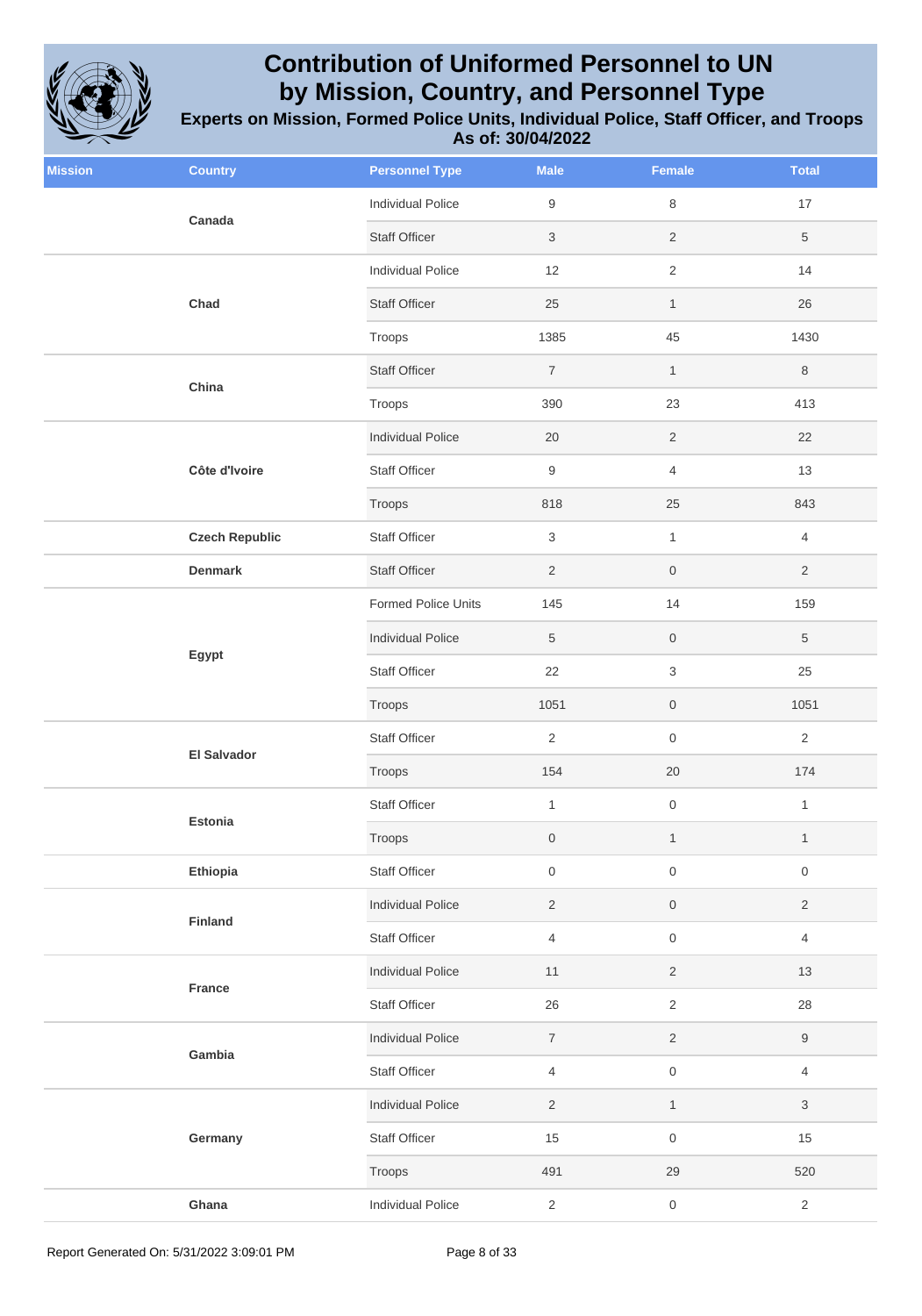

| <b>Mission</b> | <b>Country</b>     | <b>Personnel Type</b>    | <b>Male</b>      | Female              | <b>Total</b>              |
|----------------|--------------------|--------------------------|------------------|---------------------|---------------------------|
|                | Ghana              | <b>Staff Officer</b>     | 11               | $\overline{4}$      | 15                        |
|                |                    | Troops                   | 115              | 15                  | 130                       |
|                | Guatemala          | <b>Staff Officer</b>     | $\overline{2}$   | $\mathsf{O}\xspace$ | $\overline{2}$            |
|                |                    | <b>Individual Police</b> | 6                | $\overline{4}$      | $10$                      |
|                | Guinea             | <b>Staff Officer</b>     | 17               | $\mathsf{O}\xspace$ | 17                        |
|                |                    | Troops                   | 600              | 50                  | 650                       |
|                | Indonesia          | <b>Staff Officer</b>     | $\boldsymbol{9}$ | $\mathsf{O}\xspace$ | $\boldsymbol{9}$          |
|                | Iran               | Staff Officer            | $\overline{2}$   | $\mathsf{O}\xspace$ | $\overline{2}$            |
|                | Ireland            | <b>Staff Officer</b>     | $\overline{2}$   | $\mathsf{O}\xspace$ | $\overline{2}$            |
|                |                    | Troops                   | $10$             | $\mathsf{O}\xspace$ | $10$                      |
|                | Italy              | <b>Individual Police</b> | $\sqrt{3}$       | $\mathsf{O}\xspace$ | $\ensuremath{\mathsf{3}}$ |
|                |                    | <b>Staff Officer</b>     | $\overline{2}$   | $\mathsf{O}\xspace$ | $\overline{2}$            |
|                |                    | <b>Individual Police</b> | $\boldsymbol{9}$ | $\mathsf{O}\xspace$ | $\boldsymbol{9}$          |
|                | Jordan             | <b>Staff Officer</b>     | 13               | $\mathsf{O}\xspace$ | 13                        |
|                |                    | Troops                   | 318              | $\mathsf{O}\xspace$ | 318                       |
|                | Kenya              | <b>Staff Officer</b>     | $\overline{7}$   | $\sqrt{2}$          | $\boldsymbol{9}$          |
|                | Latvia             | <b>Staff Officer</b>     | $\mathbf{1}$     | $\mathsf{O}\xspace$ | $\mathbf{1}$              |
|                | Liberia            | <b>Staff Officer</b>     | 11               | $\overline{2}$      | 13                        |
|                |                    | Troops                   | 134              | $14$                | 148                       |
|                | Lithuania          | <b>Staff Officer</b>     | $\overline{2}$   | $\mathbf{1}$        | $\ensuremath{\mathsf{3}}$ |
|                |                    | Troops                   | 39               | $\sqrt{3}$          | 42                        |
|                | Luxembourg         | Troops                   | $\overline{2}$   | $\mathsf{O}\xspace$ | $\overline{2}$            |
|                | <b>Mauritania</b>  | Staff Officer            | $\mathbf{3}$     | $\mathbf{1}$        | 4                         |
|                | Mexico             | Staff Officer            | $\overline{4}$   | $\mathsf{O}\xspace$ | $\overline{4}$            |
|                | Nepal              | Staff Officer            | $17$             | $\overline{2}$      | $19$                      |
|                |                    | Troops                   | 150              | 6                   | 156                       |
|                |                    | <b>Individual Police</b> | $\sqrt{5}$       | $\mathbf{1}$        | $\,6\,$                   |
|                | <b>Netherlands</b> | Staff Officer            | 5                | $\sqrt{3}$          | 8                         |
|                |                    | Troops                   | 68               | $\overline{2}$      | $70\,$                    |
|                |                    | Individual Police        | 23               | $\,6\,$             | 29                        |
|                | <b>Niger</b>       | Staff Officer            | 13               | $\mathsf{O}\xspace$ | $13$                      |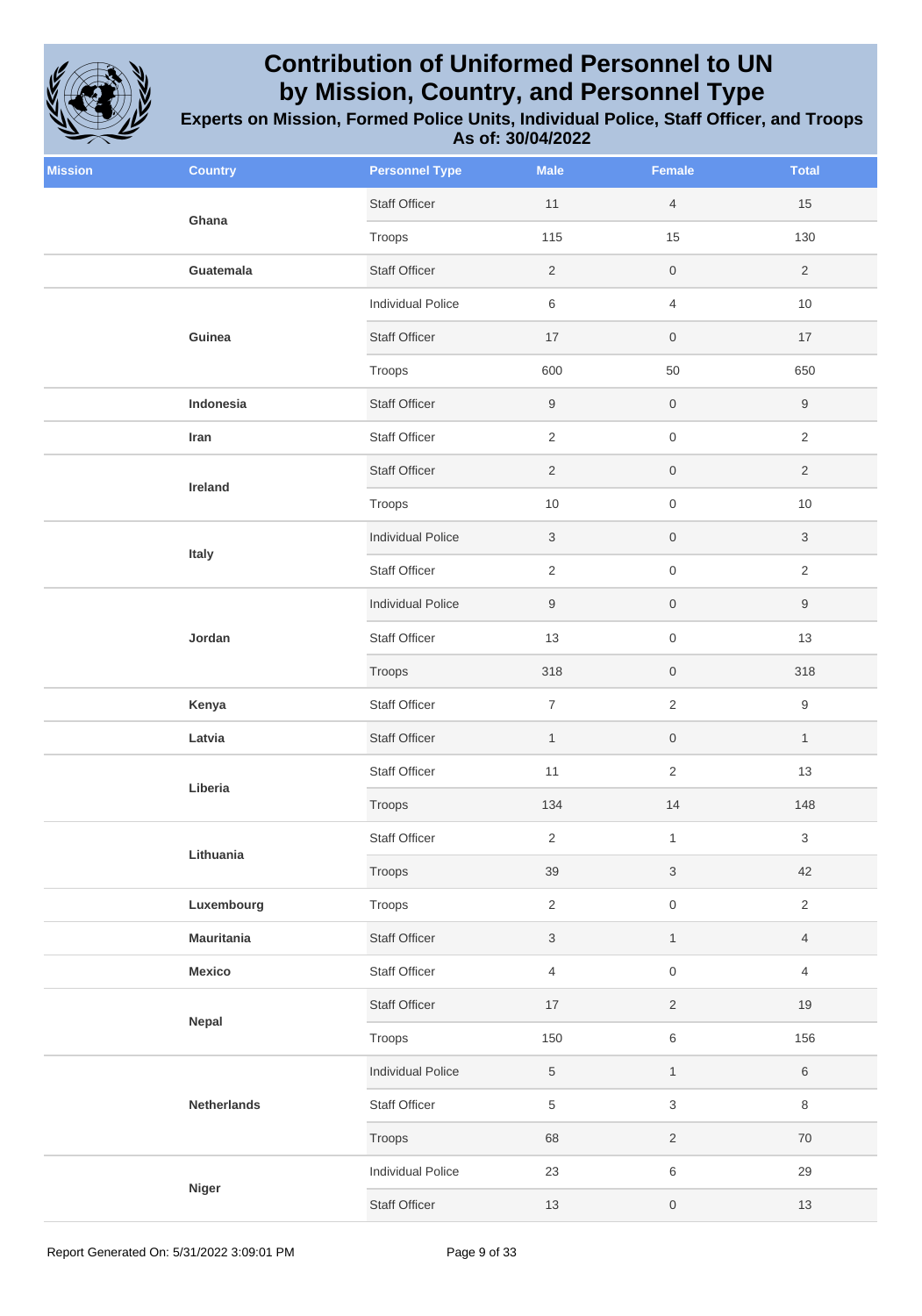

| <b>Mission</b> | <b>Country</b>      | <b>Personnel Type</b>      | <b>Male</b>      | Female                    | <b>Total</b>     |
|----------------|---------------------|----------------------------|------------------|---------------------------|------------------|
|                | <b>Niger</b>        | Troops                     | 856              | 6                         | 862              |
|                | Nigeria             | <b>Formed Police Units</b> | 103              | 36                        | 139              |
|                |                     | <b>Individual Police</b>   | $\mathbf{1}$     | $\ensuremath{\mathsf{3}}$ | $\overline{4}$   |
|                |                     | <b>Staff Officer</b>       | 10               | $\ensuremath{\mathsf{3}}$ | 13               |
|                |                     | Troops                     | 51               | 14                        | 65               |
|                |                     | <b>Individual Police</b>   | $\mathbf{1}$     | $\boldsymbol{0}$          | $\mathbf{1}$     |
|                | Norway              | Staff Officer              | 3                | $\mathbf{1}$              | $\overline{4}$   |
|                |                     | Troops                     | $\boldsymbol{9}$ | $\mathsf{O}\xspace$       | $\boldsymbol{9}$ |
|                |                     | <b>Staff Officer</b>       | 19               | $\overline{4}$            | 23               |
|                | Pakistan            | Troops                     | 182              | 13                        | 195              |
|                |                     | Individual Police          | $\overline{2}$   | $\mathbf 0$               | $\overline{2}$   |
| Portugal       |                     | <b>Staff Officer</b>       | $\sqrt{2}$       | $\mathsf{O}\xspace$       | $\overline{2}$   |
|                | Romania             | <b>Staff Officer</b>       | $\overline{2}$   | $\ensuremath{\mathsf{3}}$ | $\overline{5}$   |
|                | Senegal             | Formed Police Units        | 275              | $32\,$                    | 307              |
|                |                     | <b>Individual Police</b>   | 15               | $\,$ 5 $\,$               | 20               |
|                |                     | <b>Staff Officer</b>       | 14               | $\mathbf{1}$              | 15               |
|                |                     | Troops                     | 917              | 36                        | 953              |
|                | <b>Sierra Leone</b> | <b>Staff Officer</b>       | 12               | $\overline{c}$            | 14               |
|                | Spain               | <b>Individual Police</b>   | $\mathbf{1}$     | $\mathbf{1}$              | $\overline{2}$   |
|                |                     | <b>Staff Officer</b>       | $\mathbf{1}$     | $\mathsf{O}\xspace$       | $\mathbf{1}$     |
|                | Sri Lanka           | Troops                     | 243              | $\mathsf{O}\xspace$       | 243              |
|                | Sweden              | <b>Staff Officer</b>       | $\overline{7}$   | $\boldsymbol{0}$          | $\overline{7}$   |
|                |                     | Troops                     | 168              | $\,8\,$                   | 176              |
|                |                     | <b>Individual Police</b>   | 5                | $\mathbf{1}$              | $\,6\,$          |
|                | Switzerland         | <b>Staff Officer</b>       | 5                | $\mathsf{O}\xspace$       | $\,$ 5 $\,$      |
|                |                     | Troops                     | $\mathbf{1}$     | $\boldsymbol{0}$          | $\mathbf{1}$     |
|                |                     | Formed Police Units        | 243              | 34                        | 277              |
|                | <b>Togo</b>         | <b>Individual Police</b>   | $\boldsymbol{9}$ | $\mathfrak z$             | 12               |
|                |                     | Staff Officer              | 16               | $\mathbf{1}$              | 17               |
|                |                     | Troops                     | 668              | 49                        | 717              |
|                | <b>Tunisia</b>      | <b>Individual Police</b>   | 21               | $\overline{2}$            | 23               |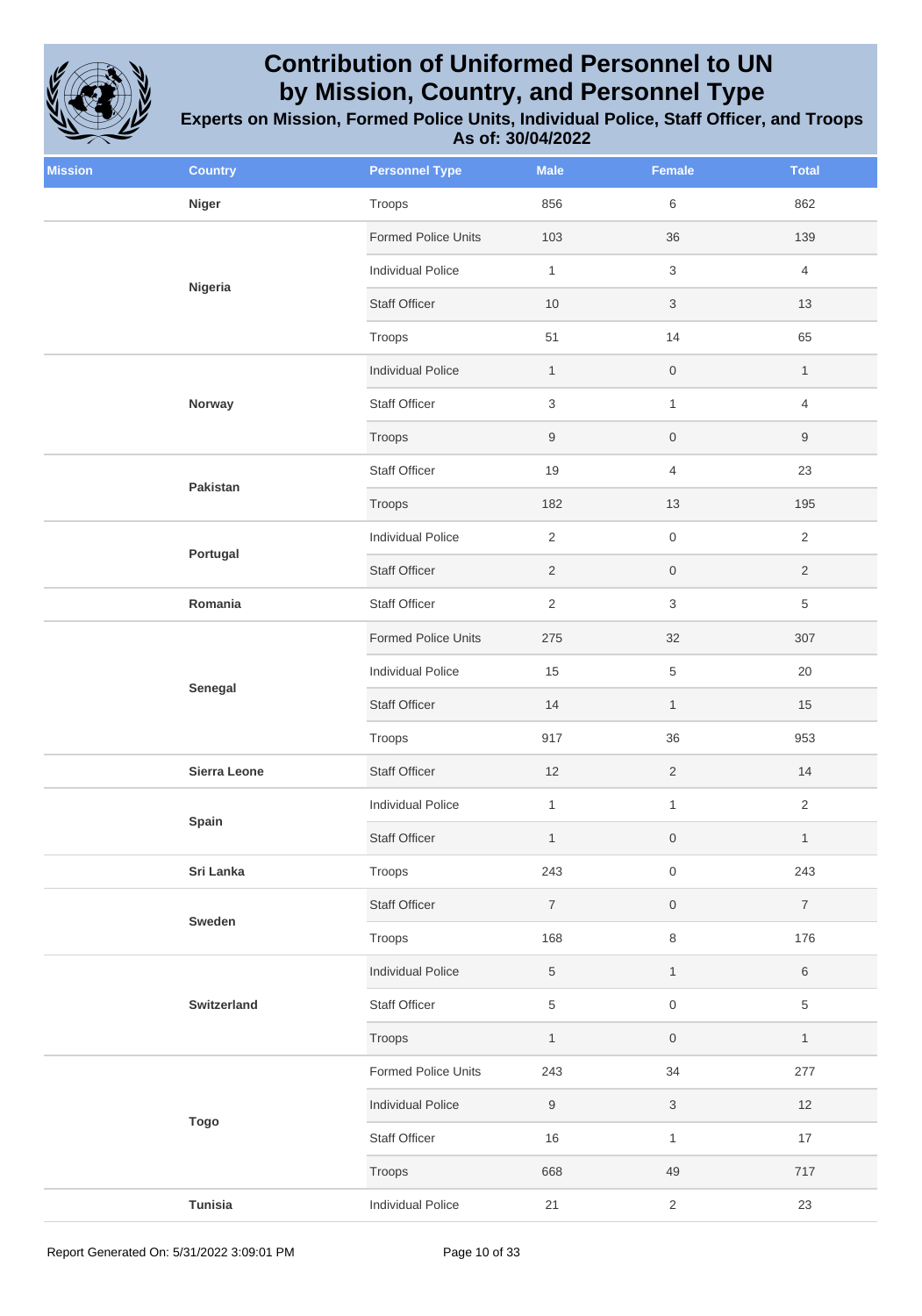

| <b>Mission</b>       | <b>Country</b>                                           | <b>Personnel Type</b>     | <b>Male</b>         | <b>Female</b>             | <b>Total</b>        |
|----------------------|----------------------------------------------------------|---------------------------|---------------------|---------------------------|---------------------|
|                      | Tunisia                                                  | <b>Staff Officer</b>      | $\boldsymbol{9}$    | $\sqrt{3}$                | 12                  |
|                      |                                                          | Troops                    | 70                  | $\sqrt{5}$                | 75                  |
|                      | <b>Turkey</b>                                            | <b>Individual Police</b>  | 6                   | $\mathbf{1}$              | $\overline{7}$      |
|                      | <b>Ukraine</b>                                           | <b>Staff Officer</b>      | $\boldsymbol{0}$    | $\,0\,$                   | $\mathsf{O}\xspace$ |
|                      | <b>United Kingdom</b><br><b>United States of America</b> | <b>Staff Officer</b>      | 6                   | $\mathsf{O}$              | 6                   |
|                      |                                                          | Troops                    | 229                 | 21                        | 250                 |
|                      |                                                          | <b>Staff Officer</b>      | 10                  | $\,0\,$                   | $10$                |
|                      | Zambia                                                   | <b>Staff Officer</b>      | $\boldsymbol{0}$    | $\mathsf 0$               | 0                   |
| <b>Total MINUSMA</b> |                                                          |                           | 13215               | 810                       | 14025               |
| <b>MONUSCO</b>       |                                                          |                           |                     |                           |                     |
|                      | Algeria                                                  | <b>Experts on Mission</b> | $\overline{2}$      | $\mathsf{O}\xspace$       | $\overline{2}$      |
|                      |                                                          | <b>Staff Officer</b>      | $\mathbf 0$         | $\mathsf 0$               | 0                   |
|                      | <b>Bangladesh</b><br><b>Belgium</b>                      | <b>Experts on Mission</b> | $\,6$               | $\mathbf{1}$              | $\overline{7}$      |
|                      |                                                          | Formed Police Units       | 101                 | 79                        | 180                 |
|                      |                                                          | <b>Individual Police</b>  | $\overline{7}$      | $\ensuremath{\mathsf{3}}$ | 10                  |
|                      |                                                          | <b>Staff Officer</b>      | 19                  | $\overline{\mathcal{I}}$  | 26                  |
|                      |                                                          | Troops                    | 1540                | 62                        | 1602                |
|                      |                                                          | <b>Experts on Mission</b> | $\mathbf 0$         | $\,0\,$                   | $\mathsf{O}\xspace$ |
|                      |                                                          | <b>Staff Officer</b>      | $\mathbf{1}$        | $\,0\,$                   | $\mathbf{1}$        |
|                      |                                                          | Experts on Mission        | $\mathbf{1}$        | $\mathbf{1}$              | 2                   |
|                      | <b>Benin</b>                                             | <b>Individual Police</b>  | 22                  | $\sqrt{2}$                | 24                  |
|                      |                                                          | <b>Staff Officer</b>      | 3                   | $\sqrt{2}$                | 5                   |
|                      | <b>Bhutan</b>                                            | Experts on Mission        | $\overline{2}$      | $\,0\,$                   | $\overline{2}$      |
|                      |                                                          | <b>Staff Officer</b>      | $\mathsf{O}\xspace$ | $\mathsf 0$               | 0                   |
|                      | <b>Bolivia</b>                                           | Experts on Mission        | $\sqrt{3}$          | $\mathbf{1}$              | $\overline{4}$      |
|                      |                                                          | <b>Staff Officer</b>      | $\mathbf{1}$        | $\mathsf 0$               | $\mathbf{1}$        |
|                      | <b>Bosnia and Herzegovina</b>                            | <b>Experts on Mission</b> | $\mathbf 0$         | $\,0\,$                   | 0                   |
|                      |                                                          | <b>Staff Officer</b>      | $\boldsymbol{0}$    | $\mathsf 0$               | 0                   |
|                      |                                                          | Experts on Mission        | $\mathsf{O}\xspace$ | $\mathsf{O}$              | 0                   |
|                      | <b>Botswana</b>                                          | <b>Staff Officer</b>      | $\overline{2}$      | $\mathbf{1}$              | 3                   |
|                      |                                                          | Experts on Mission        | $\mathbf{1}$        | $\,0\,$                   | $\mathbf{1}$        |
|                      | <b>Brazil</b>                                            | <b>Staff Officer</b>      | 20                  | $\sqrt{2}$                | 22                  |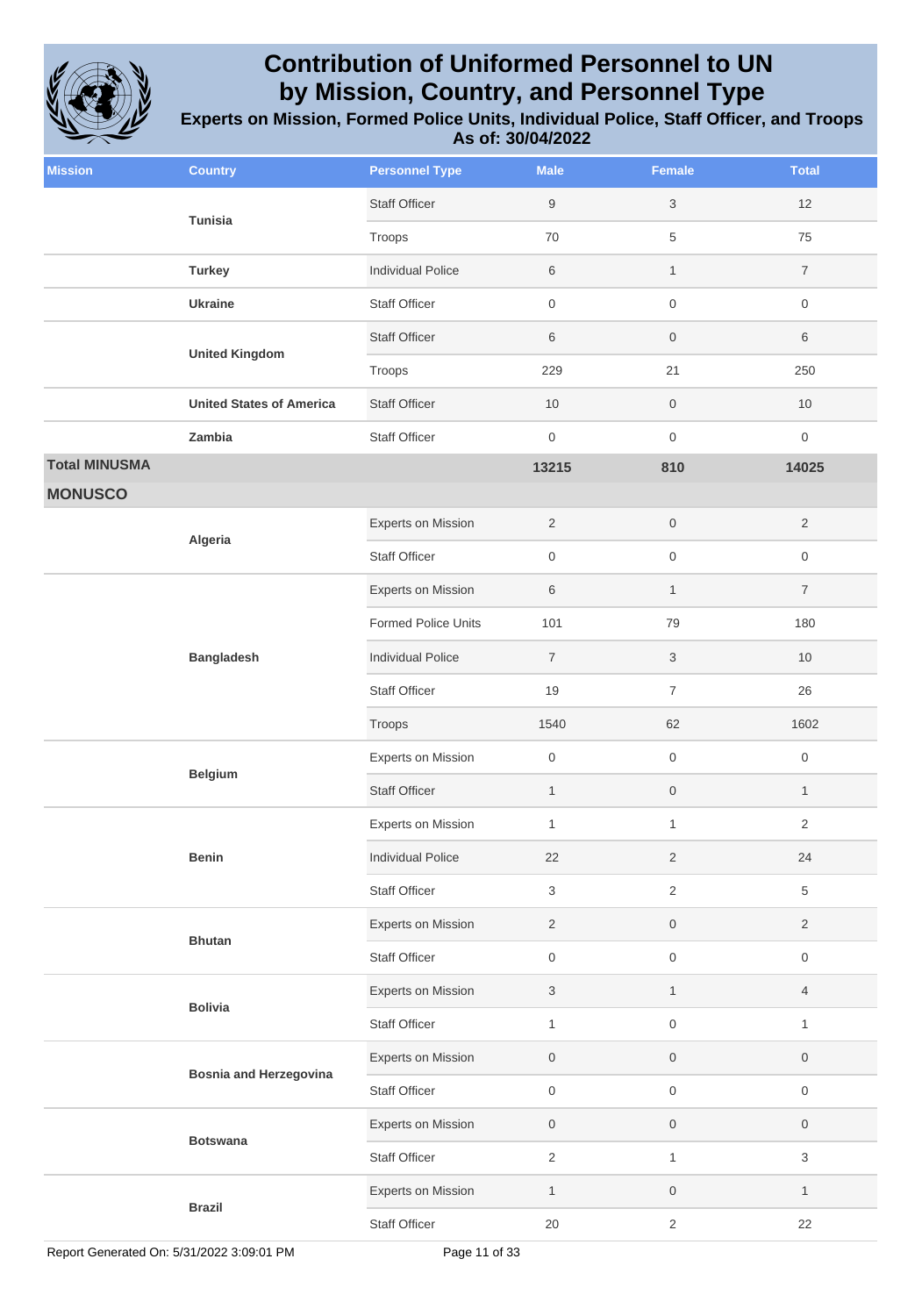

| <b>Mission</b> | <b>Country</b>        | <b>Personnel Type</b>      | <b>Male</b>         | <b>Female</b>             | <b>Total</b>     |
|----------------|-----------------------|----------------------------|---------------------|---------------------------|------------------|
|                |                       | <b>Experts on Mission</b>  | $\mathbf{1}$        | $\mathbf{1}$              | $\overline{2}$   |
|                | <b>Burkina Faso</b>   | <b>Individual Police</b>   | 13                  | 12                        | 25               |
|                |                       | <b>Staff Officer</b>       | 2                   | $\mathbf{1}$              | 3                |
|                |                       | <b>Experts on Mission</b>  | 3                   | $\mathbf{1}$              | 4                |
|                | Cameroon              | <b>Individual Police</b>   | $\sqrt{2}$          | $\ensuremath{\mathsf{3}}$ | 5                |
|                |                       | <b>Staff Officer</b>       | $\mathbf{1}$        | $\mathsf{O}\xspace$       | $\mathbf{1}$     |
|                |                       | Experts on Mission         | $\mathbf 0$         | $\boldsymbol{0}$          | 0                |
|                | Canada                | <b>Individual Police</b>   | $\,$ 5 $\,$         | $\,6\,$                   | 11               |
|                |                       | <b>Staff Officer</b>       | $\overline{7}$      | $\mathbf{1}$              | 8                |
|                | Chad                  | <b>Individual Police</b>   | $10$                | $\overline{2}$            | 12               |
|                |                       | <b>Experts on Mission</b>  | $\sqrt{5}$          | $\ensuremath{\mathsf{3}}$ | 8                |
|                | China                 | <b>Staff Officer</b>       | $\overline{7}$      | $\mathsf{O}\xspace$       | $\overline{7}$   |
|                |                       | Troops                     | 203                 | 15                        | 218              |
|                | Côte d'Ivoire         | <b>Individual Police</b>   | 25                  | $\overline{4}$            | 29               |
|                | <b>Czech Republic</b> | Experts on Mission         | $\mathbf{1}$        | $\mathbf{1}$              | $\overline{2}$   |
|                |                       | <b>Staff Officer</b>       | $\mathsf{O}\xspace$ | $\,0\,$                   | 0                |
|                | Djibouti              | <b>Individual Police</b>   | 20                  | $\,$ 5 $\,$               | 25               |
|                |                       | Experts on Mission         | 6                   | $\mathbf{1}$              | $\overline{7}$   |
|                |                       | <b>Formed Police Units</b> | 290                 | 30                        | 320              |
|                | Egypt                 | <b>Individual Police</b>   | 25                  | $\sqrt{2}$                | 27               |
|                |                       | <b>Staff Officer</b>       | $\boldsymbol{0}$    | $\sqrt{3}$                | 3                |
|                |                       | Experts on Mission         | $\boldsymbol{0}$    | $\mathsf{O}\xspace$       | $\mathsf 0$      |
|                | France                | <b>Individual Police</b>   | $\mathbf{1}$        | $\mathsf{O}\xspace$       | $\mathbf{1}$     |
|                |                       | <b>Staff Officer</b>       | $\overline{4}$      | $\mathsf{O}\xspace$       | 4                |
|                |                       | <b>Experts on Mission</b>  | $\mathbf 0$         | $\mathsf{O}\xspace$       | $\boldsymbol{0}$ |
|                | Gambia                | <b>Individual Police</b>   | $\sqrt{3}$          | $\mathsf{O}\xspace$       | 3                |
|                |                       | <b>Staff Officer</b>       | $\mathsf{O}\xspace$ | $\sqrt{2}$                | $\overline{2}$   |
|                |                       | Experts on Mission         | $\,8\,$             | 3                         | 11               |
|                | Ghana                 | <b>Individual Police</b>   | $\overline{7}$      | $\mathbf{1}$              | 8                |
|                |                       | <b>Staff Officer</b>       | 6                   | $\mathbf{2}$              | 8                |
|                | Guatemala             | Experts on Mission         | $\boldsymbol{0}$    | $\,0\,$                   | 0                |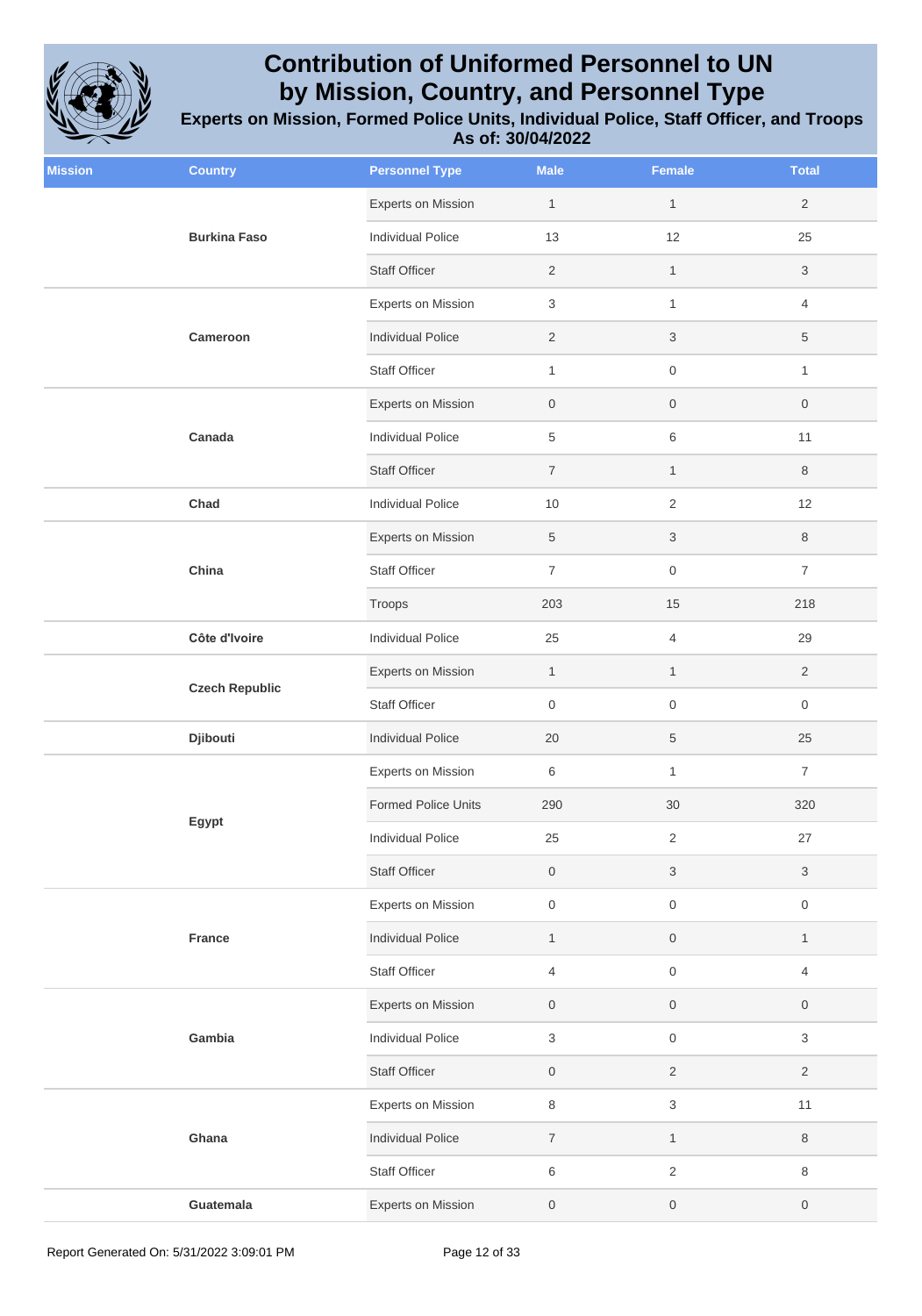

| <b>Mission</b> | <b>Country</b>  | <b>Personnel Type</b>      | <b>Male</b>      | <b>Female</b>       | <b>Total</b>        |
|----------------|-----------------|----------------------------|------------------|---------------------|---------------------|
|                | Guatemala       | <b>Staff Officer</b>       | $\,$ 5 $\,$      | $\mathbf{1}$        | 6                   |
|                |                 | Troops                     | 138              | 12                  | 150                 |
|                | Guinea          | <b>Individual Police</b>   | 22               | $\sqrt{3}$          | 25                  |
|                |                 | Experts on Mission         | 13               | $\overline{7}$      | 20                  |
|                | India           | <b>Formed Police Units</b> | 122              | 11                  | 133                 |
|                |                 | <b>Staff Officer</b>       | 16               | $\boldsymbol{9}$    | 25                  |
|                |                 | Troops                     | 1830             | 33                  | 1863                |
|                |                 | Experts on Mission         | $\overline{4}$   | $\sqrt{3}$          | $\overline{7}$      |
|                | Indonesia       | <b>Individual Police</b>   | $\overline{4}$   | $\mathsf{O}\xspace$ | 4                   |
|                |                 | <b>Staff Officer</b>       | $\mathfrak{S}$   | $\sqrt{3}$          | 6                   |
|                |                 | Troops                     | 988              | 37                  | 1025                |
|                | Ireland         | Experts on Mission         | $\boldsymbol{0}$ | $\mathsf{O}\xspace$ | $\boldsymbol{0}$    |
|                |                 | <b>Staff Officer</b>       | $\overline{2}$   | $\mathbf{1}$        | 3                   |
|                |                 | Experts on Mission         | $\overline{2}$   | $\sqrt{3}$          | 5                   |
|                |                 | Formed Police Units        | 164              | 14                  | 178                 |
|                | Jordan          | <b>Individual Police</b>   | $\boldsymbol{9}$ | $\overline{2}$      | 11                  |
|                |                 | <b>Staff Officer</b>       | $\,$ 5 $\,$      | $\sqrt{2}$          | $\overline{7}$      |
|                |                 | Experts on Mission         | $\overline{2}$   | $\mathbf{1}$        | 3                   |
|                | Kenya           | <b>Individual Police</b>   | $\mathbf{1}$     | $\overline{4}$      | 5                   |
|                |                 | <b>Staff Officer</b>       | $\sqrt{5}$       | $\overline{4}$      | 9                   |
|                |                 | Troops                     | 231              | 19                  | 250                 |
|                | Madagascar      | <b>Individual Police</b>   | $\mathbf{1}$     | $\mathsf{O}\xspace$ | $\mathbf{1}$        |
|                |                 | Experts on Mission         | $\overline{4}$   | $\mathsf{O}\xspace$ | 4                   |
|                | <b>Malawi</b>   | Staff Officer              | $\boldsymbol{9}$ | $\sqrt{3}$          | 12                  |
|                |                 | Troops                     | 659              | 72                  | 731                 |
|                |                 | Experts on Mission         | $\overline{c}$   | $\sqrt{2}$          | $\overline{4}$      |
|                | <b>Malaysia</b> | Staff Officer              | $\overline{2}$   | $\mathsf{O}\xspace$ | $\mathbf{2}$        |
|                |                 | Experts on Mission         | $\mathbf{1}$     | $\sqrt{3}$          | 4                   |
|                | Mali            | <b>Individual Police</b>   | 15               | $\,8\,$             | 23                  |
|                |                 | <b>Staff Officer</b>       | $\boldsymbol{0}$ | $\mathsf{O}\xspace$ | $\mathsf{O}\xspace$ |
|                | Mongolia        | Experts on Mission         | 2                | $\mathsf{O}\xspace$ | $\overline{2}$      |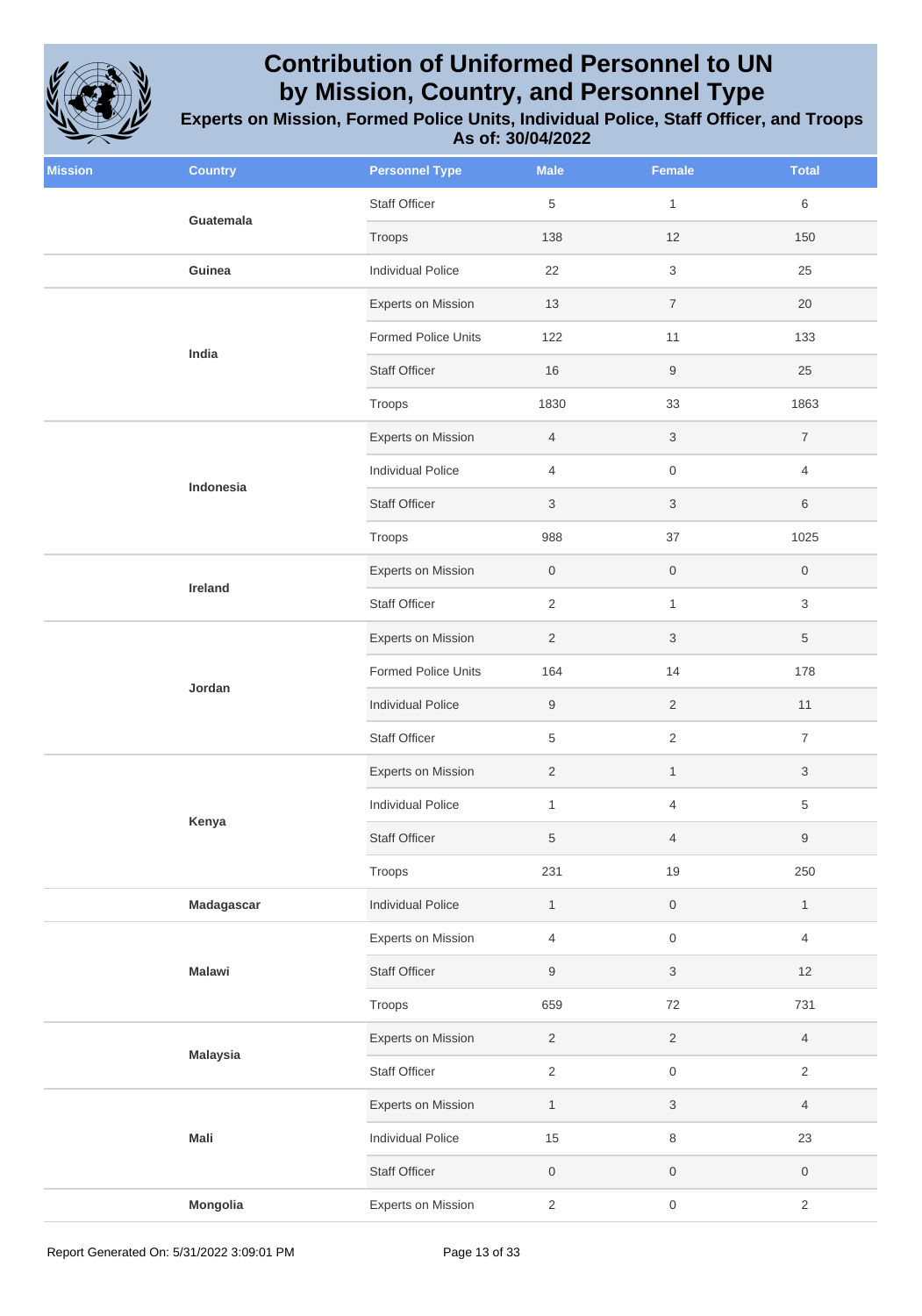

| <b>Mission</b> | <b>Country</b>            | <b>Personnel Type</b>     | <b>Male</b>               | Female                    | <b>Total</b>        |
|----------------|---------------------------|---------------------------|---------------------------|---------------------------|---------------------|
|                | Mongolia                  | <b>Staff Officer</b>      | $\mathsf{O}\xspace$       | $\,0\,$                   | $\boldsymbol{0}$    |
|                | <b>Morocco</b>            | Experts on Mission        | $\mathbf{1}$              | $\sqrt{2}$                | 3                   |
|                |                           | <b>Individual Police</b>  | $\sqrt{2}$                | $\mathsf{O}\xspace$       | $\overline{2}$      |
|                |                           | <b>Staff Officer</b>      | $\,$ 5 $\,$               | $\sqrt{2}$                | $\boldsymbol{7}$    |
|                |                           | Troops                    | 878                       | 38                        | 916                 |
|                |                           | <b>Experts on Mission</b> | 8                         | $\overline{4}$            | 12                  |
|                | Nepal                     | <b>Individual Police</b>  | $\mathsf{O}\xspace$       | $\,8\,$                   | $\,8\,$             |
|                |                           | <b>Staff Officer</b>      | 15                        | $\mathbf{1}$              | 16                  |
|                |                           | Troops                    | 1075                      | 49                        | 1124                |
|                |                           | <b>Experts on Mission</b> | $\mathbf{1}$              | $\,0\,$                   | $\mathbf{1}$        |
|                | <b>Niger</b>              | <b>Individual Police</b>  | 17                        | $\ensuremath{\mathsf{3}}$ | 20                  |
|                |                           | Staff Officer             | 3                         | $\mathbf{1}$              | 4                   |
|                | Nigeria                   | Experts on Mission        | $\ensuremath{\mathsf{3}}$ | $\mathbf{1}$              | $\overline{4}$      |
|                |                           | <b>Individual Police</b>  | $\mathbf{1}$              | $\,0\,$                   | $\mathbf{1}$        |
|                |                           | <b>Staff Officer</b>      | $\sqrt{3}$                | $\mathbf{1}$              | $\overline{4}$      |
|                |                           | <b>Experts on Mission</b> | 14                        | $\,0\,$                   | 14                  |
|                | Pakistan                  | <b>Staff Officer</b>      | 24                        | $\boldsymbol{9}$          | 33                  |
|                |                           | Troops                    | 1890                      | $32\,$                    | 1922                |
|                | Paraguay                  | Experts on Mission        | $\overline{4}$            | $\mathbf{1}$              | 5                   |
|                |                           | Staff Officer             | $\mathsf{O}\xspace$       | $\sqrt{2}$                | $\overline{2}$      |
|                | Peru                      | Experts on Mission        | $\overline{4}$            | $\mathbf{1}$              | 5                   |
|                |                           | Staff Officer             | $\mathsf{O}\xspace$       | $\mathbf{1}$              | $\mathbf{1}$        |
|                | Poland                    | Experts on Mission        | $\sqrt{2}$                | $\mathsf{O}\xspace$       | $\overline{2}$      |
|                |                           | Staff Officer             | $\boldsymbol{0}$          | $\,0\,$                   | $\mathsf{O}\xspace$ |
|                |                           | Experts on Mission        | $\overline{4}$            | $\,0\,$                   | $\overline{4}$      |
|                | Romania                   | <b>Individual Police</b>  | 8                         | $\overline{\mathcal{I}}$  | 15                  |
|                |                           | <b>Staff Officer</b>      | $\overline{2}$            | $\overline{2}$            | $\overline{4}$      |
|                |                           | <b>Experts on Mission</b> | $\,$ 5 $\,$               | $\mathsf{O}\xspace$       | 5                   |
|                | <b>Russian Federation</b> | <b>Individual Police</b>  | $\,8\,$                   | $\mathsf{O}\xspace$       | 8                   |
|                |                           | <b>Staff Officer</b>      | $\sqrt{3}$                | $\,0\,$                   | 3                   |
|                | Senegal                   | Experts on Mission        | $\mathbf{1}$              | $\mathbf{1}$              | $\overline{2}$      |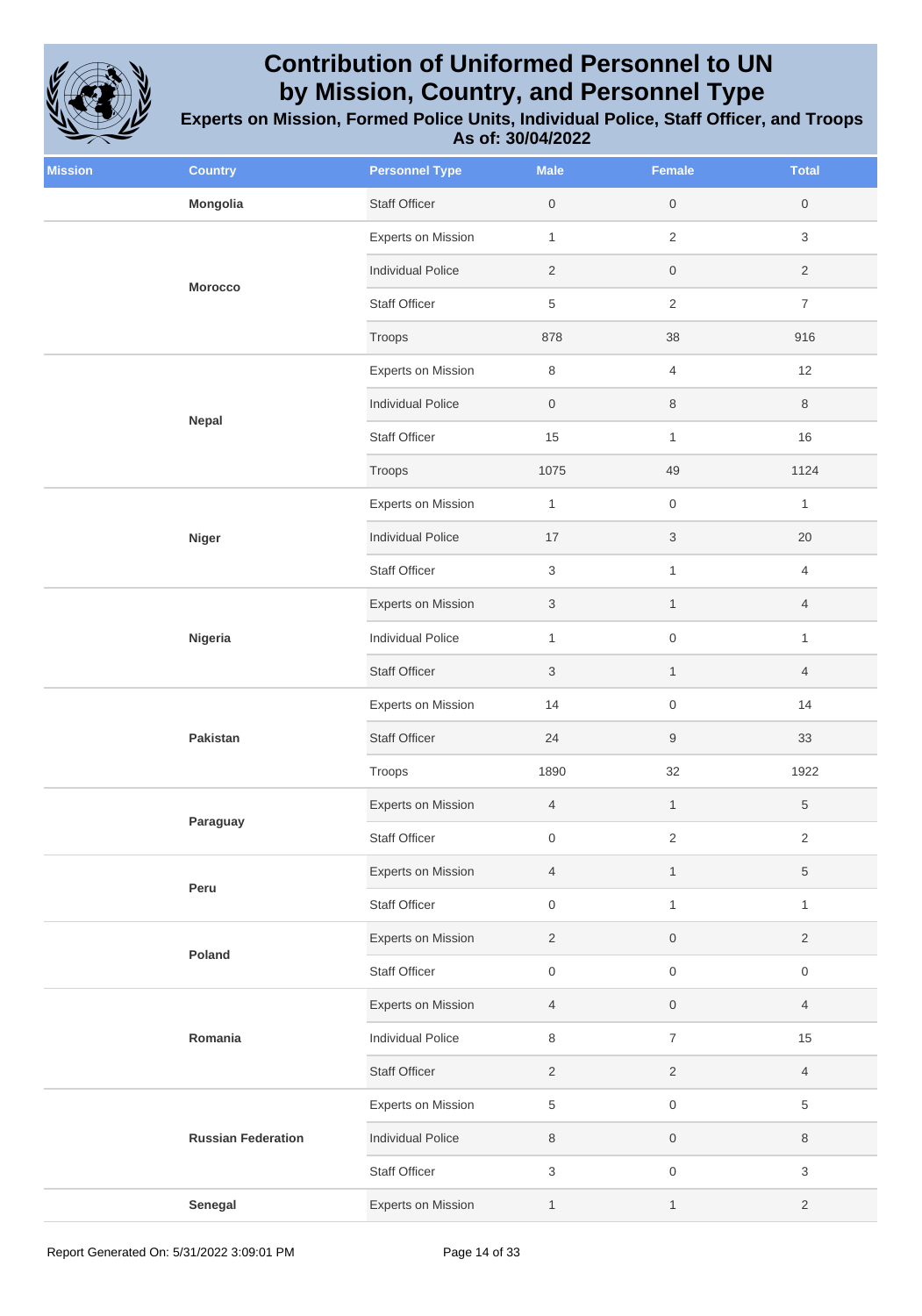

| <b>Mission</b> | <b>Country</b>                     | <b>Personnel Type</b>      | <b>Male</b>               | <b>Female</b>       | <b>Total</b>              |
|----------------|------------------------------------|----------------------------|---------------------------|---------------------|---------------------------|
|                |                                    | <b>Formed Police Units</b> | 345                       | 65                  | 410                       |
|                | Senegal                            | <b>Individual Police</b>   | 14                        | 13                  | 27                        |
|                |                                    | <b>Staff Officer</b>       | $\overline{4}$            | $\mathbf{1}$        | $\,$ 5 $\,$               |
|                | Serbia                             | Experts on Mission         | $\boldsymbol{0}$          | $\boldsymbol{0}$    | $\boldsymbol{0}$          |
|                |                                    | <b>Staff Officer</b>       | $\boldsymbol{0}$          | $\mathbf 0$         | $\mathbf 0$               |
|                | Sierra Leone                       | Experts on Mission         | $\boldsymbol{0}$          | $\mathbf 0$         | 0                         |
|                |                                    | <b>Staff Officer</b>       | $\boldsymbol{0}$          | $\sqrt{2}$          | $\sqrt{2}$                |
|                |                                    | Experts on Mission         | $\overline{2}$            | $\overline{2}$      | $\overline{4}$            |
|                | <b>South Africa</b>                | <b>Staff Officer</b>       | 19                        | $\,$ 5 $\,$         | 24                        |
|                |                                    | Troops                     | 726                       | 200                 | 926                       |
|                | Sweden                             | Individual Police          | $\overline{2}$            | $\mathbf{1}$        | 3                         |
|                |                                    | <b>Experts on Mission</b>  | $\mathsf{O}\xspace$       | $\mathsf{O}\xspace$ | $\mathsf{O}\xspace$       |
|                | Switzerland                        | <b>Individual Police</b>   | $\mathbf{1}$              | $\mathsf{O}\xspace$ | $\mathbf{1}$              |
|                |                                    | <b>Staff Officer</b>       | $\mathbf{1}$              | $\mathsf{O}$        | $\mathbf{1}$              |
|                | <b>Togo</b>                        | Individual Police          | 15                        | 13                  | 28                        |
|                | Tunisia                            | Experts on Mission         | $\boldsymbol{0}$          | $\mathbf{1}$        | $\mathbf{1}$              |
|                |                                    | <b>Individual Police</b>   | 24                        | $\overline{7}$      | 31                        |
|                |                                    | <b>Staff Officer</b>       | 6                         | $\sqrt{3}$          | 9                         |
|                | <b>Turkey</b>                      | <b>Individual Police</b>   | 5                         | $\overline{4}$      | $\boldsymbol{9}$          |
|                |                                    | Experts on Mission         | $\boldsymbol{0}$          | $\boldsymbol{0}$    | $\boldsymbol{0}$          |
|                | <b>Ukraine</b>                     | <b>Individual Police</b>   | $\boldsymbol{0}$          | $\mathsf{O}\xspace$ | $\mathsf{O}\xspace$       |
|                |                                    | <b>Staff Officer</b>       | $\boldsymbol{0}$          | $\mathsf{O}\xspace$ | $\mathsf{O}\xspace$       |
|                |                                    | Troops                     | 248                       | $\overline{2}$      | 250                       |
|                | <b>United Kingdom</b>              | Experts on Mission         | $\boldsymbol{0}$          | $\,0\,$             | $\boldsymbol{0}$          |
|                |                                    | Staff Officer              | $\overline{2}$            | $\mathbf{1}$        | $\sqrt{3}$                |
|                |                                    | Experts on Mission         | $\boldsymbol{0}$          | $\mathbf{1}$        | $\mathbf{1}$              |
|                | <b>United Republic of Tanzania</b> | <b>Individual Police</b>   | 11                        | $\,$ 5 $\,$         | 16                        |
|                |                                    | <b>Staff Officer</b>       | 15                        | $\mathsf{O}\xspace$ | 15                        |
|                |                                    | Troops                     | 763                       | 72                  | 835                       |
|                |                                    | Experts on Mission         | $\boldsymbol{0}$          | $\mathsf{O}\xspace$ | $\mathsf{O}\xspace$       |
|                | <b>United States of America</b>    | <b>Staff Officer</b>       | $\ensuremath{\mathsf{3}}$ | $\,0\,$             | $\ensuremath{\mathsf{3}}$ |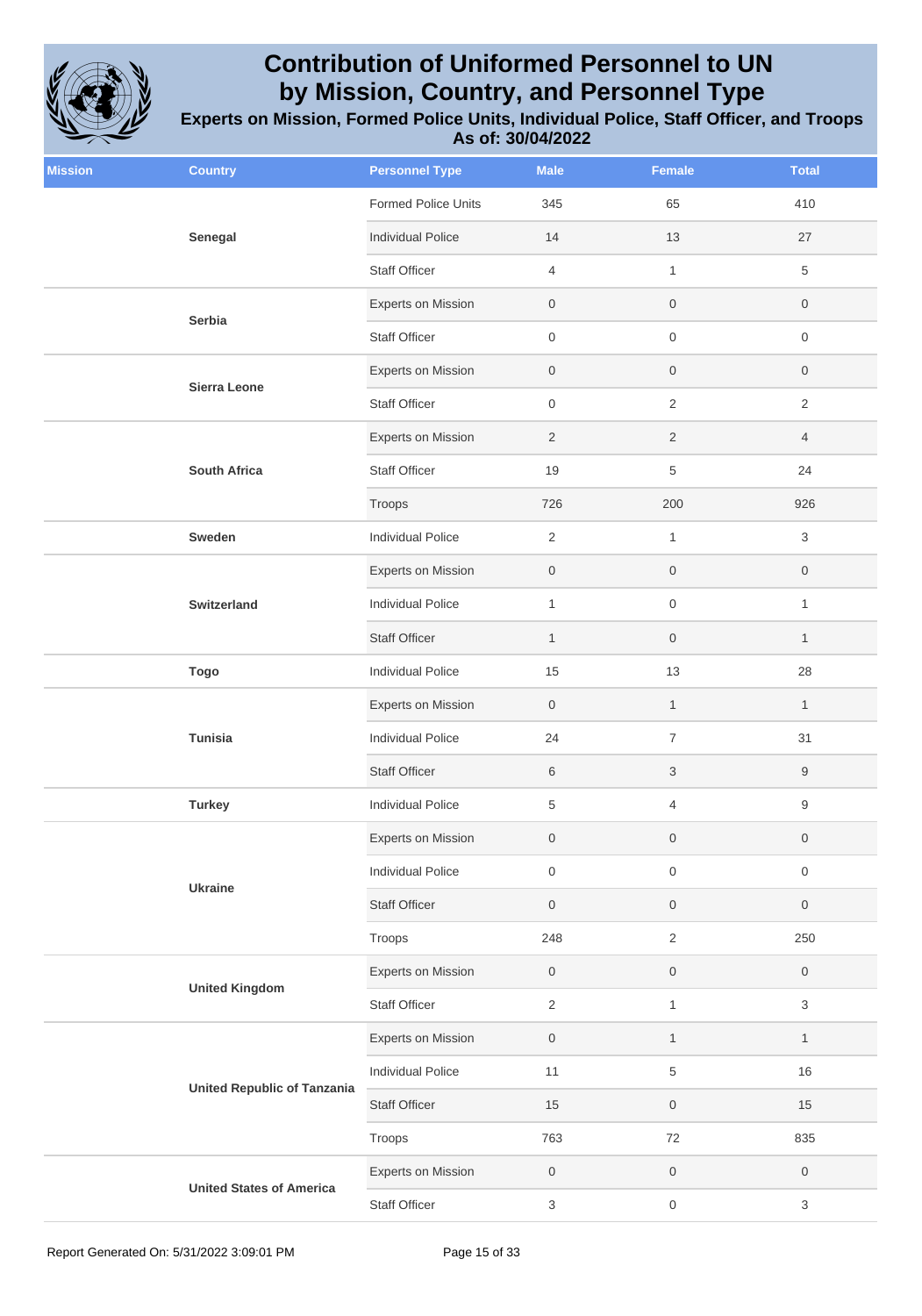

| <b>Mission</b>                     | <b>Country</b>        | <b>Personnel Type</b>     | <b>Male</b>               | <b>Female</b>             | <b>Total</b>        |
|------------------------------------|-----------------------|---------------------------|---------------------------|---------------------------|---------------------|
|                                    | <b>Uruguay</b>        | <b>Experts on Mission</b> | 5                         | $\mathbf{1}$              | 6                   |
|                                    |                       | <b>Staff Officer</b>      | 11                        | $\sqrt{2}$                | 13                  |
|                                    |                       | Troops                    | 757                       | 55                        | 812                 |
|                                    | Zambia                | <b>Experts on Mission</b> | 3                         | $\mathsf{O}\xspace$       | 3                   |
|                                    |                       | <b>Staff Officer</b>      | $\overline{2}$            | $\mathbf{1}$              | 3                   |
|                                    |                       | <b>Experts on Mission</b> | $\mathsf{O}\xspace$       | $\mathsf{O}\xspace$       | 0                   |
|                                    | Zimbabwe              | <b>Staff Officer</b>      | $\mathbf{1}$              | $\overline{2}$            | 3                   |
| <b>Total MONUSCO</b>               |                       |                           | 13613                     | 1142                      | 14755               |
| <b>UNAMA</b>                       |                       |                           |                           |                           |                     |
|                                    | <b>United Kingdom</b> | <b>Experts on Mission</b> | $\,0\,$                   | $\mathsf{O}\xspace$       | 0                   |
| <b>Total UNAMA</b><br><b>UNAMI</b> |                       |                           | $\pmb{0}$                 | $\pmb{0}$                 | $\pmb{0}$           |
|                                    | Fiji                  | Troops                    | 144                       | 24                        | 168                 |
|                                    | Nepal                 | Troops                    | 74                        | 3                         | 77                  |
| <b>Total UNAMI</b>                 |                       |                           | 218                       | 27                        | 245                 |
| <b>UNDOF</b>                       |                       |                           |                           |                           |                     |
|                                    | <b>Bhutan</b>         | <b>Staff Officer</b>      | $\mathbf{3}$              | $\,0\,$                   | 3                   |
|                                    | <b>Czech Republic</b> | <b>Staff Officer</b>      | 3                         | $\mathbf{1}$              | 4                   |
|                                    |                       | <b>Staff Officer</b>      | 5                         | $\mathbf{1}$              | 6                   |
|                                    | Fiji                  | Troops                    | 124                       | 20                        | 144                 |
|                                    | Ghana                 | <b>Staff Officer</b>      | $\ensuremath{\mathsf{3}}$ | $\sqrt{3}$                | 6                   |
|                                    | India                 | <b>Staff Officer</b>      | $\boldsymbol{9}$          | $\sqrt{3}$                | 12                  |
|                                    |                       | Troops                    | 183                       | $\,$ 5 $\,$               | 188                 |
|                                    | Ireland               | <b>Staff Officer</b>      | $\,6\,$                   | $\mathsf{O}\xspace$       | 6                   |
|                                    |                       | Troops                    | 122                       | $\sqrt{2}$                | 124                 |
|                                    | Nepal                 | <b>Staff Officer</b>      | 11                        | $\mathbf{2}$              | 13                  |
|                                    |                       | Troops                    | 364                       | 33                        | 397                 |
|                                    | <b>Netherlands</b>    | Staff Officer             | $\,0\,$                   | $\,0\,$                   | $\mathsf{O}\xspace$ |
|                                    | <b>Uruguay</b>        | <b>Staff Officer</b>      | $\sqrt{3}$                | $\mathsf{O}\xspace$       | 3                   |
|                                    |                       | Troops                    | 202                       | $\boldsymbol{7}$          | 209                 |
| <b>Total UNDOF</b>                 |                       |                           | 1038                      | ${\bf 77}$                | 1115                |
| <b>UNFICYP</b>                     |                       |                           |                           |                           |                     |
|                                    | Argentina             | Staff Officer             | $\boldsymbol{7}$          | $\ensuremath{\mathsf{3}}$ | $10$                |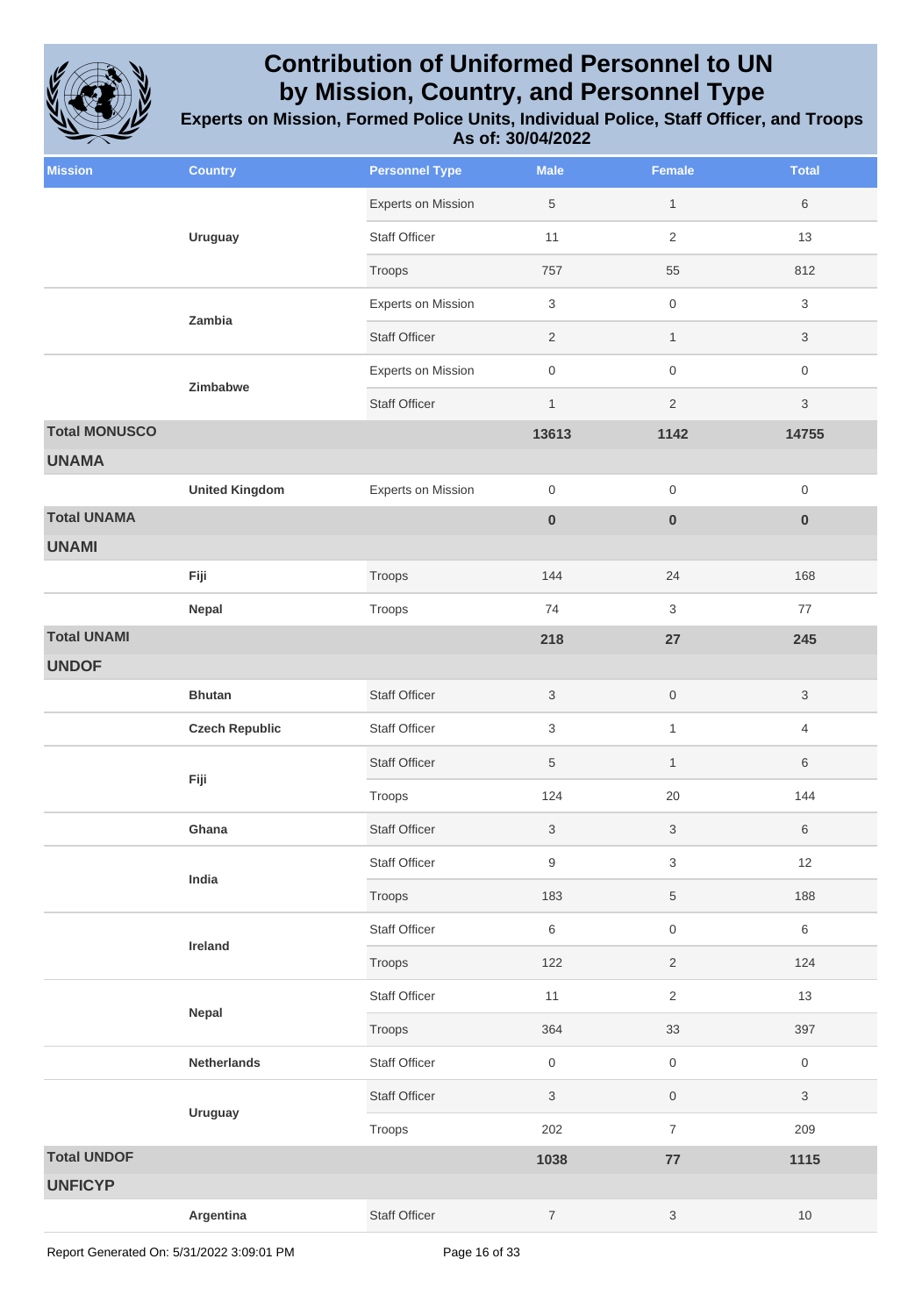

| <b>Mission</b> | <b>Country</b>                | <b>Personnel Type</b>    | <b>Male</b>               | Female                    | <b>Total</b>     |
|----------------|-------------------------------|--------------------------|---------------------------|---------------------------|------------------|
|                | Argentina                     | Troops                   | 198                       | 41                        | 239              |
|                | Austria                       | <b>Staff Officer</b>     | $\sqrt{3}$                | $\mathsf{O}\xspace$       | $\mathfrak{S}$   |
|                | <b>Bosnia and Herzegovina</b> | Individual Police        | $\,$ 5 $\,$               | $\ensuremath{\mathsf{3}}$ | 8                |
|                |                               | <b>Staff Officer</b>     | $\mathbf{1}$              | $\boldsymbol{0}$          | $\mathbf{1}$     |
|                | <b>Brazil</b>                 | Troops                   | $\mathbf{1}$              | $\mathsf{O}\xspace$       | $\mathbf{1}$     |
|                | <b>Bulgaria</b>               | <b>Individual Police</b> | $\mathbf{1}$              | $\boldsymbol{0}$          | 1                |
|                | Canada                        | <b>Staff Officer</b>     | $\mathbf{1}$              | $\mathsf{O}\xspace$       | $\mathbf{1}$     |
|                |                               | <b>Staff Officer</b>     | $\mathsf{O}\xspace$       | $\mathsf{O}\xspace$       | $\boldsymbol{0}$ |
|                | Chile                         | Troops                   | $\,6\,$                   | $\mathsf{O}\xspace$       | $\,6\,$          |
|                | China                         | <b>Individual Police</b> | $\overline{4}$            | $\sqrt{2}$                | 6                |
|                | <b>Finland</b>                | Individual Police        | 3                         | $\sqrt{2}$                | 5                |
|                | Ghana                         | <b>Staff Officer</b>     | $\,0\,$                   | $\mathbf{1}$              | $\mathbf{1}$     |
|                | Hungary                       | <b>Staff Officer</b>     | $\overline{4}$            | $\sqrt{2}$                | $\,6\,$          |
|                |                               | Troops                   | 5                         | $\mathsf{O}\xspace$       | 5                |
|                | India                         | <b>Staff Officer</b>     | $\mathbf{1}$              | $\mathsf{O}\xspace$       | $\mathbf{1}$     |
|                | Ireland                       | <b>Individual Police</b> | 8                         | $\overline{4}$            | 12               |
|                | Italy                         | Individual Police        | $\overline{2}$            | $\sqrt{2}$                | 4                |
|                | Jordan                        | <b>Individual Police</b> | $\sqrt{3}$                | $\mathbf{1}$              | 4                |
|                | Montenegro                    | <b>Individual Police</b> | $\sqrt{2}$                | $\ensuremath{\mathsf{3}}$ | 5                |
|                | Norway                        | <b>Staff Officer</b>     | $\mathbf{1}$              | $\mathbf{1}$              | $\overline{2}$   |
|                | Pakistan                      | <b>Staff Officer</b>     | $\mathbf{1}$              | $\sqrt{2}$                | 3                |
|                | Paraguay                      | Staff Officer            | $\mathsf{O}\xspace$       | $\mathsf{O}\xspace$       | $\,0\,$          |
|                |                               | Troops                   | 11                        | $\mathbf{1}$              | 12               |
|                | Romania                       | <b>Individual Police</b> | $\overline{2}$            | $\overline{4}$            | $\,6\,$          |
|                | <b>Russian Federation</b>     | Individual Police        | $\overline{2}$            | $\overline{4}$            | $\,6\,$          |
|                |                               | <b>Staff Officer</b>     | $\sqrt{3}$                | $\mathbf{1}$              | $\overline{4}$   |
|                |                               | Individual Police        | $\overline{2}$            | $\mathsf{O}\xspace$       | $\sqrt{2}$       |
|                | Serbia                        | Staff Officer            | 3                         | $\boldsymbol{0}$          | 3                |
|                |                               | Troops                   | $\,$ 5 $\,$               | $\mathsf{O}\xspace$       | 5                |
|                |                               | <b>Individual Police</b> | $\ensuremath{\mathsf{3}}$ | $\overline{4}$            | $\overline{7}$   |
|                | Slovakia                      | <b>Staff Officer</b>     | 5                         | $\mathbf{1}$              | $\,6\,$          |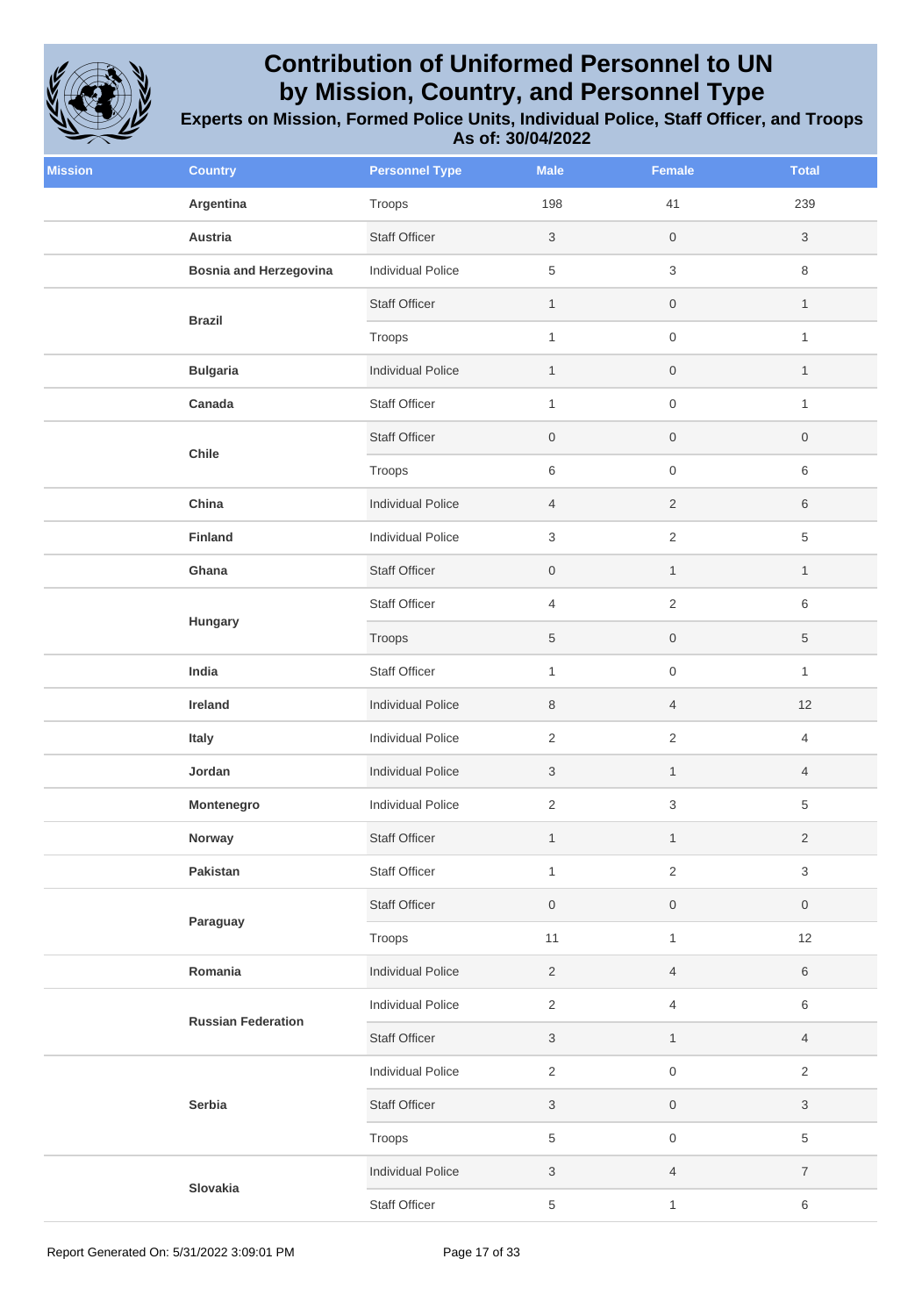

| <b>Mission</b>       | <b>Country</b>           | <b>Personnel Type</b>    | <b>Male</b>         | <b>Female</b>       | <b>Total</b>        |
|----------------------|--------------------------|--------------------------|---------------------|---------------------|---------------------|
|                      | Slovakia                 | Troops                   | 206                 | 28                  | 234                 |
|                      | Sweden                   | <b>Individual Police</b> | $\mathsf{O}\xspace$ | $\overline{2}$      | $\overline{2}$      |
|                      | <b>Ukraine</b>           | <b>Individual Police</b> | $\mathsf{O}\xspace$ | $\mathsf{O}\xspace$ | $\boldsymbol{0}$    |
|                      |                          | <b>Staff Officer</b>     | $\mathsf{O}\xspace$ | $\,0\,$             | $\mathsf{O}\xspace$ |
|                      |                          | <b>Staff Officer</b>     | $\boldsymbol{9}$    | $\mathbf{1}$        | $10$                |
|                      | <b>United Kingdom</b>    | Troops                   | 238                 | $\overline{7}$      | 245                 |
| <b>Total UNFICYP</b> |                          |                          | 746                 | 120                 | 866                 |
| <b>UNIFIL</b>        |                          |                          |                     |                     |                     |
|                      | Armenia                  | <b>Staff Officer</b>     | $\mathbf{1}$        | $\mathsf{O}\xspace$ | $\mathbf{1}$        |
|                      |                          | Troops                   | 30                  | $\sqrt{2}$          | 32                  |
|                      | Austria                  | <b>Staff Officer</b>     | $\overline{7}$      | $\mathbf 0$         | $\overline{7}$      |
|                      |                          | Troops                   | 154                 | $\boldsymbol{9}$    | 163                 |
|                      | <b>Bangladesh</b>        | <b>Staff Officer</b>     | $\,$ 5 $\,$         | $\,0\,$             | $\,$ 5 $\,$         |
|                      |                          | Troops                   | 113                 | $\mathsf{O}\xspace$ | 113                 |
|                      | <b>Belarus</b>           | <b>Staff Officer</b>     | $\mathbf{1}$        | $\mathsf{O}$        | $\mathbf{1}$        |
|                      |                          | Troops                   | $\overline{4}$      | $\mathbf{1}$        | $\sqrt{5}$          |
|                      | <b>Brazil</b>            | <b>Staff Officer</b>     | $\sqrt{2}$          | $\,0\,$             | $\overline{c}$      |
|                      |                          | Troops                   | $\overline{7}$      | $\,0\,$             | $\overline{7}$      |
|                      | <b>Brunei Darussalam</b> | Troops                   | 30                  | $\,0\,$             | 30                  |
|                      | Cambodia                 | Troops                   | 151                 | 29                  | 180                 |
|                      | China                    | <b>Staff Officer</b>     | 8                   | $\mathbf{1}$        | $\boldsymbol{9}$    |
|                      |                          | Troops                   | 394                 | $15\,$              | 409                 |
|                      | Colombia                 | <b>Staff Officer</b>     | $\mathbf{1}$        | $\mathsf{O}\xspace$ | $\mathbf{1}$        |
|                      | Croatia                  | Staff Officer            | $\mathbf{1}$        | $\mathsf{O}\xspace$ | $\mathbf{1}$        |
|                      | Cyprus                   | <b>Staff Officer</b>     | $\overline{2}$      | $\mathsf{O}\xspace$ | $\overline{2}$      |
|                      | <b>El Salvador</b>       | Troops                   | 48                  | $\overline{4}$      | 52                  |
|                      | Estonia                  | <b>Staff Officer</b>     | $\mathbf{1}$        | $\mathsf{O}\xspace$ | $\mathbf{1}$        |
|                      | Fiji                     | Staff Officer            | $\mathbf{1}$        | $\mathsf{O}\xspace$ | $\mathbf{1}$        |
|                      |                          | <b>Staff Officer</b>     | $\,$ 5 $\,$         | $\mathsf{O}\xspace$ | 5                   |
|                      | Finland                  | Troops                   | 150                 | $\boldsymbol{7}$    | 157                 |
|                      |                          | <b>Staff Officer</b>     | $11$                | $\sqrt{3}$          | 14                  |
|                      | France                   | Troops                   | 508                 | 48                  | 556                 |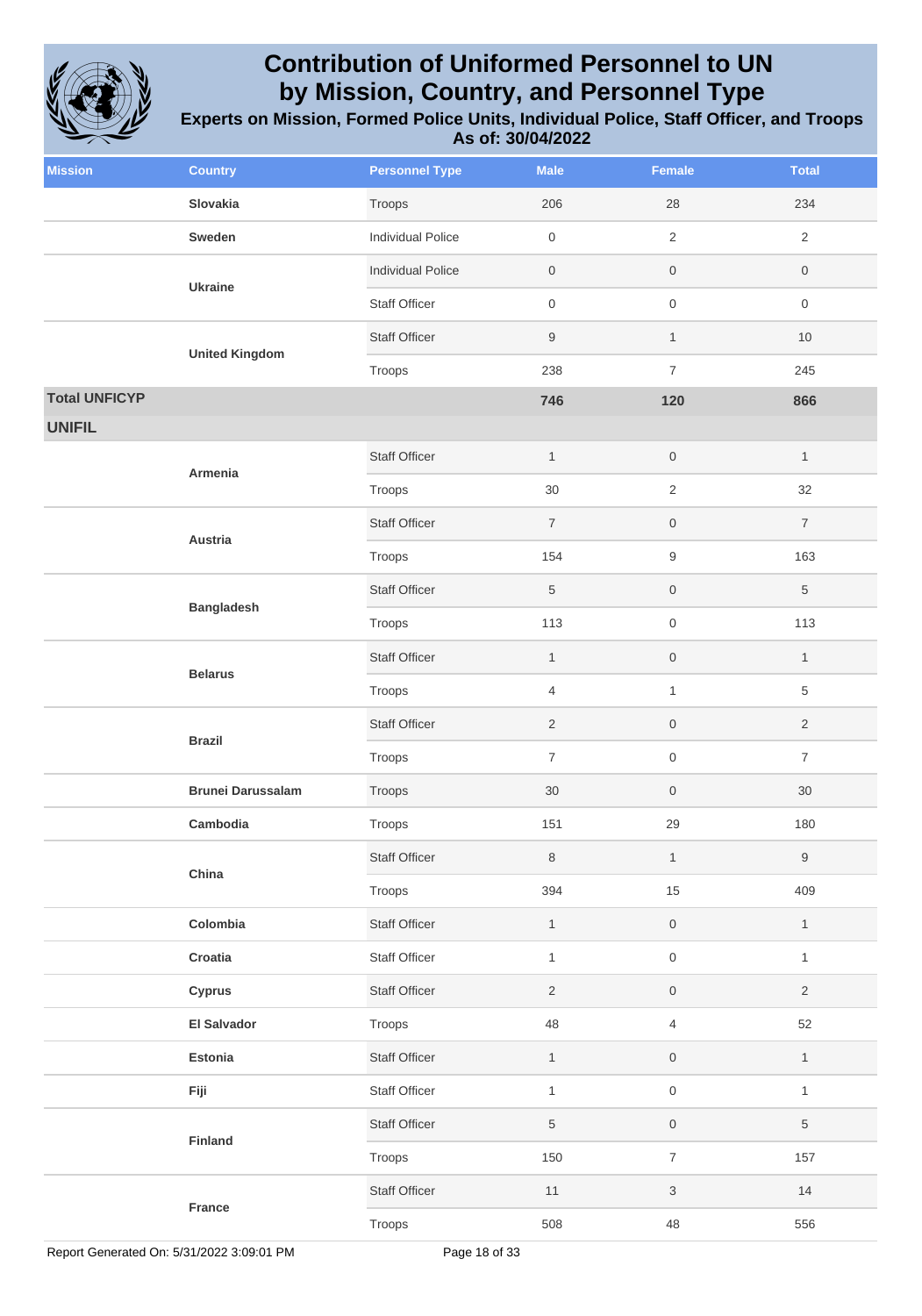

| <b>Mission</b> | <b>Country</b>      | <b>Personnel Type</b> | <b>Male</b>               | Female                    | <b>Total</b>     |
|----------------|---------------------|-----------------------|---------------------------|---------------------------|------------------|
|                | Germany             | <b>Staff Officer</b>  | $\sqrt{3}$                | $\mathsf{O}\xspace$       | 3                |
|                |                     | Troops                | 17                        | $\,0\,$                   | 17               |
|                | Ghana               | <b>Staff Officer</b>  | 13                        | $\overline{2}$            | 15               |
|                |                     | Troops                | 724                       | 137                       | 861              |
|                | Greece<br>Guatemala | <b>Staff Officer</b>  | $\mathbf{1}$              | $\mathsf{O}\xspace$       | $\mathbf{1}$     |
|                |                     | Troops                | 96                        | 14                        | 110              |
|                |                     | <b>Staff Officer</b>  | $\sqrt{2}$                | $\,0\,$                   | $\overline{2}$   |
|                | Hungary             | Troops                | 16                        | $\mathsf{O}\xspace$       | 16               |
|                | India               | <b>Staff Officer</b>  | 15                        | $\overline{4}$            | 19               |
|                |                     | Troops                | 873                       | $\mathfrak{S}$            | 876              |
|                |                     | <b>Staff Officer</b>  | 15                        | $\overline{c}$            | 17               |
|                | Indonesia           | Troops                | 1139                      | 73                        | 1212             |
|                |                     | <b>Staff Officer</b>  | $\boldsymbol{9}$          | $\mathsf{O}\xspace$       | $\boldsymbol{9}$ |
|                | Ireland             | Troops                | 298                       | 26                        | 324              |
|                | Italy<br>Kazakhstan | <b>Staff Officer</b>  | 17                        | $\mathbf{1}$              | 18               |
|                |                     | Troops                | 828                       | 39                        | 867              |
|                |                     | <b>Staff Officer</b>  | $\mathbf{1}$              | $\,0\,$                   | $\mathbf{1}$     |
|                |                     | Troops                | 8                         | $\mathsf{O}\xspace$       | 8                |
|                | Kenya               | Staff Officer         | $\ensuremath{\mathsf{3}}$ | $\,0\,$                   | 3                |
|                | <b>Malaysia</b>     | <b>Staff Officer</b>  | 6                         | $\ensuremath{\mathsf{3}}$ | 9                |
|                |                     | Troops                | 738                       | 84                        | 822              |
|                | <b>Malta</b>        | Troops                | $\,8\,$                   | $\mathbf{1}$              | $\boldsymbol{9}$ |
|                | Nepal               | <b>Staff Officer</b>  | 12                        | $\overline{c}$            | 14               |
|                |                     | Troops                | 820                       | 38                        | 858              |
|                | <b>Netherlands</b>  | <b>Staff Officer</b>  | $\mathsf{O}\xspace$       | $\mathbf{1}$              | $\mathbf{1}$     |
|                | Nigeria             | Staff Officer         | $\sqrt{2}$                | $\mathsf{O}\xspace$       | $\overline{2}$   |
|                | North Macedonia     | <b>Staff Officer</b>  | $\mathbf{1}$              | $\mathsf{O}\xspace$       | $\mathbf{1}$     |
|                |                     | Troops                | $\overline{2}$            | $\mathsf{O}\xspace$       | $\overline{2}$   |
|                | Peru                | Staff Officer         | $\mathsf{O}\xspace$       | $\mathbf{1}$              | $\mathbf{1}$     |
|                |                     | <b>Staff Officer</b>  | $\mathbf{1}$              | $\mathsf{O}\xspace$       | $\mathbf{1}$     |
| Poland         |                     | Troops                | 183                       | $\boldsymbol{9}$          | 192              |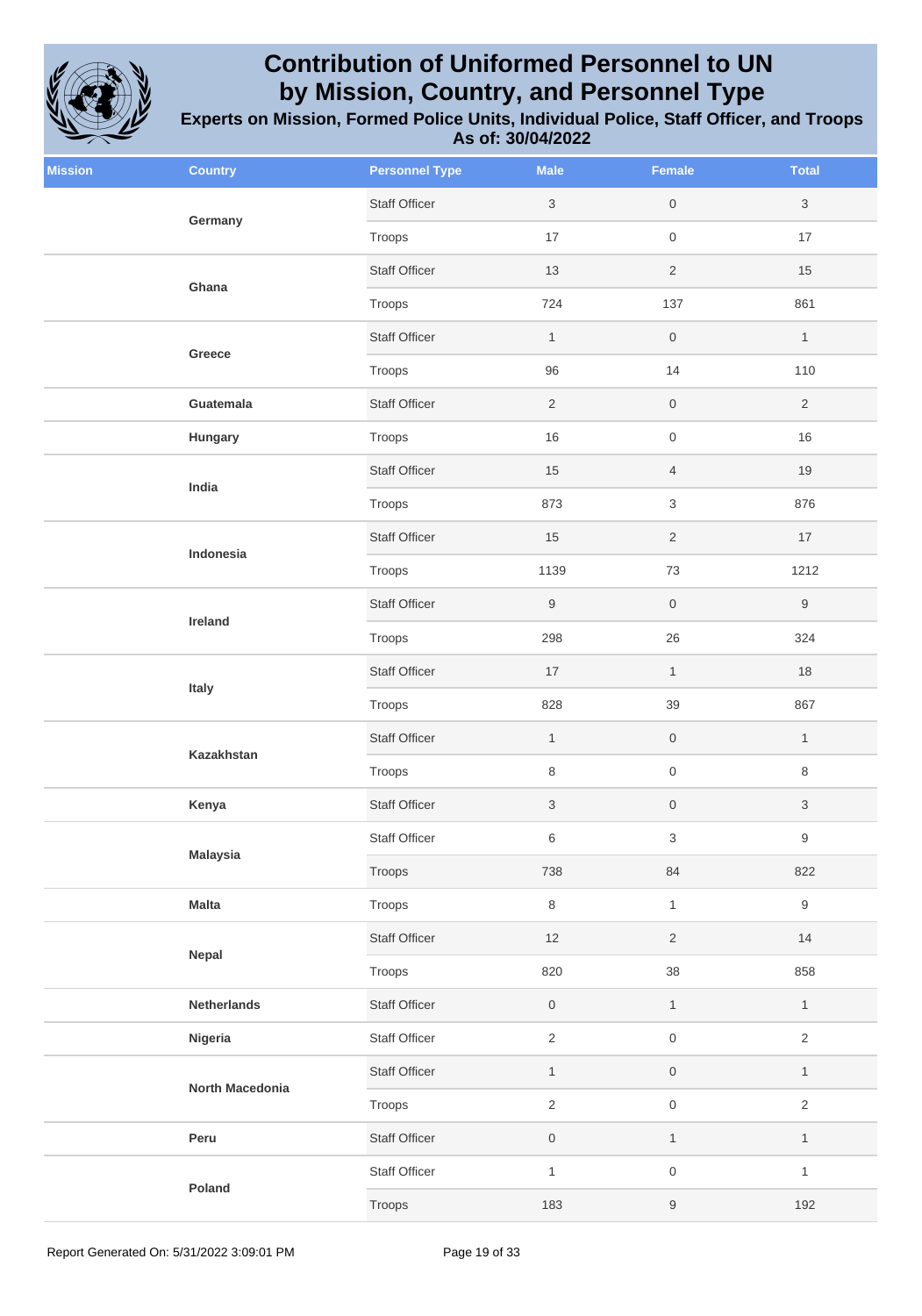

| <b>Mission</b>      | <b>Country</b>                                      | <b>Personnel Type</b>     | <b>Male</b>    | <b>Female</b>       | <b>Total</b>   |
|---------------------|-----------------------------------------------------|---------------------------|----------------|---------------------|----------------|
|                     | Qatar                                               | <b>Staff Officer</b>      | $\mathbf{1}$   | $\mathsf{O}\xspace$ | $\mathbf{1}$   |
|                     | <b>Republic of Korea</b><br>Serbia<br>Sierra Leone  | <b>Staff Officer</b>      | $\overline{4}$ | $\boldsymbol{0}$    | $\overline{4}$ |
|                     |                                                     | Troops                    | 241            | 13                  | 254            |
|                     |                                                     | <b>Staff Officer</b>      | $\overline{2}$ | 0                   | $\overline{2}$ |
|                     |                                                     | Troops                    | 170            | 5                   | 175            |
|                     |                                                     | <b>Staff Officer</b>      | $\overline{2}$ | $\mathbf{1}$        | $\mathsf 3$    |
|                     | Slovenia                                            | Troops                    | $\mathbf{1}$   | $\mathsf{O}\xspace$ | $\mathbf{1}$   |
|                     | Spain                                               | <b>Staff Officer</b>      | 19             | $\boldsymbol{0}$    | 19             |
|                     |                                                     | Troops                    | 583            | 55                  | 638            |
|                     |                                                     | <b>Staff Officer</b>      | $\mathbf{1}$   | $\mathsf{O}\xspace$ | $\mathbf{1}$   |
|                     | Sri Lanka                                           | Troops                    | 116            | 9                   | 125            |
|                     | <b>Turkey</b><br><b>United Republic of Tanzania</b> | <b>Staff Officer</b>      | 2              | $\mathsf{O}\xspace$ | 2              |
|                     |                                                     | Troops                    | 111            | 0                   | 111            |
|                     |                                                     | <b>Staff Officer</b>      | 3              | $\mathbf{1}$        | $\overline{4}$ |
|                     |                                                     | Troops                    | 103            | 17                  | 120            |
|                     | <b>Uruguay</b>                                      | <b>Staff Officer</b>      | $\mathbf{1}$   | $\mathsf{O}\xspace$ | $\mathbf{1}$   |
|                     | Zambia                                              | <b>Staff Officer</b>      | $\mathbf{1}$   | $\mathbf{1}$        | $\overline{2}$ |
| <b>Total UNIFIL</b> |                                                     |                           | 8847           | 661                 | 9508           |
| <b>UNISFA</b>       |                                                     |                           |                |                     |                |
|                     |                                                     | Experts on Mission        | 5              | 0                   | $\,$ 5 $\,$    |
|                     | <b>Bangladesh</b>                                   | Staff Officer             | 8              | 0                   | $\,8\,$        |
|                     |                                                     | Troops                    | 266            | 5                   | 271            |
|                     | <b>Benin</b>                                        | Experts on Mission        | $\overline{2}$ | $\mathsf{O}\xspace$ | $\overline{2}$ |
|                     | <b>Bhutan</b>                                       | <b>Experts on Mission</b> | $\mathbf{1}$   | 0                   | $\mathbf{1}$   |
|                     |                                                     | <b>Staff Officer</b>      | $\mathbf{1}$   | $\mathsf{O}\xspace$ | $\mathbf{1}$   |
|                     | <b>Bolivia</b>                                      | Experts on Mission        | $\overline{2}$ | $\mathbf{1}$        | $\sqrt{3}$     |
|                     |                                                     | <b>Staff Officer</b>      | $\mathbf{1}$   | $\mathsf{O}\xspace$ | $\mathbf{1}$   |
|                     | <b>Brazil</b>                                       | Experts on Mission        | $\overline{2}$ | $\mathsf{O}\xspace$ | $\overline{2}$ |
|                     |                                                     | Staff Officer             | $\overline{2}$ | $\mathsf{O}\xspace$ | $\overline{2}$ |
|                     |                                                     | <b>Experts on Mission</b> | $\mathbf{1}$   | $\mathbf{1}$        | $\overline{2}$ |
|                     | <b>Burundi</b>                                      | <b>Staff Officer</b>      | $\mathbf{3}$   | $\mathbf{1}$        | $\overline{4}$ |
|                     | Cambodia                                            | Staff Officer             | $\mathbf{1}$   | 0                   | $\mathbf{1}$   |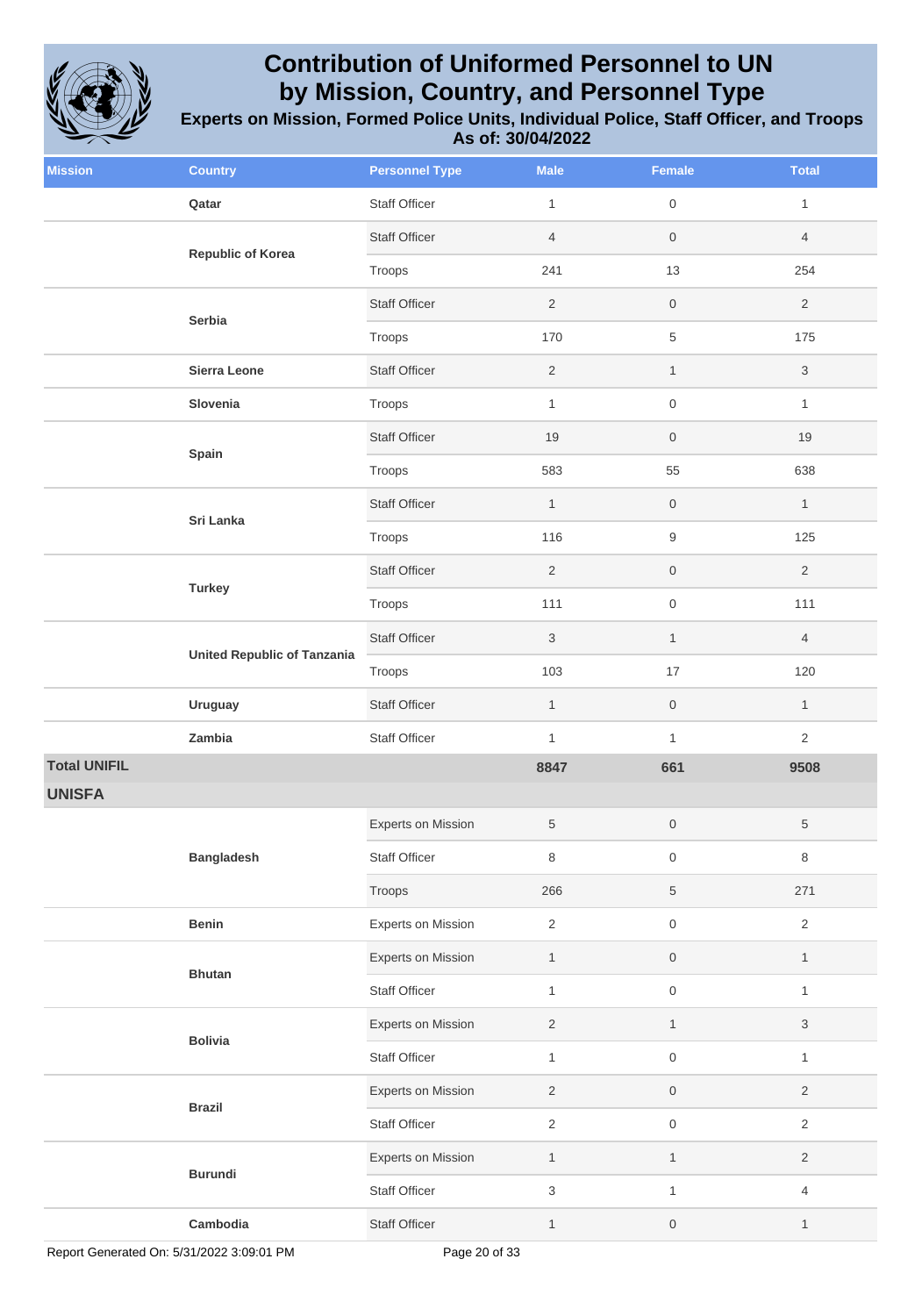

| <b>Mission</b> | <b>Country</b>              | <b>Personnel Type</b>     | <b>Male</b>         | <b>Female</b>             | <b>Total</b>        |
|----------------|-----------------------------|---------------------------|---------------------|---------------------------|---------------------|
|                | China                       | Staff Officer             | $\mathbf{1}$        | $\,0\,$                   | $\mathbf{1}$        |
|                |                             | Troops                    | 86                  | $\,0\,$                   | 86                  |
|                | Ecuador                     | Experts on Mission        | $\sqrt{2}$          | $\mathsf{O}\xspace$       | $\overline{2}$      |
|                |                             | <b>Staff Officer</b>      | $\mathbf{1}$        | $\boldsymbol{0}$          | $\mathbf{1}$        |
|                | Egypt<br><b>El Salvador</b> | <b>Individual Police</b>  | $\mathbf{1}$        | $\mathsf{O}\xspace$       | $\mathbf{1}$        |
|                |                             | <b>Staff Officer</b>      | $\mathbf{1}$        | $\,0\,$                   | $\mathbf{1}$        |
|                |                             | <b>Experts on Mission</b> | $\mathbf{1}$        | $\mathsf{O}\xspace$       | $\mathbf{1}$        |
|                |                             | Experts on Mission        | $\mathbf{1}$        | $\mathsf{O}\xspace$       | $\mathbf{1}$        |
|                |                             | <b>Individual Police</b>  | $\mathsf{O}\xspace$ | $\,0\,$                   | $\mathsf{O}\xspace$ |
|                | Ethiopia                    | <b>Staff Officer</b>      | $\,$ 5 $\,$         | $\overline{2}$            | $\overline{7}$      |
|                |                             | Troops                    | 237                 | 15                        | 252                 |
|                | Fiji                        | <b>Individual Police</b>  | $\mathbf{1}$        | $\mathsf{O}\xspace$       | $\mathbf{1}$        |
|                | Gambia                      | <b>Individual Police</b>  | $\overline{2}$      | $\mathsf{O}\xspace$       | $\overline{2}$      |
|                |                             | Experts on Mission        | 6                   | $\ensuremath{\mathsf{3}}$ | 9                   |
|                | Ghana                       | <b>Individual Police</b>  | $\mathbf{1}$        | $\sqrt{2}$                | 3                   |
|                |                             | <b>Staff Officer</b>      | $\overline{7}$      | $\mathsf{O}\xspace$       | $\overline{7}$      |
|                |                             | Troops                    | 553                 | 83                        | 636                 |
|                | Guatemala                   | Experts on Mission        | $\overline{2}$      | $\mathsf{O}\xspace$       | $\overline{2}$      |
|                |                             | Staff Officer             | $\mathbf{1}$        | $\,0\,$                   | $\mathbf{1}$        |
|                | Guinea                      | Experts on Mission        | $\mathbf{1}$        | $\boldsymbol{0}$          | $\mathbf{1}$        |
|                |                             | <b>Experts on Mission</b> | 3                   | $\mathbf{1}$              | $\overline{4}$      |
|                | India                       | <b>Individual Police</b>  | $\boldsymbol{0}$    | $\overline{2}$            | $\overline{2}$      |
|                |                             | Staff Officer             | $\sqrt{3}$          | $\mathsf{O}\xspace$       | 3                   |
|                |                             | Troops                    | 26                  | $\,0\,$                   | 26                  |
|                | Indonesia                   | <b>Experts on Mission</b> | $\overline{4}$      | $\,0\,$                   | $\overline{4}$      |
|                |                             | <b>Staff Officer</b>      | $\sqrt{2}$          | $\,0\,$                   | $\overline{2}$      |
|                | Jordan                      | <b>Individual Police</b>  | $\mathbf{1}$        | $\mathbf{1}$              | $\overline{2}$      |
|                |                             | Experts on Mission        | $\mathsf{O}\xspace$ | $\mathbf{1}$              | $\mathbf{1}$        |
|                | Kenya                       | <b>Individual Police</b>  | $\,$ 3 $\,$         | $\mathbf{1}$              | $\overline{4}$      |
|                | Kyrgyzstan                  | Experts on Mission        | $\overline{2}$      | $\,0\,$                   | $\overline{2}$      |
|                | Liberia                     | <b>Experts on Mission</b> | $\boldsymbol{0}$    | $\sqrt{2}$                | $\overline{2}$      |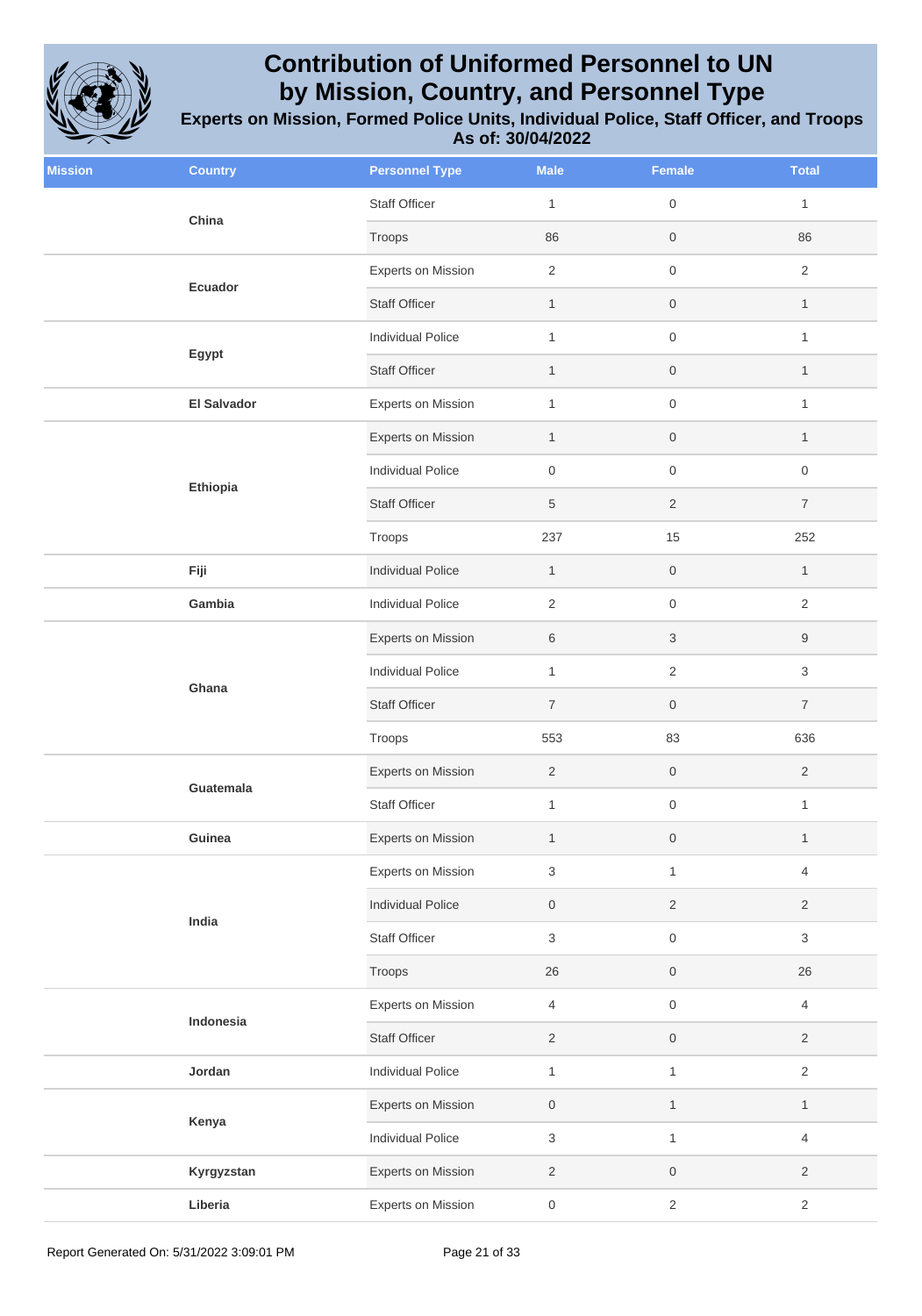

| <b>Mission</b> | <b>Country</b>            | <b>Personnel Type</b>     | <b>Male</b>         | <b>Female</b>       | <b>Total</b>        |
|----------------|---------------------------|---------------------------|---------------------|---------------------|---------------------|
|                | <b>Malawi</b>             | Experts on Mission        | $\mathbf{1}$        | $\mathbf{1}$        | $\overline{2}$      |
|                |                           | Staff Officer             | $\mathsf{O}\xspace$ | $\mathsf{O}\xspace$ | $\mathsf{O}\xspace$ |
|                | <b>Malaysia</b>           | Experts on Mission        | $\boldsymbol{0}$    | $\mathbf{1}$        | $\mathbf{1}$        |
|                |                           | <b>Staff Officer</b>      | $\mathbf{1}$        | $\mathsf{O}\xspace$ | $\mathbf{1}$        |
|                |                           | Experts on Mission        | 3                   | $\mathsf{O}\xspace$ | 3                   |
|                | Mongolia                  | <b>Individual Police</b>  | $\boldsymbol{0}$    | $\mathsf{O}\xspace$ | 0                   |
|                |                           | <b>Staff Officer</b>      | $\mathsf{O}\xspace$ | $\mathsf{O}\xspace$ | $\boldsymbol{0}$    |
|                | <b>Morocco</b>            | <b>Experts on Mission</b> | $\mathbf{1}$        | $\mathsf{O}\xspace$ | $\mathbf{1}$        |
|                |                           | <b>Experts on Mission</b> | $\overline{2}$      | $\sqrt{2}$          | $\overline{4}$      |
|                | Namibia                   | <b>Individual Police</b>  | $\boldsymbol{0}$    | $\sqrt{2}$          | $\overline{2}$      |
|                |                           | <b>Staff Officer</b>      | $\mathbf{1}$        | $\mathbf{1}$        | $\overline{2}$      |
|                |                           | Experts on Mission        | $\mathsf{O}\xspace$ | $\sqrt{2}$          | $\overline{2}$      |
|                |                           | <b>Individual Police</b>  | $\mathbf{1}$        | $\mathbf{1}$        | $\overline{2}$      |
|                | Nepal                     | <b>Staff Officer</b>      | $\overline{7}$      | $\mathbf{1}$        | 8                   |
|                |                           | Troops                    | $70\,$              | $\overline{7}$      | 77                  |
|                |                           | Experts on Mission        | $\boldsymbol{0}$    | $\sqrt{2}$          | $\overline{c}$      |
|                | Nigeria                   | <b>Individual Police</b>  | 3                   | $\mathbf{1}$        | $\overline{4}$      |
|                |                           | <b>Staff Officer</b>      | 6                   | $\mathsf{O}\xspace$ | 6                   |
|                |                           | <b>Experts on Mission</b> | 3                   | $\,0\,$             | 3                   |
|                | Pakistan                  | Staff Officer             | 3                   | $\mathsf{O}\xspace$ | 3                   |
|                |                           | Troops                    | 314                 | $\,0\,$             | 314                 |
|                | Peru                      | <b>Experts on Mission</b> | $\mathbf{1}$        | $\sqrt{2}$          | 3                   |
|                |                           | <b>Staff Officer</b>      | $\mathbf{1}$        | $\mathsf{O}\xspace$ | $\mathbf{1}$        |
|                | <b>Republic of Korea</b>  | <b>Individual Police</b>  | $\boldsymbol{0}$    | $\,0\,$             | $\boldsymbol{0}$    |
|                |                           | Experts on Mission        | $\mathbf{1}$        | $\,0\,$             | $\mathbf{1}$        |
|                | <b>Russian Federation</b> | <b>Individual Police</b>  | $\overline{2}$      | $\mathsf{O}\xspace$ | $\overline{2}$      |
|                |                           | <b>Staff Officer</b>      | $\mathbf{1}$        | $\mathsf{O}$        | $\mathbf{1}$        |
|                |                           | <b>Experts on Mission</b> | $\overline{2}$      | $\mathbf{1}$        | 3                   |
|                | Rwanda                    | <b>Individual Police</b>  | $\,$ 5 $\,$         | $\sqrt{3}$          | 8                   |
|                |                           | <b>Staff Officer</b>      | 3                   | $\mathsf{O}\xspace$ | 3                   |
|                | Senegal                   | Experts on Mission        | $\overline{c}$      | $\boldsymbol{0}$    | $\overline{c}$      |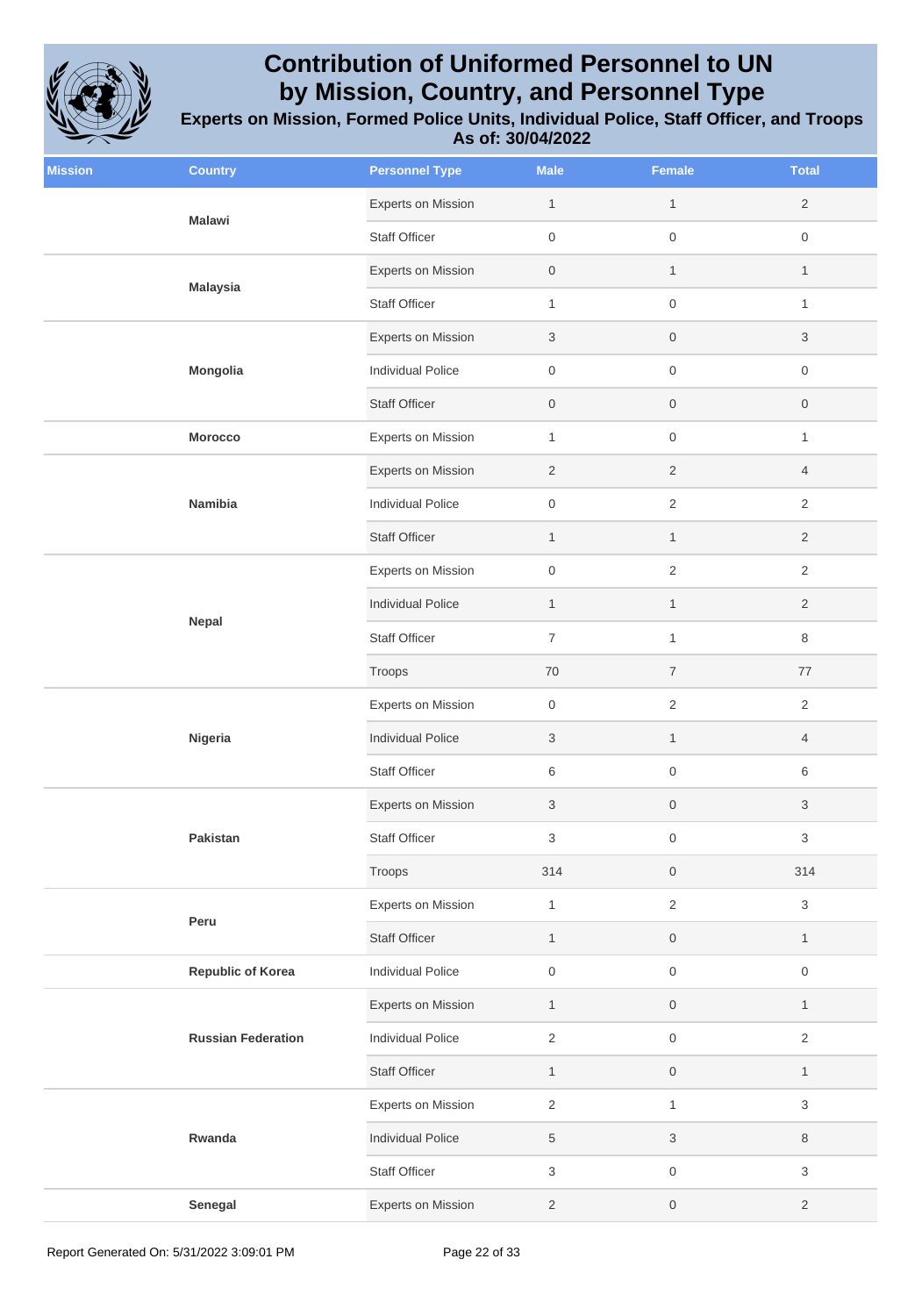

| <b>Mission</b>      | <b>Country</b>                     | <b>Personnel Type</b>     | <b>Male</b>         | Female              | <b>Total</b>        |
|---------------------|------------------------------------|---------------------------|---------------------|---------------------|---------------------|
|                     |                                    | <b>Experts on Mission</b> | $\mathbf 0$         | $\overline{4}$      | $\overline{4}$      |
|                     | Sierra Leone                       | <b>Individual Police</b>  | 2                   | $\mathsf{O}$        | 2                   |
|                     |                                    | <b>Staff Officer</b>      | $\mathbf{1}$        | $\mathbf{1}$        | $\overline{2}$      |
|                     | <b>South Africa</b>                | <b>Individual Police</b>  | $\boldsymbol{0}$    | $\overline{c}$      | $\overline{2}$      |
|                     | Tajikistan                         | <b>Individual Police</b>  | 2                   | $\mathsf{O}\xspace$ | $\overline{2}$      |
|                     |                                    | Experts on Mission        | $\mathbf 0$         | $\mathbf{1}$        | $\mathbf{1}$        |
|                     | Uganda                             | <b>Staff Officer</b>      | $\mathbf{1}$        | $\mathsf{O}\xspace$ | $\mathbf{1}$        |
|                     |                                    | Experts on Mission        | $\mathsf{O}$        | $\mathsf{O}$        | $\boldsymbol{0}$    |
|                     | <b>Ukraine</b>                     | <b>Individual Police</b>  | $\boldsymbol{0}$    | $\mathsf{O}\xspace$ | $\mathsf{O}\xspace$ |
|                     |                                    | <b>Staff Officer</b>      | $\mathbf 0$         | $\mathsf{O}$        | $\mathbf 0$         |
|                     |                                    | <b>Experts on Mission</b> | $\mathbf{1}$        | 0                   | $\mathbf{1}$        |
|                     | <b>United Republic of Tanzania</b> | <b>Individual Police</b>  | 3                   | $\mathbf{1}$        | $\overline{4}$      |
|                     |                                    | <b>Staff Officer</b>      | $\mathbf{1}$        | $\mathsf 0$         | $\mathbf{1}$        |
|                     | <b>Uruguay</b>                     | <b>Experts on Mission</b> | $\overline{2}$      | $\mathsf{O}$        | $\overline{2}$      |
|                     |                                    | <b>Experts on Mission</b> | 2                   | $\mathsf{O}\xspace$ | $\overline{2}$      |
|                     | <b>Viet Nam</b>                    | <b>Staff Officer</b>      | 3                   | $\mathsf{O}\xspace$ | 3                   |
|                     |                                    | Experts on Mission        | 2                   | $\mathbf{1}$        | 3                   |
|                     | Zambia                             | <b>Individual Police</b>  | $\mathbf{1}$        | $\mathsf{O}$        | $\mathbf{1}$        |
|                     |                                    | <b>Staff Officer</b>      | $\mathbf 0$         | $\mathbf{1}$        | $\mathbf{1}$        |
|                     |                                    | <b>Experts on Mission</b> | $\mathbf{1}$        | $\boldsymbol{7}$    | 8                   |
|                     | Zimbabwe                           | <b>Staff Officer</b>      | $\overline{2}$      | $\mathbf{1}$        | 3                   |
| <b>Total UNISFA</b> |                                    |                           | 1707                | 167                 | 1874                |
| <b>UNITAMS</b>      |                                    |                           |                     |                     |                     |
|                     | China                              | <b>Individual Police</b>  | $\mathsf{O}\xspace$ | $\,0\,$             | $\boldsymbol{0}$    |
|                     | Fiji                               | <b>Individual Police</b>  | $\mathbf{1}$        | $\boldsymbol{0}$    | $\mathbf{1}$        |
|                     | Gambia                             | <b>Individual Police</b>  | $\mathbf{1}$        | $\sqrt{2}$          | 3                   |
|                     | Germany                            | <b>Individual Police</b>  | $\mathsf{O}\xspace$ | 4                   | $\overline{4}$      |
|                     | Jordan                             | <b>Individual Police</b>  | $\,0\,$             | $\mathbf{1}$        | $\mathbf{1}$        |
|                     | <b>Malawi</b>                      | Individual Police         | $\mathbf{1}$        | $\mathbf{1}$        | $\overline{2}$      |
|                     | Norway                             | <b>Individual Police</b>  | $\mathbf{1}$        | $\mathbf{1}$        | $\overline{c}$      |
|                     | <b>Russian Federation</b>          | <b>Individual Police</b>  | $\mathbf{1}$        | $\,0\,$             | $\mathbf{1}$        |
|                     | Sierra Leone                       | <b>Individual Police</b>  | $\boldsymbol{0}$    | $\mathbf{1}$        | $\mathbf{1}$        |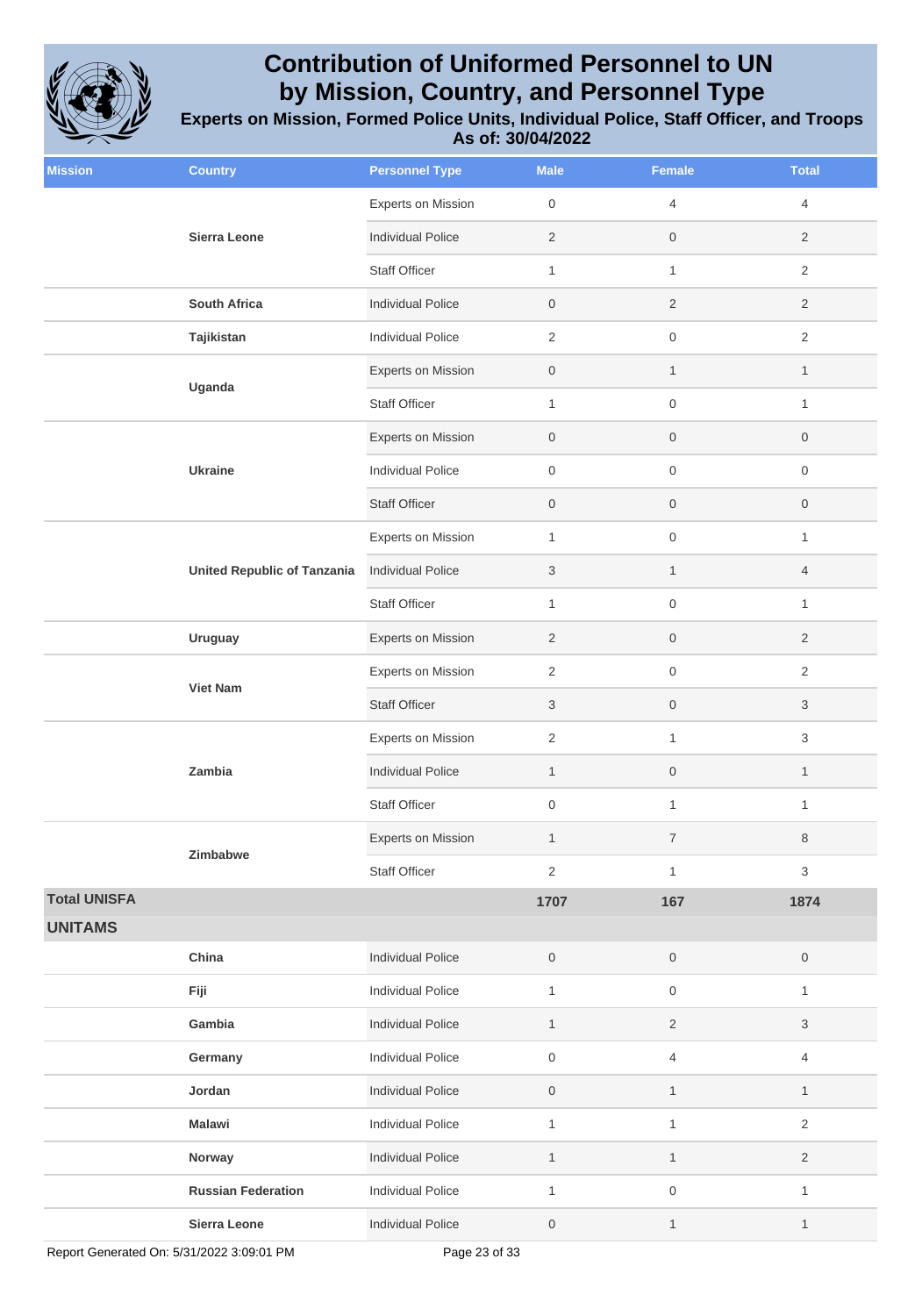

| <b>Mission</b>       | <b>Country</b>             | <b>Personnel Type</b>     | <b>Male</b>      | Female              | <b>Total</b>   |
|----------------------|----------------------------|---------------------------|------------------|---------------------|----------------|
|                      | <b>Tunisia</b>             | <b>Individual Police</b>  | $\mathbf{1}$     | $\overline{2}$      | 3              |
|                      | <b>Turkey</b>              | <b>Individual Police</b>  | $\mathbf{1}$     | $\mathbf 0$         | $\mathbf{1}$   |
|                      | Zimbabwe                   | <b>Individual Police</b>  | $\mathbf{1}$     | $\mathsf{O}\xspace$ | $\mathbf{1}$   |
| <b>Total UNITAMS</b> |                            |                           | $\bf 8$          | 12                  | 20             |
| <b>UNMHA</b>         |                            |                           |                  |                     |                |
|                      | <b>Bangladesh</b>          | Experts on Mission        | $\mathbf{1}$     | $\mathbf 0$         | $\mathbf{1}$   |
|                      | Fiji                       | <b>Experts on Mission</b> | $\mathbf{1}$     | $\mathsf{O}\xspace$ | $\mathbf{1}$   |
|                      | Kenya                      | Experts on Mission        | $\mathbf 0$      | $\mathbf{1}$        | $\mathbf{1}$   |
|                      | Mongolia                   | Experts on Mission        | $\mathbf{1}$     | $\mathsf{O}\xspace$ | 1              |
| <b>Total UNMHA</b>   |                            |                           | $\mathbf{3}$     | $\mathbf{1}$        | 4              |
| <b>UNMIK</b>         |                            |                           |                  |                     |                |
|                      | Austria                    | <b>Experts on Mission</b> | $\mathbf{1}$     | $\,0\,$             | $\mathbf{1}$   |
|                      |                            | <b>Individual Police</b>  | $\mathbf 0$      | $\mathbf{1}$        | $\mathbf{1}$   |
|                      | <b>Czech Republic</b>      | Experts on Mission        | $\overline{2}$   | $\mathbf 0$         | $\overline{2}$ |
|                      | <b>Finland</b>             | <b>Individual Police</b>  | $\mathbf{1}$     | $\mathsf{O}\xspace$ | $\mathbf{1}$   |
|                      | Germany                    | <b>Individual Police</b>  | $\mathbf 0$      | $\overline{2}$      | $\overline{2}$ |
|                      | Hungary                    | <b>Individual Police</b>  | $\mathbf{1}$     | $\mathsf{O}\xspace$ | $\mathbf{1}$   |
|                      | Poland                     | Experts on Mission        | $\mathbf{1}$     | $\mathsf{O}\xspace$ | $\mathbf{1}$   |
|                      | <b>Republic of Moldova</b> | <b>Experts on Mission</b> | $\mathbf{1}$     | $\mathsf{O}\xspace$ | 1              |
|                      | Romania                    | Experts on Mission        | 2                | $\mathbf 0$         | 2              |
|                      | <b>Russian Federation</b>  | <b>Individual Police</b>  | 1                | 1                   | $\overline{2}$ |
|                      | Slovenia                   | <b>Individual Police</b>  | $\mathbf{1}$     | $\mathbf 0$         | $\mathbf{1}$   |
|                      | <b>Turkey</b>              | Experts on Mission        | $\boldsymbol{0}$ | $\mathbf{1}$        | $\mathbf{1}$   |
|                      | <b>Ukraine</b>             | Experts on Mission        | $\boldsymbol{0}$ | $\,0\,$             | 0              |
|                      |                            | <b>Individual Police</b>  | $\mathbf 0$      | $\mathsf{O}\xspace$ | 0              |
|                      | <b>United Kingdom</b>      | <b>Individual Police</b>  | $\mathbf{1}$     | $\mathbf 0$         | $\mathbf{1}$   |
| <b>Total UNMIK</b>   |                            |                           | 12               | ${\bf 5}$           | 17             |
| <b>UNMISS</b>        |                            |                           |                  |                     |                |
|                      | Albania                    | <b>Staff Officer</b>      | $\mathbf{1}$     | $\mathbf{1}$        | $\overline{2}$ |
|                      | Argentina                  | <b>Individual Police</b>  | $\overline{4}$   | $\mathbf{1}$        | 5              |
|                      | Australia                  | <b>Experts on Mission</b> | $\mathbf{1}$     | $\mathsf{O}\xspace$ | $\mathbf{1}$   |
|                      |                            | <b>Staff Officer</b>      | $9\,$            | 4                   | 13             |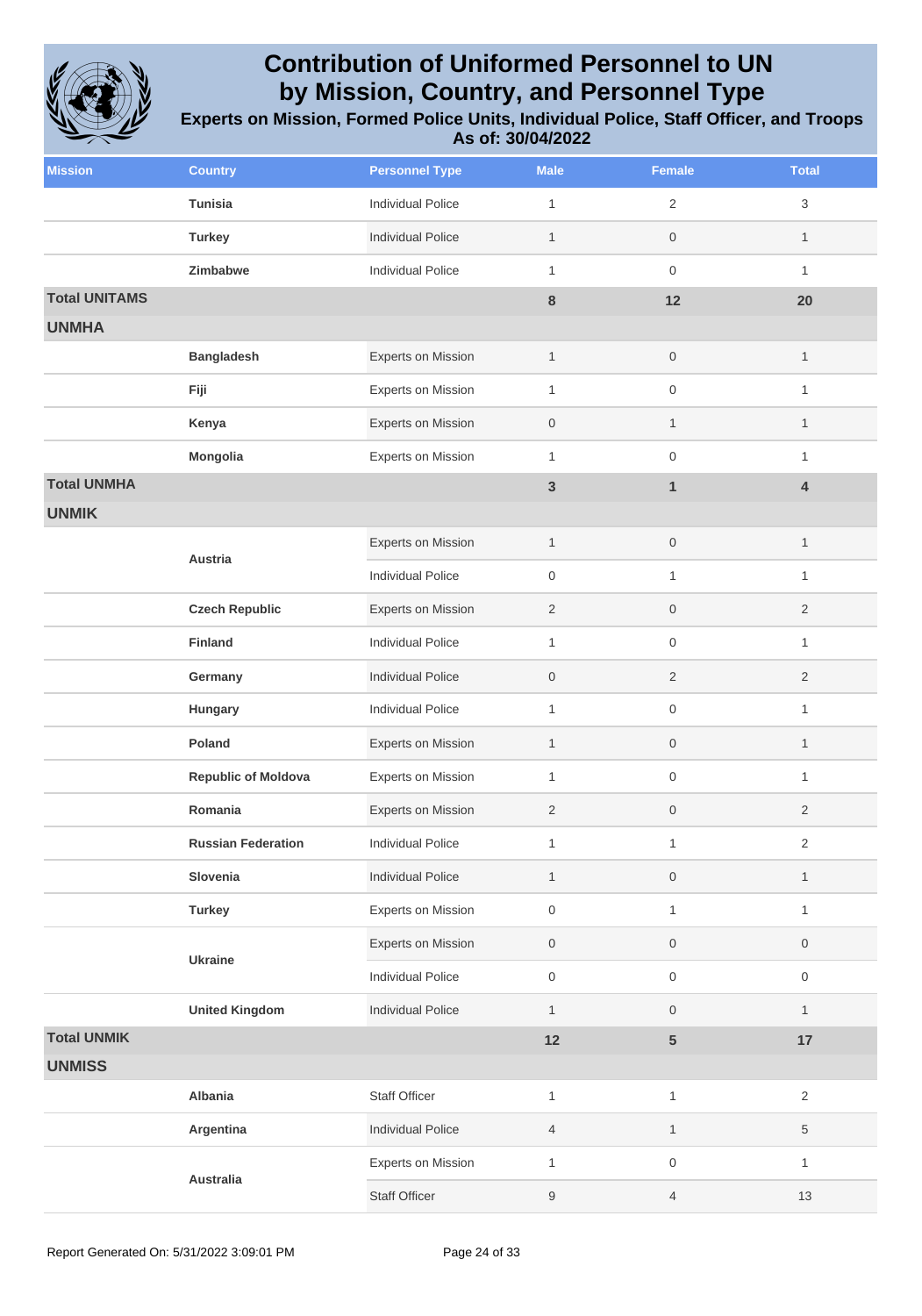

| <b>Mission</b> | <b>Country</b>                | <b>Personnel Type</b>     | <b>Male</b>      | <b>Female</b>       | <b>Total</b>   |
|----------------|-------------------------------|---------------------------|------------------|---------------------|----------------|
|                | Azerbaijan                    | Experts on Mission        | 2                | $\mathsf{O}\xspace$ | $\overline{2}$ |
|                |                               | Experts on Mission        | 8                | $\overline{2}$      | 10             |
|                | <b>Bangladesh</b>             | <b>Individual Police</b>  | 21               | 5                   | 26             |
|                |                               | <b>Staff Officer</b>      | 26               | $\boldsymbol{9}$    | 35             |
|                |                               | Troops                    | 1494             | 88                  | 1582           |
|                | <b>Benin</b>                  | Experts on Mission        | $\mathbf{1}$     | $\mathsf{O}\xspace$ | $\mathbf{1}$   |
|                |                               | <b>Staff Officer</b>      | $\,$ 3 $\,$      | $\mathsf{O}\xspace$ | 3              |
|                | <b>Bhutan</b>                 | Experts on Mission        | $\overline{2}$   | $\mathsf{O}\xspace$ | $\overline{2}$ |
|                |                               | Staff Officer             | 3                | $\mathsf{O}\xspace$ | 3              |
|                |                               | Experts on Mission        | $\overline{2}$   | $\mathbf{1}$        | 3              |
|                | <b>Bolivia</b>                | <b>Staff Officer</b>      | $\mathbf{1}$     | $\mathsf{O}\xspace$ | $\mathbf{1}$   |
|                | <b>Bosnia and Herzegovina</b> | <b>Individual Police</b>  | 6                | $\mathsf{O}\xspace$ | 6              |
|                | <b>Brazil</b>                 | <b>Experts on Mission</b> | 2                | $\sqrt{3}$          | 5              |
|                |                               | <b>Individual Police</b>  | $\overline{2}$   | $\sqrt{3}$          | 5              |
|                |                               | <b>Staff Officer</b>      | 6                | $\mathbf{1}$        | $\overline{7}$ |
|                | <b>Burkina Faso</b>           | <b>Individual Police</b>  | 10               | $\overline{4}$      | 14             |
|                | Cambodia                      | Experts on Mission        | $\overline{2}$   | $\overline{2}$      | $\overline{4}$ |
|                |                               | <b>Staff Officer</b>      | $\overline{7}$   | $\overline{4}$      | 11             |
|                |                               | Troops                    | 36               | 34                  | $70\,$         |
|                |                               | <b>Experts on Mission</b> | $\boldsymbol{0}$ | $\mathbf{1}$        | $\mathbf{1}$   |
|                | Canada                        | Staff Officer             | $\overline{7}$   | $\mathsf{O}\xspace$ | $\overline{7}$ |
|                |                               | Experts on Mission        | $\overline{4}$   | $\mathsf{O}\xspace$ | $\overline{4}$ |
|                | China                         | <b>Individual Police</b>  | 8                | $\mathbf{1}$        | 9              |
|                |                               | <b>Staff Officer</b>      | 16               | $\sqrt{2}$          | $18$           |
|                |                               | Troops                    | 999              | 32                  | 1031           |
|                |                               | Experts on Mission        | $\mathbf{1}$     | $\mathsf{O}\xspace$ | $\mathbf{1}$   |
|                | Ecuador                       | Staff Officer             | $\mathbf{1}$     | $\mathsf{O}\xspace$ | $\mathbf{1}$   |
|                |                               | Experts on Mission        | $\overline{2}$   | $\mathsf{O}\xspace$ | $\overline{c}$ |
|                | Egypt                         | <b>Individual Police</b>  | 8                | $\mathsf{O}\xspace$ | 8              |
|                |                               | <b>Staff Officer</b>      | $\mathbf{1}$     | $\mathsf{O}\xspace$ | $\mathbf{1}$   |
|                | <b>El Salvador</b>            | Experts on Mission        | $\mathbf{1}$     | $\mathsf{O}\xspace$ | $\mathbf{1}$   |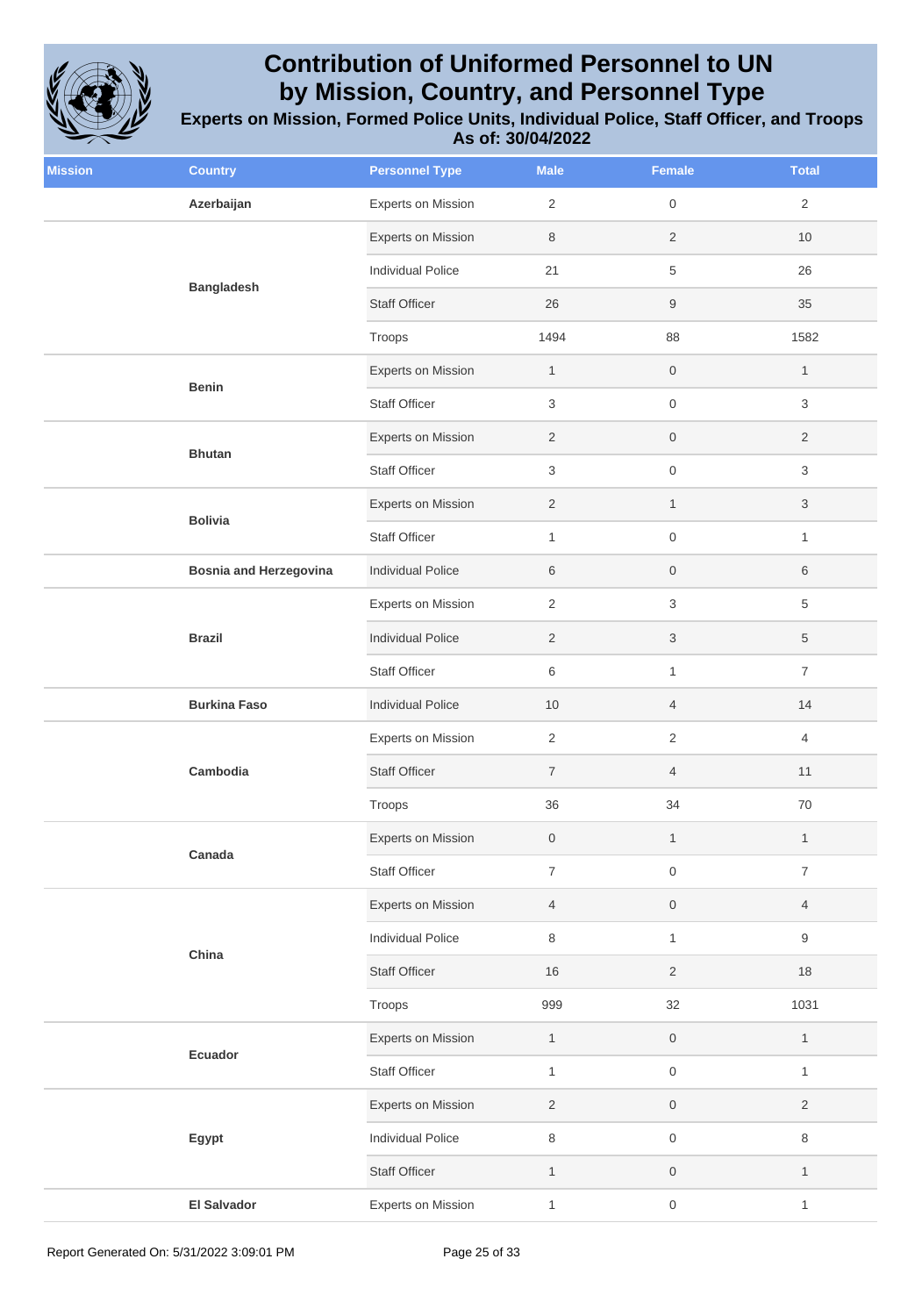

| <b>Mission</b> | <b>Country</b>     | <b>Personnel Type</b>      | <b>Male</b>         | <b>Female</b>             | <b>Total</b>              |
|----------------|--------------------|----------------------------|---------------------|---------------------------|---------------------------|
|                | <b>El Salvador</b> | <b>Individual Police</b>   | $\mathbf{1}$        | $\mathbf{1}$              | $\overline{2}$            |
|                | Ethiopia           | Experts on Mission         | 14                  | $\mathsf 3$               | 17                        |
|                |                    | <b>Individual Police</b>   | 11                  | $\overline{c}$            | 13                        |
|                |                    | <b>Staff Officer</b>       | 21                  | $\,$ 6 $\,$               | 27                        |
|                |                    | Troops                     | 1284                | 186                       | 1470                      |
|                |                    | Experts on Mission         | $\mathsf{O}\xspace$ | $\mathsf{O}\xspace$       | $\boldsymbol{0}$          |
|                | Fiji               | <b>Individual Police</b>   | 14                  | $\overline{7}$            | 21                        |
|                |                    | <b>Staff Officer</b>       | $\overline{2}$      | $\mathsf{O}\xspace$       | $\overline{2}$            |
|                | Finland            | <b>Individual Police</b>   | $\boldsymbol{7}$    | $\mathbf{1}$              | 8                         |
|                |                    | <b>Experts on Mission</b>  | $\mathsf{O}\xspace$ | $\mathbf{1}$              | $\mathbf{1}$              |
|                | Gambia             | <b>Individual Police</b>   | 14                  | 17                        | 31                        |
|                |                    | Staff Officer              | 3                   | $\mathsf{O}\xspace$       | 3                         |
|                |                    | Experts on Mission         | $\boldsymbol{9}$    | $\overline{2}$            | 11                        |
|                | Germany            | <b>Staff Officer</b>       | 3                   | $\,0\,$                   | 3                         |
|                |                    | Experts on Mission         | $\boldsymbol{9}$    | $\overline{4}$            | 13                        |
|                |                    | <b>Formed Police Units</b> | 231                 | 36                        | 267                       |
|                | Ghana              | <b>Individual Police</b>   | $\overline{7}$      | $13$                      | 20                        |
|                |                    | Staff Officer              | 12                  | $\overline{4}$            | 16                        |
|                |                    | Troops                     | 594                 | 102                       | 696                       |
|                |                    | Experts on Mission         | $\overline{4}$      | $\mathsf{O}\xspace$       | 4                         |
|                | Guatemala          | <b>Staff Officer</b>       | 3                   | $\,0\,$                   | $\ensuremath{\mathsf{3}}$ |
|                | Guinea             | Experts on Mission         | $\mathbf{1}$        | $\,0\,$                   | $\mathbf{1}$              |
|                |                    | <b>Staff Officer</b>       | $\sqrt{2}$          | $\mathsf{O}\xspace$       | $\overline{2}$            |
|                |                    | Experts on Mission         | 12                  | $\sqrt{2}$                | 14                        |
|                | India              | <b>Individual Police</b>   | $13$                | $\ensuremath{\mathsf{3}}$ | 16                        |
|                |                    | Staff Officer              | 31                  | 6                         | 37                        |
|                |                    | Troops                     | 2324                | 12                        | 2336                      |
|                |                    | Experts on Mission         | 3                   | $\,0\,$                   | 3                         |
|                | Indonesia          | <b>Individual Police</b>   | $\sqrt{2}$          | $\ensuremath{\mathsf{3}}$ | $\,$ 5 $\,$               |
|                |                    | Staff Officer              | $\mathbf{1}$        | $\mathsf{O}\xspace$       | $\mathbf{1}$              |
|                | Japan              | <b>Staff Officer</b>       | 3                   | $\mathbf{1}$              | $\overline{4}$            |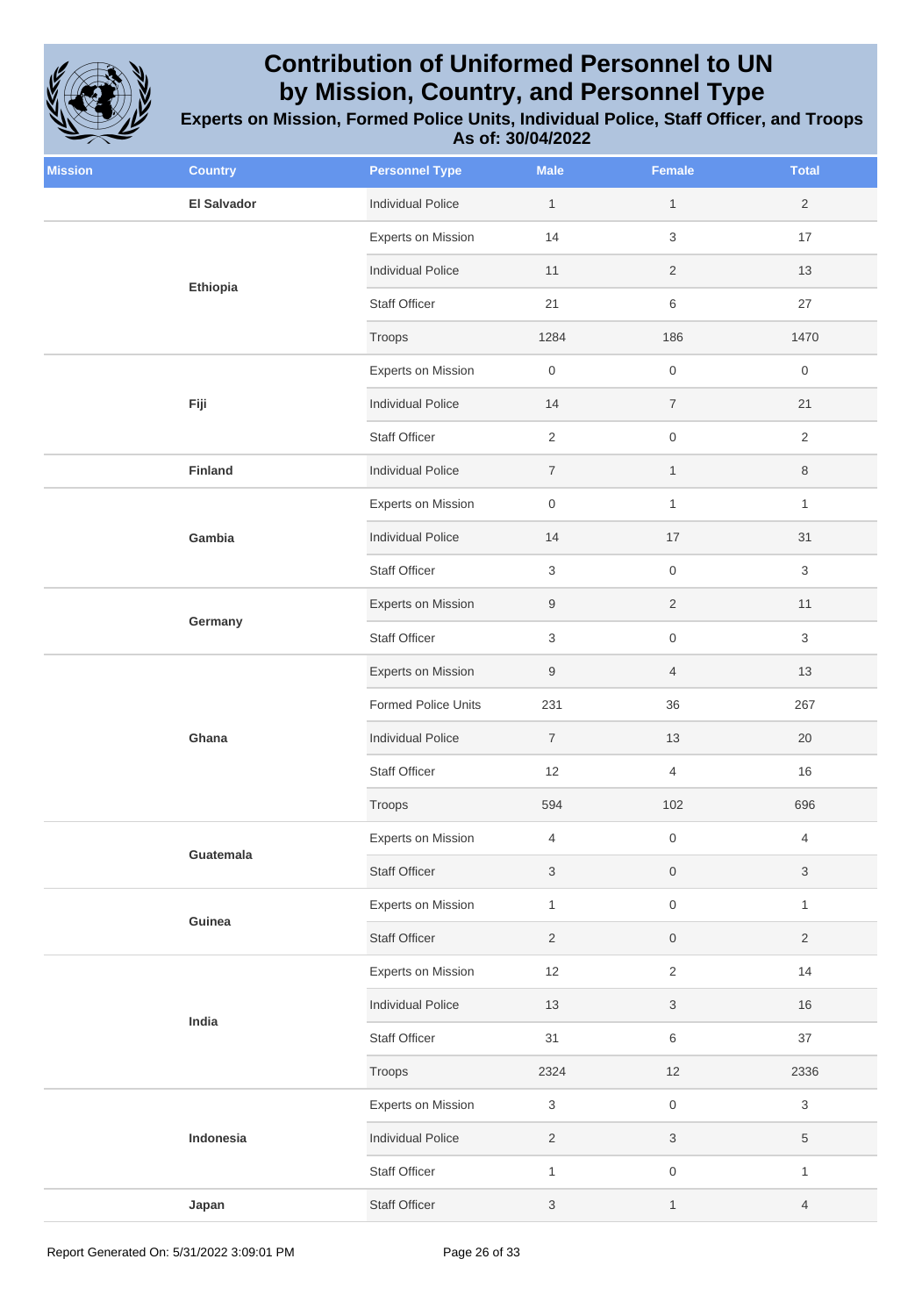

| <b>Mission</b> | <b>Country</b>     | <b>Personnel Type</b>      | <b>Male</b>      | Female              | <b>Total</b>   |
|----------------|--------------------|----------------------------|------------------|---------------------|----------------|
|                | Jordan             | <b>Individual Police</b>   | $\boldsymbol{9}$ | $\,8\,$             | 17             |
|                |                    | <b>Staff Officer</b>       | $\overline{4}$   | $\,0\,$             | $\overline{4}$ |
|                | Kenya              | <b>Experts on Mission</b>  | $\,$ 5 $\,$      | $\mathbf{1}$        | 6              |
|                |                    | <b>Individual Police</b>   | $\,$ 5 $\,$      | $\sqrt{2}$          | $\overline{7}$ |
|                |                    | <b>Staff Officer</b>       | $\overline{7}$   | $\overline{4}$      | 11             |
|                | Kyrgyzstan         | Experts on Mission         | $\overline{2}$   | $\boldsymbol{0}$    | $\overline{2}$ |
|                |                    | <b>Individual Police</b>   | $\overline{2}$   | $\mathbf{1}$        | 3              |
|                | Liberia            | <b>Experts on Mission</b>  | $\mathbf{1}$     | $\mathbf{1}$        | $\overline{2}$ |
|                |                    | <b>Individual Police</b>   | $\,6$            | $\sqrt{3}$          | 9              |
|                |                    | Experts on Mission         | $\mathbf 0$      | $\overline{2}$      | $\overline{2}$ |
|                | <b>Malawi</b>      | <b>Individual Police</b>   | $10$             | $\boldsymbol{9}$    | 19             |
|                |                    | <b>Staff Officer</b>       | $\mathbf 0$      | $\sqrt{3}$          | 3              |
|                | Mongolia           | <b>Experts on Mission</b>  | 5                | $\mathbf{1}$        | 6              |
|                |                    | <b>Individual Police</b>   | 6                | $\mathbf{1}$        | $\overline{7}$ |
|                |                    | <b>Staff Officer</b>       | 11               | $\sqrt{2}$          | 13             |
|                |                    | Troops                     | 783              | 66                  | 849            |
|                | <b>Morocco</b>     | <b>Experts on Mission</b>  | $\boldsymbol{0}$ | $\sqrt{2}$          | $\overline{2}$ |
|                | Namibia            | Experts on Mission         | $\mathbf{1}$     | $\,0\,$             | $\mathbf{1}$   |
|                |                    | <b>Staff Officer</b>       | $\boldsymbol{0}$ | $\mathbf{1}$        | $\mathbf{1}$   |
|                |                    | <b>Experts on Mission</b>  | $9\,$            | 3                   | 12             |
|                |                    | <b>Formed Police Units</b> | 145              | $35\,$              | 180            |
|                | Nepal              | <b>Individual Police</b>   | $\overline{2}$   | 39                  | 41             |
|                |                    | Staff Officer              | 36               | $\,$ 5 $\,$         | 41             |
|                |                    | Troops                     | 1631             | 68                  | 1699           |
|                | <b>New Zealand</b> | <b>Experts on Mission</b>  | $\sqrt{2}$       | $\mathsf{O}\xspace$ | $\overline{2}$ |
|                |                    | Staff Officer              | $\mathbf{1}$     | $\,0\,$             | $\mathbf{1}$   |
|                |                    | <b>Experts on Mission</b>  | $\,6\,$          | $\sqrt{3}$          | 9              |
|                | Nigeria            | <b>Individual Police</b>   | $20\,$           | $\,6$               | $26\,$         |
|                |                    | Staff Officer              | $\overline{4}$   | $\mathbf{1}$        | 5              |
|                | Norway             | <b>Individual Police</b>   | $\,$ 5 $\,$      | $\,$ 5 $\,$         | 10             |
|                | Staff Officer      | 14                         | $\,0\,$          | 14                  |                |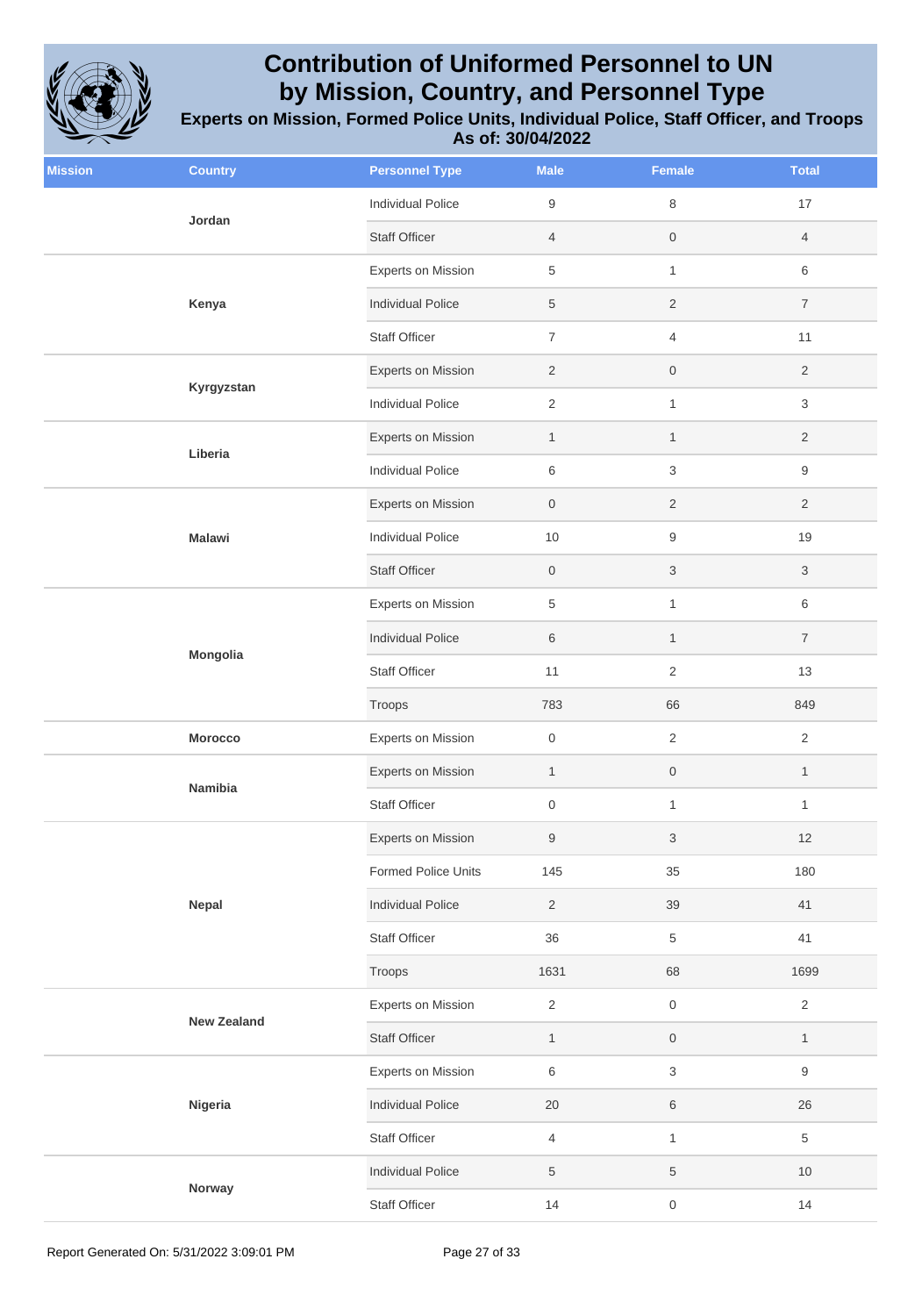

| <b>Mission</b> | <b>Country</b>             | <b>Personnel Type</b>     | <b>Male</b>      | <b>Female</b>             | <b>Total</b>   |
|----------------|----------------------------|---------------------------|------------------|---------------------------|----------------|
|                | Pakistan                   | Experts on Mission        | $\overline{2}$   | $\mathsf{O}\xspace$       | $\overline{2}$ |
|                |                            | <b>Staff Officer</b>      | 8                | 3                         | 11             |
|                |                            | Troops                    | 274              | $\mathsf{O}$              | 274            |
|                | Papua New Guinea           | <b>Experts on Mission</b> | $\mathbf 0$      | $\mathsf{O}\xspace$       | 0              |
|                | Paraguay                   | Experts on Mission        | 3                | $\mathsf{O}$              | 3              |
|                | Peru                       | <b>Experts on Mission</b> | $\mathbf{1}$     | $\mathbf{1}$              | $\overline{2}$ |
|                |                            | <b>Staff Officer</b>      | $\mathbf{3}$     | $\mathsf{O}$              | 3              |
|                | <b>Philippines</b>         | Experts on Mission        | $\mathsf{O}$     | $\sqrt{2}$                | $\overline{2}$ |
|                |                            | Experts on Mission        | $\mathbf{1}$     | $\,0\,$                   | $\mathbf{1}$   |
|                | Poland                     | Individual Police         | $\sqrt{2}$       | 1                         | 3              |
|                | Portugal                   | <b>Individual Police</b>  | 6                | $\overline{2}$            | 8              |
|                |                            | <b>Experts on Mission</b> | $\overline{2}$   | $\mathsf{O}\xspace$       | $\overline{2}$ |
|                |                            | <b>Individual Police</b>  | $\mathbf{1}$     | $\overline{2}$            | 3              |
|                | <b>Republic of Korea</b>   | <b>Staff Officer</b>      | 4                | $\sqrt{2}$                | 6              |
|                |                            | Troops                    | 259              | 9                         | 268            |
|                | <b>Republic of Moldova</b> | Experts on Mission        | $\sqrt{2}$       | 1                         | 3              |
|                |                            | <b>Staff Officer</b>      | $\mathbf{1}$     | $\mathsf{O}\xspace$       | $\mathbf{1}$   |
|                | Romania                    | Experts on Mission        | 2                | 3                         | 5              |
|                |                            | <b>Staff Officer</b>      | $\mathbf{1}$     | $\mathbf{1}$              | $\overline{2}$ |
|                | <b>Russian Federation</b>  | <b>Experts on Mission</b> | 3                | $\boldsymbol{0}$          | 3              |
|                |                            | <b>Individual Police</b>  | 10               | $\ensuremath{\mathsf{3}}$ | $13$           |
|                |                            | Experts on Mission        | 12               | $\,6\,$                   | 18             |
|                |                            | Formed Police Units       | 269              | 131                       | 400            |
|                | Rwanda                     | <b>Individual Police</b>  | $\boldsymbol{9}$ | $\overline{4}$            | 13             |
|                |                            | <b>Staff Officer</b>      | 35               | $\sqrt{5}$                | 40             |
|                |                            | Troops                    | 2433             | 143                       | 2576           |
|                |                            | Experts on Mission        | $\overline{2}$   | $\mathsf{O}\xspace$       | $\overline{2}$ |
|                | Senegal                    | Individual Police         | $\sqrt{5}$       | $\,0\,$                   | 5              |
|                |                            | <b>Staff Officer</b>      | $\overline{2}$   | $\,0\,$                   | $\overline{2}$ |
|                |                            | <b>Individual Police</b>  | $\,0\,$          | 34                        | 34             |
|                | Sierra Leone               | <b>Staff Officer</b>      | $\mathbf{1}$     | $\,0\,$                   | $\mathbf{1}$   |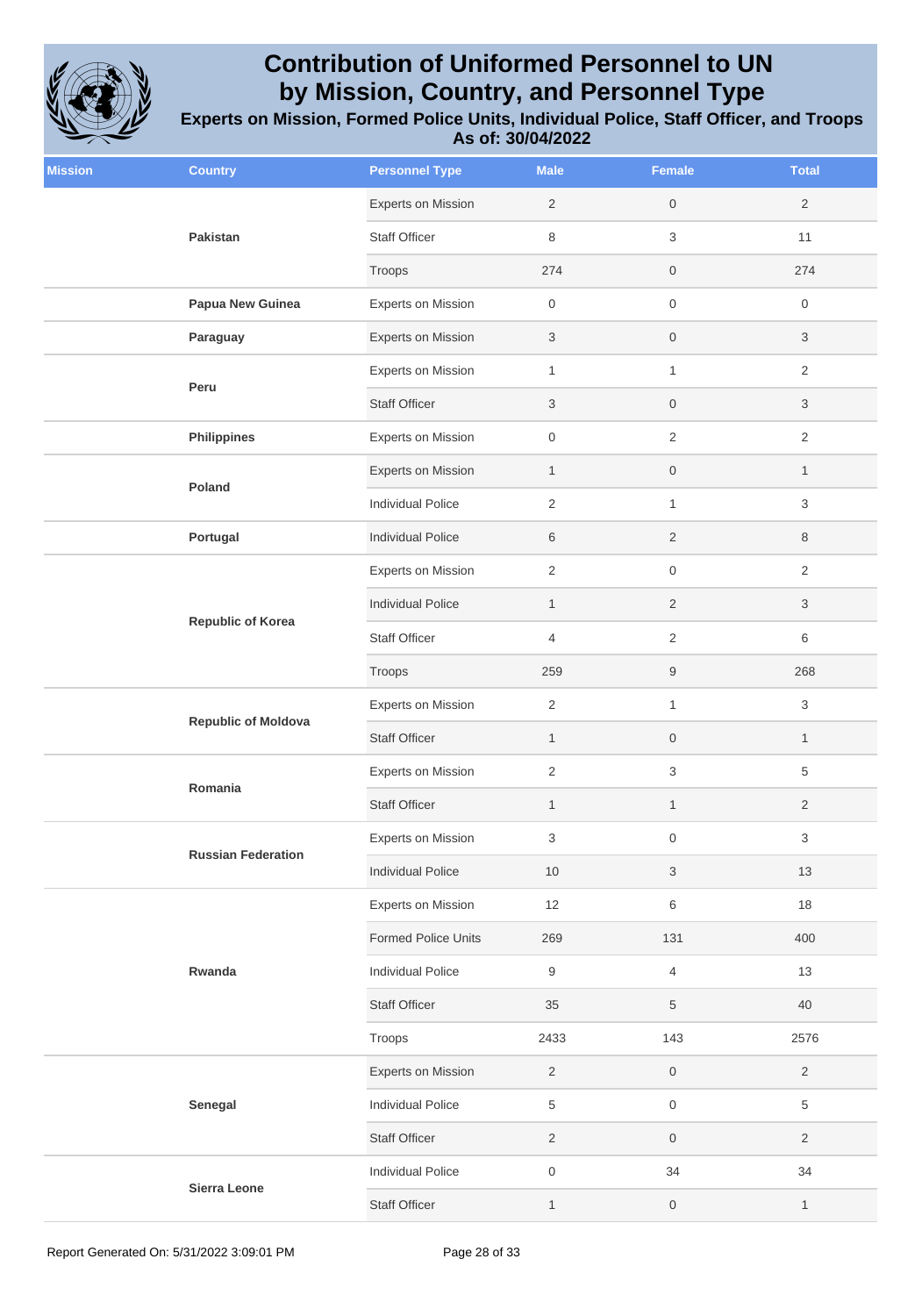

| <b>Mission</b> | <b>Country</b>                     | <b>Personnel Type</b>    | <b>Male</b>         | <b>Female</b>       | <b>Total</b>     |
|----------------|------------------------------------|--------------------------|---------------------|---------------------|------------------|
|                | <b>South Africa</b>                | <b>Individual Police</b> | $\overline{4}$      | $\mathsf{O}\xspace$ | 4                |
|                | Sri Lanka                          | <b>Individual Police</b> | 11                  | $\sqrt{2}$          | 13               |
|                |                                    | Troops                   | 51                  | 15                  | 66               |
|                | Sweden                             | <b>Individual Police</b> | 12                  | 8                   | 20               |
|                | <b>Switzerland</b>                 | <b>Individual Police</b> | $\mathbf{1}$        | $\mathsf{O}\xspace$ | $\mathbf{1}$     |
|                |                                    | <b>Staff Officer</b>     | $\mathbf{1}$        | $\mathsf{O}\xspace$ | $\mathbf{1}$     |
|                |                                    | Experts on Mission       | $\mathbf{1}$        | $\mathbf{1}$        | $\overline{2}$   |
|                |                                    | <b>Individual Police</b> | 3                   | $\overline{4}$      | $\overline{7}$   |
|                | <b>Thailand</b>                    | Staff Officer            | $\mathbf{1}$        | $\overline{4}$      | 5                |
|                |                                    | Troops                   | 265                 | 8                   | 273              |
|                | <b>Togo</b>                        | Experts on Mission       | $\mathbf{1}$        | $\mathsf{O}\xspace$ | $\mathbf{1}$     |
|                |                                    | <b>Staff Officer</b>     | $\mathbf{1}$        | $\mathsf{O}\xspace$ | $\mathbf{1}$     |
|                | Tunisia                            | Experts on Mission       | $\mathbf{1}$        | $\mathsf{O}\xspace$ | $\mathbf{1}$     |
|                |                                    | <b>Individual Police</b> | $\mathbf{1}$        | $\,0\,$             | $\mathbf{1}$     |
|                |                                    | <b>Staff Officer</b>     | $\mathsf{O}\xspace$ | $\mathbf{1}$        | $\mathbf{1}$     |
|                | <b>Turkey</b>                      | <b>Individual Police</b> | 18                  | $\boldsymbol{9}$    | 27               |
|                | Uganda                             | <b>Individual Police</b> | 11                  | $\overline{4}$      | 15               |
|                |                                    | <b>Staff Officer</b>     | $\mathbf{1}$        | $\mathbf{1}$        | $\overline{2}$   |
|                |                                    | Experts on Mission       | $\mathsf{O}\xspace$ | $\mathsf{O}\xspace$ | $\boldsymbol{0}$ |
|                | Ukraine                            | <b>Individual Police</b> | $\mathbf{1}$        | $\boldsymbol{0}$    | $\mathbf{1}$     |
|                |                                    | Staff Officer            | $\boldsymbol{0}$    | $\mathsf{O}\xspace$ | $\boldsymbol{0}$ |
|                | <b>United Kingdom</b>              | <b>Staff Officer</b>     | $\mathsf 3$         | $\mathbf{1}$        | $\overline{4}$   |
|                |                                    | Experts on Mission       | $\overline{4}$      | $\sqrt{2}$          | 6                |
|                | <b>United Republic of Tanzania</b> | <b>Individual Police</b> | 10                  | 15                  | 25               |
|                |                                    | <b>Staff Officer</b>     | $\overline{2}$      | $\mathsf{O}\xspace$ | $\overline{2}$   |
|                | <b>United States of America</b>    | <b>Staff Officer</b>     | 6                   | $\mathbf{1}$        | $\overline{7}$   |
|                |                                    | Experts on Mission       | $\sqrt{3}$          | $\mathbf{1}$        | 4                |
|                | <b>Viet Nam</b>                    | <b>Staff Officer</b>     | $\mathbf{1}$        | $\mathsf{O}\xspace$ | $\mathbf{1}$     |
|                |                                    | Troops                   | 56                  | $\,6\,$             | 62               |
|                |                                    | Experts on Mission       | $\overline{2}$      | $\overline{2}$      | $\overline{4}$   |
|                | Zambia                             | <b>Individual Police</b> | 15                  | $\mathsf{O}\xspace$ | 15               |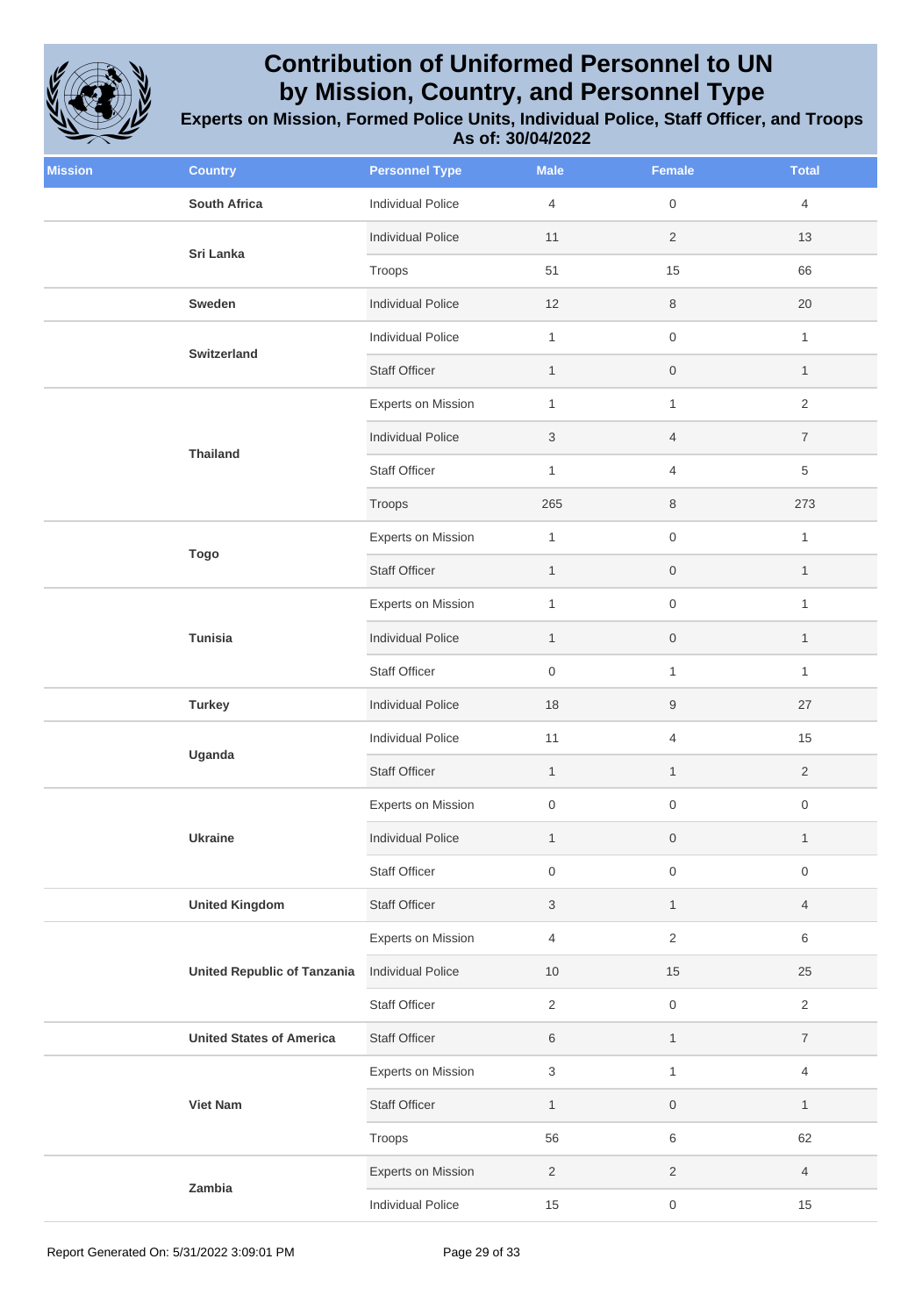

| <b>Mission</b>       | <b>Country</b>                  | <b>Personnel Type</b>     | <b>Male</b>      | Female              | <b>Total</b>   |
|----------------------|---------------------------------|---------------------------|------------------|---------------------|----------------|
|                      | Zambia                          | <b>Staff Officer</b>      | 5                | $\mathbf{1}$        | 6              |
|                      |                                 | <b>Experts on Mission</b> | $\overline{2}$   | 6                   | 8              |
|                      | <b>Zimbabwe</b>                 | <b>Individual Police</b>  | 11               | 15                  | 26             |
|                      |                                 | <b>Staff Officer</b>      | $\overline{2}$   | 3                   | 5              |
| <b>Total UNMISS</b>  |                                 |                           | 13924            | 1345                | 15269          |
| <b>UNMOGIP</b>       |                                 |                           |                  |                     |                |
|                      | Argentina                       | Experts on Mission        | $\mathbf{3}$     | $\mathsf{O}\xspace$ | 3              |
|                      | Croatia                         | Experts on Mission        | 6                | $\overline{2}$      | 8              |
|                      | Italy                           | Experts on Mission        | $\overline{2}$   | $\mathsf{O}\xspace$ | $\overline{2}$ |
|                      | <b>Mexico</b>                   | Experts on Mission        | $\mathsf{O}$     | $\mathbf{1}$        | $\mathbf{1}$   |
|                      | <b>Philippines</b>              | Experts on Mission        | $\overline{4}$   | $\mathbf{1}$        | 5              |
|                      | <b>Republic of Korea</b>        | Experts on Mission        | $\overline{7}$   | $\mathbf{1}$        | 8              |
|                      | Romania                         | <b>Experts on Mission</b> | $\mathbf{1}$     | 1                   | 2              |
|                      | Sweden                          | <b>Experts on Mission</b> | $\overline{4}$   | $\mathbf 0$         | 4              |
|                      | <b>Switzerland</b>              | Experts on Mission        | 3                | $\mathsf{O}\xspace$ | 3              |
|                      | <b>Thailand</b>                 | Experts on Mission        | 4                | 1                   | 5              |
|                      | <b>Uruguay</b>                  | <b>Experts on Mission</b> | 3                | $\mathbf 0$         | 3              |
| <b>Total UNMOGIP</b> |                                 |                           | 37               | $\overline{7}$      | 44             |
| <b>UNOWAS</b>        |                                 |                           |                  |                     |                |
|                      | <b>Burundi</b>                  | <b>Experts on Mission</b> | 5                | $\mathsf{O}\xspace$ | 5              |
| <b>Total UNOWAS</b>  |                                 |                           | 5                | $\bf{0}$            | 5              |
| <b>UNSMIL</b>        |                                 |                           |                  |                     |                |
|                      | Nepal                           | Experts on Mission        | $\mathbf{1}$     | $\mathsf{O}\xspace$ | $\mathbf{1}$   |
|                      |                                 | Troops                    | 215              | 19                  | 234            |
|                      | <b>United Kingdom</b>           | Experts on Mission        | $\mathbf{1}$     | $\mathsf{O}\xspace$ | $\mathbf{1}$   |
|                      | <b>United States of America</b> | Experts on Mission        | $\mathbf{1}$     | $\mathsf{O}\xspace$ | $\mathbf{1}$   |
| <b>Total UNSMIL</b>  |                                 |                           | 218              | 19                  | 237            |
| <b>UNSOM</b>         |                                 |                           |                  |                     |                |
|                      | Finland                         | <b>Individual Police</b>  | $\mathbf{1}$     | $\mathbf{1}$        | $\overline{2}$ |
|                      | Germany                         | <b>Individual Police</b>  | $\mathbf 0$      | $\overline{2}$      | $\overline{2}$ |
|                      | Ghana                           | <b>Experts on Mission</b> | $\boldsymbol{0}$ | $\mathbf{1}$        | $\mathbf{1}$   |
|                      | India                           | Experts on Mission        | $\mathbf{1}$     | $\mathsf{O}\xspace$ | $\mathbf{1}$   |
|                      | Kenya                           | <b>Individual Police</b>  | $\boldsymbol{0}$ | $\overline{2}$      | $\overline{2}$ |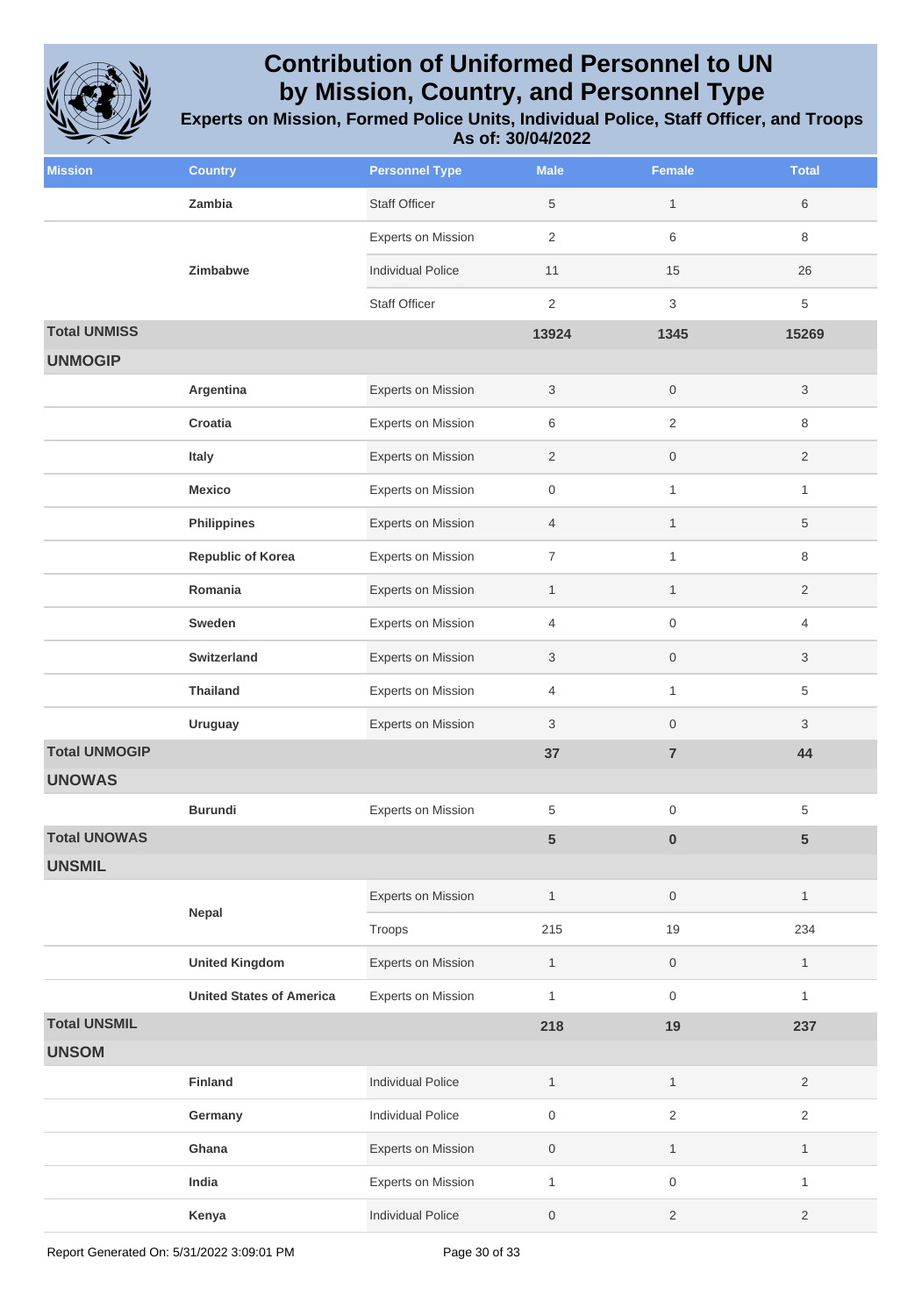

| <b>Mission</b>     | <b>Country</b>        | <b>Personnel Type</b>     | <b>Male</b>      | <b>Female</b>       | <b>Total</b>   |
|--------------------|-----------------------|---------------------------|------------------|---------------------|----------------|
|                    | Nepal                 | <b>Individual Police</b>  | $\mathbf{1}$     | $\mathbf 0$         | 1              |
|                    | Sierra Leone          | Experts on Mission        | $\mathbf{1}$     | $\mathsf{O}\xspace$ | $\mathbf{1}$   |
|                    | Sweden                | <b>Individual Police</b>  | $\boldsymbol{0}$ | $\mathbf{1}$        | 1              |
|                    | <b>Turkey</b>         | Experts on Mission        | $\mathbf{1}$     | $\mathsf{O}\xspace$ | $\mathbf{1}$   |
|                    | Uganda                | <b>Experts on Mission</b> | $\mathbf{1}$     | $\mathbf{1}$        | $\overline{2}$ |
|                    |                       | Troops                    | 544              | 81                  | 625            |
|                    | <b>United Kingdom</b> | Experts on Mission        | $\mathbf{1}$     | $\mathbf{1}$        | $\overline{2}$ |
|                    | Zimbabwe              | <b>Individual Police</b>  | $\overline{2}$   | $\mathbf{1}$        | 3              |
| <b>Total UNSOM</b> |                       |                           | 553              | 91                  | 644            |
| <b>UNSOS</b>       |                       |                           |                  |                     |                |
|                    | Ghana                 | <b>Experts on Mission</b> | $\boldsymbol{0}$ | $\mathbf{1}$        | 1              |
|                    | Kenya                 | Experts on Mission        | $\mathbf{1}$     | $\mathsf{O}\xspace$ | $\mathbf{1}$   |
|                    | <b>Mauritania</b>     | <b>Experts on Mission</b> | $\mathbf{1}$     | $\mathsf{O}\xspace$ | 1              |
|                    | Pakistan              | <b>Experts on Mission</b> | $\mathbf{1}$     | $\mathsf{O}\xspace$ | $\mathbf{1}$   |
|                    | Sierra Leone          | Experts on Mission        | $\mathbf{1}$     | $\mathsf{O}\xspace$ | 1              |
|                    | Uganda                | Experts on Mission        | $\mathbf 0$      | $\mathbf{1}$        | $\mathbf{1}$   |
|                    | <b>United Kingdom</b> | Troops                    | 9                | $\mathbf{1}$        | 10             |
| <b>Total UNSOS</b> |                       |                           | 13               | $\mathsf 3$         | 16             |
| <b>UNTSO</b>       |                       |                           |                  |                     |                |
|                    | Argentina             | <b>Experts on Mission</b> | 2                | $\mathbf{1}$        | 3              |
|                    | Australia             | Experts on Mission        | $\boldsymbol{7}$ | 5                   | 12             |
|                    | Austria               | Experts on Mission        | $\overline{4}$   | $\mathsf{O}\xspace$ | 4              |
|                    | <b>Belgium</b>        | Experts on Mission        | $\mathbf{1}$     | $\mathsf{O}\xspace$ | 1              |
|                    | <b>Bhutan</b>         | Experts on Mission        | $\mathbf{1}$     | $\overline{4}$      | 5              |
|                    | Canada                | Experts on Mission        | $\overline{4}$   | $\mathbf{1}$        | 5              |
|                    | Chile                 | Experts on Mission        | 3                | $\boldsymbol{0}$    | 3              |
|                    | China                 | Experts on Mission        | $\mathfrak{S}$   | $\overline{2}$      | 5              |
|                    | <b>Denmark</b>        | Experts on Mission        | 10               | $\mathbf{1}$        | 11             |
|                    | Estonia               | Experts on Mission        | $\overline{2}$   | $\mathbf{1}$        | 3              |
|                    | Fiji                  | Experts on Mission        | $\mathfrak{S}$   | $\mathsf{O}\xspace$ | 3              |
|                    | Finland               | Experts on Mission        | 14               | $\mathbf{1}$        | 15             |
|                    | India                 | Experts on Mission        | $\overline{2}$   | $\mathsf{O}\xspace$ | $\overline{2}$ |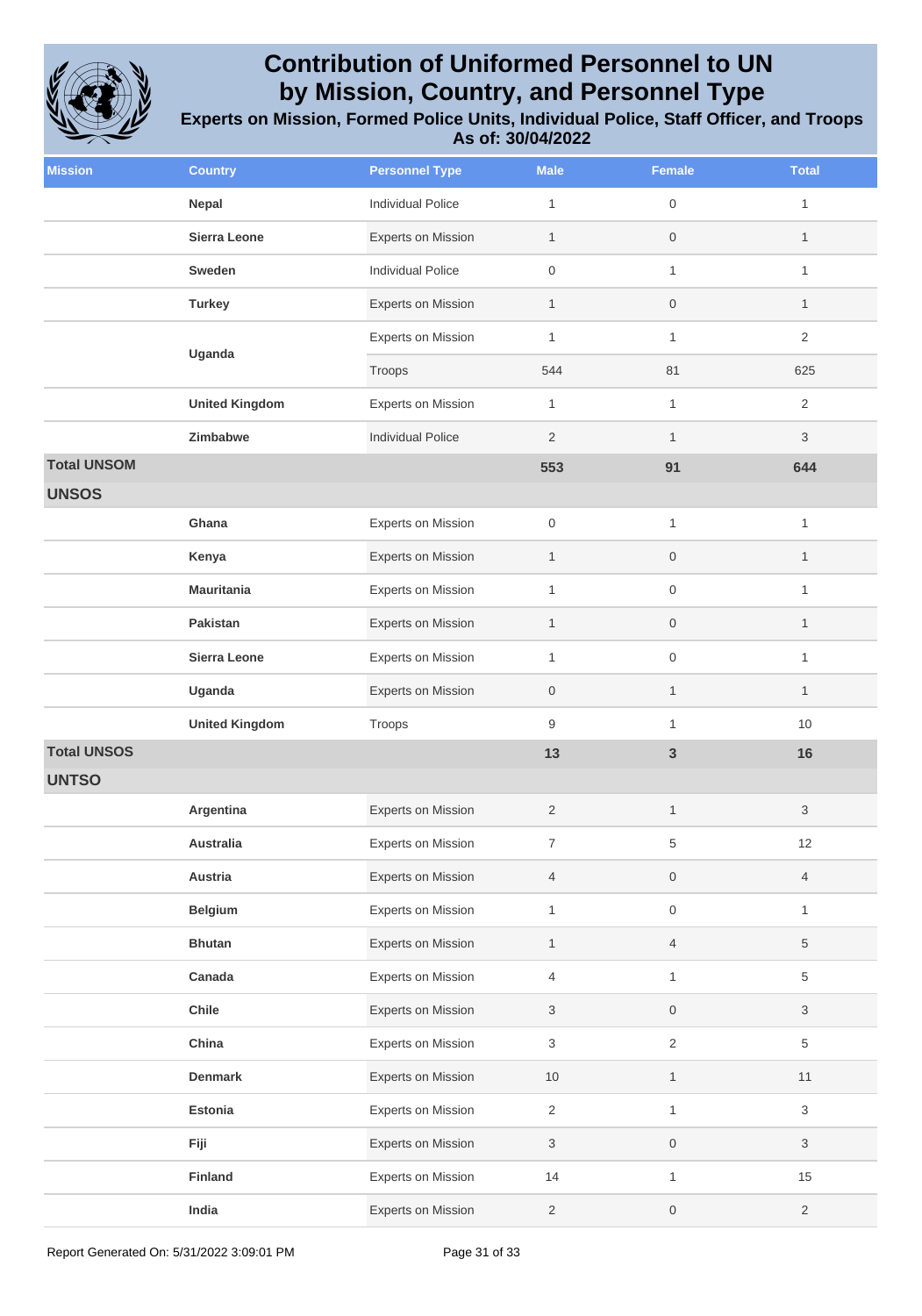

| <b>Mission</b>     | <b>Country</b>                  | <b>Personnel Type</b>     | <b>Male</b>    | Female              | <b>Total</b>   |
|--------------------|---------------------------------|---------------------------|----------------|---------------------|----------------|
|                    | Ireland                         | <b>Experts on Mission</b> | 12             | $\mathbf{1}$        | 13             |
|                    | Nepal                           | <b>Experts on Mission</b> | $\sqrt{2}$     | $\mathbf{1}$        | 3              |
|                    | <b>Netherlands</b>              | <b>Experts on Mission</b> | 15             | $\mathbf{1}$        | 16             |
|                    | <b>New Zealand</b>              | Experts on Mission        | $\overline{7}$ | $\mathbf{1}$        | 8              |
|                    | Norway                          | Experts on Mission        | 12             | $\mathbf{1}$        | 13             |
|                    | Poland                          | <b>Experts on Mission</b> | $\overline{2}$ | $\mathbf{1}$        | 3              |
|                    | <b>Russian Federation</b>       | Experts on Mission        | $\overline{4}$ | $\mathsf{O}\xspace$ | 4              |
|                    | Serbia                          | <b>Experts on Mission</b> | $\mathbf{1}$   | $\boldsymbol{0}$    | $\mathbf{1}$   |
|                    | Slovakia                        | Experts on Mission        | 2              | $\mathbf 0$         | $\overline{2}$ |
|                    | Slovenia                        | <b>Experts on Mission</b> | 3              | $\mathsf{O}\xspace$ | 3              |
|                    | Sweden                          | <b>Experts on Mission</b> | 6              | $\mathbf{1}$        | $\overline{7}$ |
|                    | <b>Switzerland</b>              | <b>Experts on Mission</b> | 12             | $\mathbf{1}$        | 13             |
|                    | <b>United States of America</b> | <b>Experts on Mission</b> | $\mathbf{1}$   | $\mathbf{1}$        | $\overline{2}$ |
|                    | Zambia                          | Experts on Mission        | $\mathbf{1}$   | $\boldsymbol{0}$    | $\mathbf{1}$   |
| <b>Total UNTSO</b> |                                 |                           | 136            | 25                  | 161            |
| <b>UNVMC</b>       |                                 |                           |                |                     |                |
|                    | Argentina                       | <b>Experts on Mission</b> | 4              | 2                   | 6              |
|                    |                                 | <b>Individual Police</b>  | 8              | 5                   | 13             |
|                    | <b>Bolivia</b>                  | Experts on Mission        | 8              | $\overline{2}$      | 10             |
|                    | Chile                           | Experts on Mission        | 3              | $\mathbf{1}$        | 4              |
|                    |                                 | Individual Police         | $\mathbf{1}$   | $\overline{2}$      | 3              |
|                    | <b>Dominican Republic</b>       | Experts on Mission        | $\mathbf{1}$   | $\boldsymbol{0}$    | $\mathbf{1}$   |
|                    |                                 | <b>Individual Police</b>  | 3              | $\mathbf{1}$        | 4              |
|                    | <b>El Salvador</b>              | Experts on Mission        | $\mathbf{1}$   | $\mathbf{1}$        | $\overline{2}$ |
|                    |                                 | <b>Individual Police</b>  | 4              | $\overline{7}$      | 11             |
|                    | Guatemala                       | Experts on Mission        | 3              | $\overline{2}$      | 5              |
|                    | <b>Honduras</b>                 | Experts on Mission        | 3              | $\overline{c}$      | 5              |
|                    | <b>Mexico</b>                   | Experts on Mission        | 3              | 3                   | 6              |
|                    | Norway                          | <b>Individual Police</b>  | $\overline{2}$ | $\mathbf{1}$        | 3              |
|                    |                                 | Experts on Mission        | 3              | $\mathbf{1}$        | 4              |
|                    | Paraguay                        | <b>Individual Police</b>  | $\overline{2}$ | $\mathbf{1}$        | 3              |
|                    | Portugal                        | Experts on Mission        | 1              | $\mathbf{1}$        | 2              |